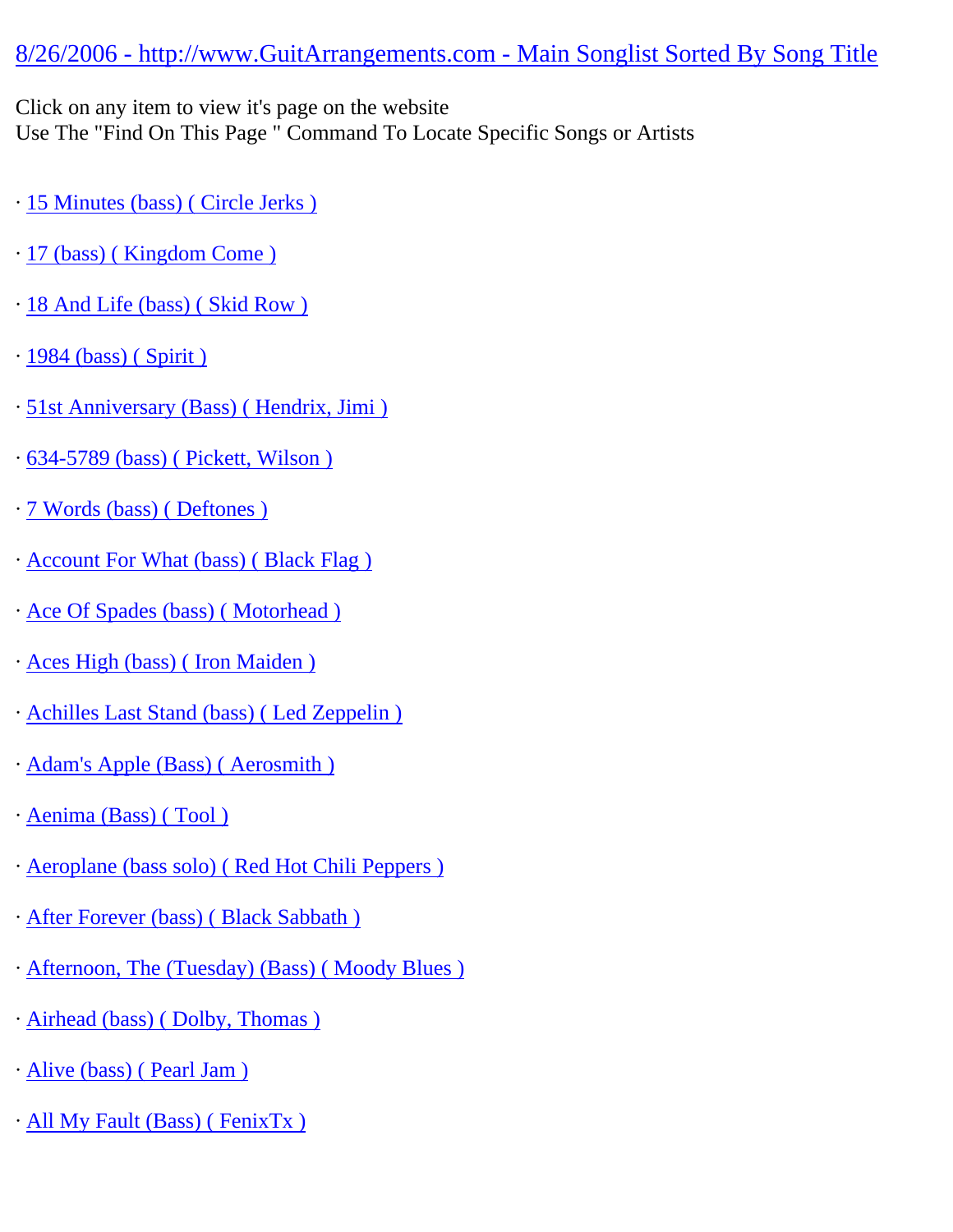- · [All My Life \(Bass\) \( Foo Fighters \)](http://www.guitarrangements.com/ItemPages/AllMyLife(Bass)(FooFighters).html)
- · [All My Lovin \(Bass\) \( Beatles \)](http://www.guitarrangements.com/ItemPages/AllMyLovin(Bass)(Beatles).html)
- · [All Over You \(bass\) \( Live \)](http://www.guitarrangements.com/ItemPages/AllOverYou(bass)(Live).html)
- · [Also Sprach Zarathustra \(bass\) \( Strauss, Richard \)](http://www.guitarrangements.com/ItemPages/AlsoSprachZarathustra(bass)(Strauss,Richard).html)
- · [American Bandstand \(Bass\) \( TV Theme \)](http://www.guitarrangements.com/ItemPages/AmericanBandstand(Bass)(TVTheme).html)
- · [American Life \(Bass\) \( Primus \)](http://www.guitarrangements.com/ItemPages/AmericanLife(Bass)(Primus).html)
- · [Anarchy In The UK \(bass\) \( Sex Pistols \)](http://www.guitarrangements.com/ItemPages/AnarchyInTheUK(bass)(SexPistols).html)
- · [And The Same \(Bass\) \( Fugazi \)](http://www.guitarrangements.com/ItemPages/AndTheSame(Bass)(Fugazi).html)
- · [Anesthesia \(bass solo\) \( Metallica \)](http://www.guitarrangements.com/ItemPages/Anesthesia(basssolo)(Metallica).html)
- · [Another One Bites The Dust \(bass\) \( Queen \)](http://www.guitarrangements.com/ItemPages/AnotherOneBitesTheDust(bass)(Queen).html)
- · [Antisocial \(bass\) \( Anthrax \)](http://www.guitarrangements.com/ItemPages/Antisocial(bass)(Anthrax).html)
- · [Ants Marching \(Bass\) \( Dave Matthews Band \)](http://www.guitarrangements.com/ItemPages/AntsMarching(Bass)(DaveMatthewsBand).html)
- · [Arizona Indian Doll \(Bass\) \( Faster Pussycat \)](http://www.guitarrangements.com/ItemPages/ArizonaIndianDoll(Bass)(FasterPussycat).html)
- · [Ask Me Why \(bass\) \( Beatles \)](http://www.guitarrangements.com/ItemPages/AskMeWhy(bass)(Beatles).html)
- · [Automatic Blues \(bass\) \( Cult \)](http://www.guitarrangements.com/ItemPages/AutomaticBlues(bass)(Cult).html)
- · [Awake \(Bass\) \( Godsmack \)](http://www.guitarrangements.com/ItemPages/Awake(Bass)(Godsmack).html)
- · [Away \(bass\) \( Toadies \)](http://www.guitarrangements.com/ItemPages/Away(bass)(Toadies).html)
- · [B.Y.O.B. \(bass\) \( System Of A Down \)](http://www.guitarrangements.com/ItemPages/B.Y.O.B.(bass)(SystemOfADown).html)
- · [Babylon \(bass\) \( Faster Pussycat \)](http://www.guitarrangements.com/ItemPages/Babylon(bass)(FasterPussycat).html)
- · [Back Door Man \(Bass\) \( Dixon, Willie \)](http://www.guitarrangements.com/ItemPages/BackDoorMan(Bass)(Dixon,Willie).html)
- · [Back For More \(bass\) \( Ratt \)](http://www.guitarrangements.com/ItemPages/BackForMore(bass)(Ratt).html)
- · [Back In The High Life \(bass\) \( Winwood, Steve \)](http://www.guitarrangements.com/ItemPages/BackInTheHighLife(bass)(Winwood,Steve).html)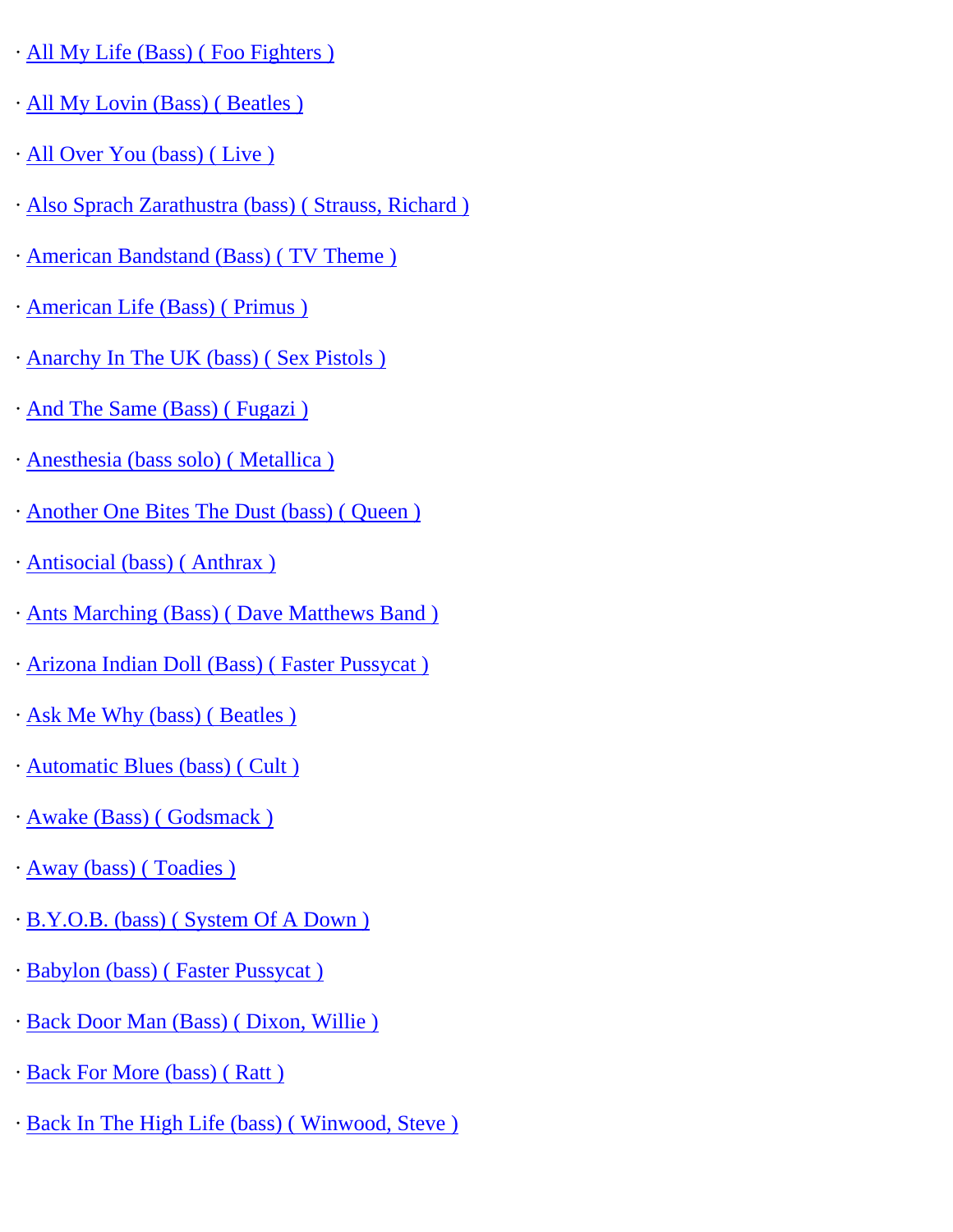- · [Backwoods \(bass\) \( Red Hot Chili Peppers \)](http://www.guitarrangements.com/ItemPages/Backwoods(bass)(RedHotChiliPeppers).html)
- · [Bad Moon Rising \(bass\) \( Creedence Clearwater Revival \)](http://www.guitarrangements.com/ItemPages/BadMoonRising(bass)(CreedenceClearwaterRevival).html)
- · [Bad Mouth \(Bass\) \( Fugazi \)](http://www.guitarrangements.com/ItemPages/BadMouth(Bass)(Fugazi).html)
- · [Bad To Be Good \(bass\) \( Poison \)](http://www.guitarrangements.com/ItemPages/BadToBeGood(bass)(Poison).html)
- · [Balinese \(bass\) \( ZZ Top \)](http://www.guitarrangements.com/ItemPages/Balinese(bass)(ZZTop).html)
- · [Ball And Chain \(bass\) \( Badlands \)](http://www.guitarrangements.com/ItemPages/BallAndChain(bass)(Badlands).html)
- · [Ballad Of John & Yoko, The \(Bass\) \( Beatles \)](http://www.guitarrangements.com/ItemPages/BalladOfJohn&Yoko,The(Bass)(Beatles).html)
- · [Band On The Run \(Bass\) \( Wings \)](http://www.guitarrangements.com/ItemPages/BandOnTheRun(Bass)(Wings).html)
- · [Bang Bang \(bass\) \( Danger, Danger \)](http://www.guitarrangements.com/ItemPages/BangBang(bass)(Danger,Danger).html)
- · [Battery \(bass\) \( Metallica \)](http://www.guitarrangements.com/ItemPages/Battery(bass)(Metallica).html)
- · [Battle Is The Lord's, The \(Bass\) \( Wynan, C.C. \)](http://www.guitarrangements.com/ItemPages/BattleIsTheLord%E2%80%99s,The(Bass)(Wynan,C.C.).html)
- · [Bawitdaba \(Bass\) \( Kid Rock \)](http://www.guitarrangements.com/ItemPages/Bawitdaba(Bass)(KidRock).html)
- · [Be Yourself \(bass\) \( Audioslave \)](http://www.guitarrangements.com/ItemPages/BeYourself(bass)(Audioslave).html)
- · [Beautiful Girls \(bass\) \( Van Halen \)](http://www.guitarrangements.com/ItemPages/BeautifulGirls(bass)(VanHalen).html)
- · [Beautiful People, The \(Bass\) \( Manson, Marilyn \)](http://www.guitarrangements.com/ItemPages/BeautifulPeople,The(Bass)(Manson,Marilyn).html)
- · [Becoming More Like God \(Bass\) \( Jah Wobble \)](http://www.guitarrangements.com/ItemPages/BecomingMoreLikeGod(Bass)(JahWobble).html)
- · [Been So Long \(bass\) \( Seduce \)](http://www.guitarrangements.com/ItemPages/BeenSoLong(bass)(Seduce).html)
- · [Believe \(bass\) \( Dig \)](http://www.guitarrangements.com/ItemPages/Believe(bass)(Dig).html)
- · [Besame Mucho \(Bass\) \( Beatles \)](http://www.guitarrangements.com/ItemPages/BesameMucho(Bass)(Beatles).html)
- · [Best Of You \(Bass\) \( Foo Fighters \)](http://www.guitarrangements.com/ItemPages/BestOfYou(Bass)(FooFighters).html)
- · [Betray \(bass\) \( Minor Threat \)](http://www.guitarrangements.com/ItemPages/Betray(bass)(MinorThreat).html)
- · [Better Off Dead \(bass\) \( New Found Glory \)](http://www.guitarrangements.com/ItemPages/BetterOffDead(bass)(NewFoundGlory).html)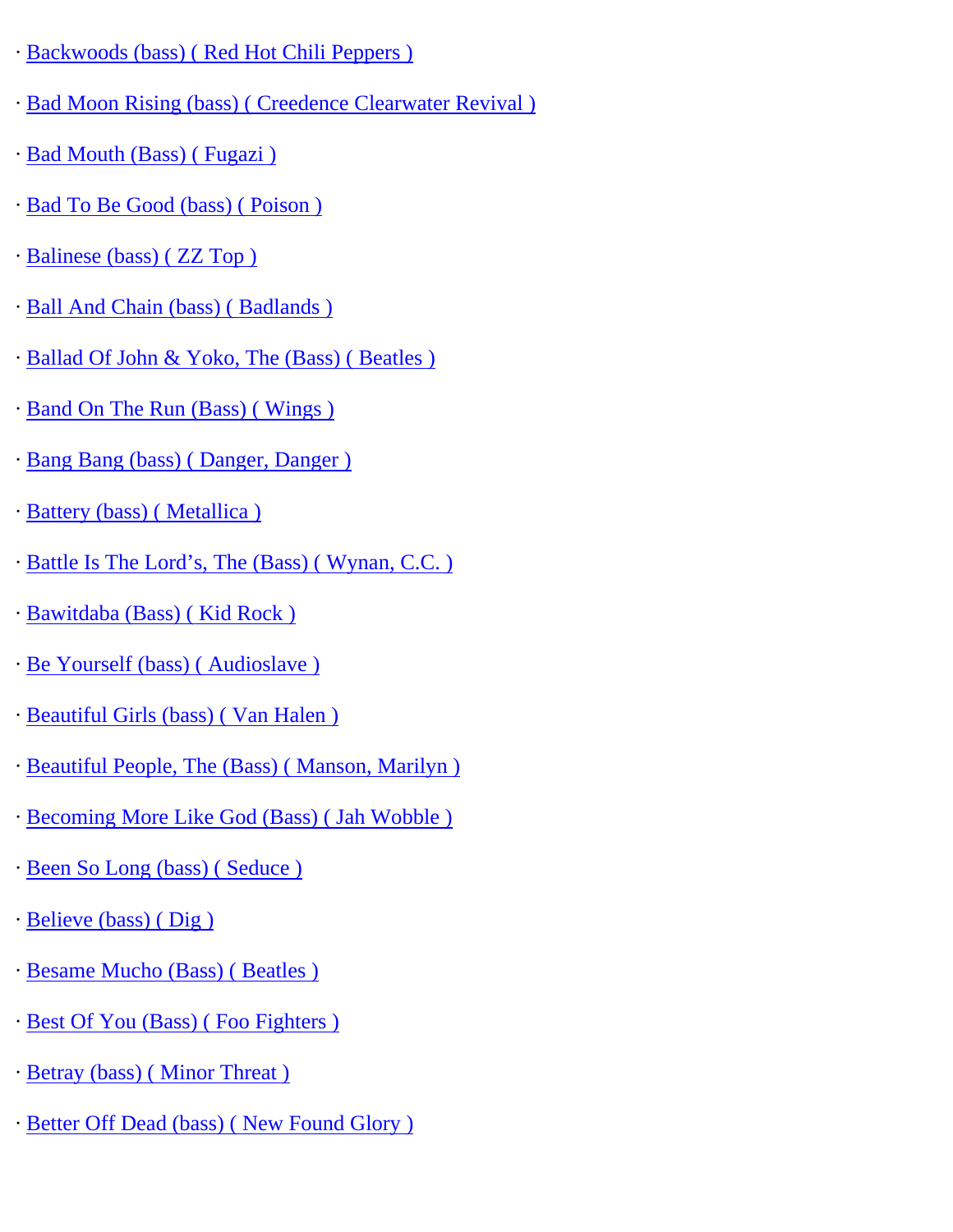- · [Beverly Hills \(bass\) \( Weezer \)](http://www.guitarrangements.com/ItemPages/BeverlyHills(bass)(Weezer).html)
- · [Big Backyard \(bass solo\) \( Soulhat \)](http://www.guitarrangements.com/ItemPages/BigBackyard(basssolo)(Soulhat).html)
- · [Big Backyard \(Bass\) \( Soulhat \)](http://www.guitarrangements.com/ItemPages/BigBackyard(Bass)(Soulhat).html)
- · [Billie's Bounce \(Melody For Bass\) \( PParker, Charlie \)](http://www.guitarrangements.com/ItemPages/Billie)
- · [Billion Dollar Babies \(bass\) \( Cooper, Alice \)](http://www.guitarrangements.com/ItemPages/BillionDollarBabies(bass)(Cooper,Alice).html)
- · [Birdland \(bass\) \( Weather Report \)](http://www.guitarrangements.com/ItemPages/Birdland(bass)(WeatherReport).html)
- · [Birthday \(Bass\) \( Beatles \)](http://www.guitarrangements.com/ItemPages/Birthday(Bass)(Beatles).html)
- · [Bitch Is Back \(bass\) \( LA Guns \)](http://www.guitarrangements.com/ItemPages/BitchIsBack(bass)(LAGuns).html)
- · [Black Dog \(bass\) \( Led Zeppelin \)](http://www.guitarrangements.com/ItemPages/BlackDog(bass)(LedZeppelin).html)
- · [Black Hole Sun \(bass\) \( Soundgarden \)](http://www.guitarrangements.com/ItemPages/BlackHoleSun(bass)(Soundgarden).html)
- · [Black Sunshine \(Bass\) \( White Zombie \)](http://www.guitarrangements.com/ItemPages/BlackSunshine(Bass)(WhiteZombie).html)
- · [Blackened \(bass\) \( Metallica \)](http://www.guitarrangements.com/ItemPages/Blackened(bass)(Metallica).html)
- · [Blind Faith \(Bass\) \( Warrant \)](http://www.guitarrangements.com/ItemPages/BlindFaith(Bass)(Warrant).html)
- · [Blister In The Sun \(bass\) \( Violent Femmes \)](http://www.guitarrangements.com/ItemPages/BlisterInTheSun(bass)(ViolentFemmes).html)
- · [Blood \(bass\) \( Jimmy's Chicken Shack \)](http://www.guitarrangements.com/ItemPages/Blood(bass)(Jimmy)
- · [Blow My Fuse \(bass\) \( Kix \)](http://www.guitarrangements.com/ItemPages/BlowMyFuse(bass)(Kix).html)
- · [Blow Up The Outside World \(bass\) \( Soundgarden \)](http://www.guitarrangements.com/ItemPages/BlowUpTheOutsideWorld(bass)(Soundgarden).html)
- · [Blown Away \(Bass\) \( Pixies \)](http://www.guitarrangements.com/ItemPages/BlownAway(Bass)(Pixies).html)
- · [Blue Orchid \(bass from octaver part\) \( White Stripes, The \)](http://www.guitarrangements.com/ItemPages/BlueOrchid(bassfromoctaverpart)(WhiteStripes,The).html)
- · [Bodies \(Bass\) \( Drowning Pool \)](http://www.guitarrangements.com/ItemPages/Bodies(Bass)(DrowningPool).html)
- · [Bombtrack \(bass\) \( Rage Against The Machine \)](http://www.guitarrangements.com/ItemPages/Bombtrack(bass)(RageAgainstTheMachine).html)
- · [Bored \(bass\) \( Deftones \)](http://www.guitarrangements.com/ItemPages/Bored(bass)(Deftones).html)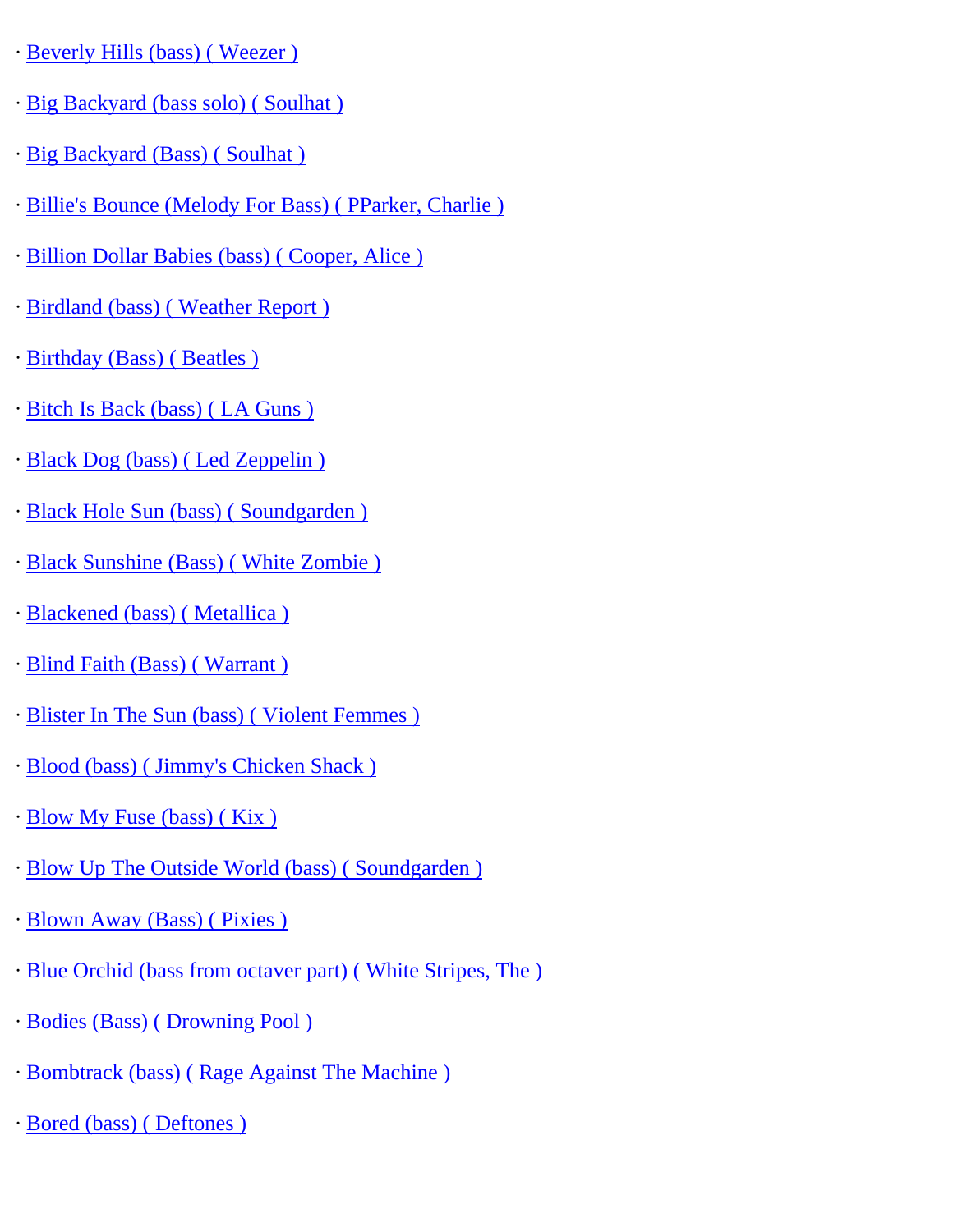- · [Boris The Spider \(Bass\) \( Who \)](http://www.guitarrangements.com/ItemPages/BorisTheSpider(Bass)(Who).html)
- · [Born To Be Wild \(bass\) \( Steppenwolf \)](http://www.guitarrangements.com/ItemPages/BornToBeWild(bass)(Steppenwolf).html)
- · [Boys \(Bass\) \( Beatles \)](http://www.guitarrangements.com/ItemPages/Boys(Bass)(Beatles).html)
- · [Boys Don't Cry \(bass\) \( Cure \)](http://www.guitarrangements.com/ItemPages/BoysDon)
- · [Brave Captain \(Bass\) \( Firehose \)](http://www.guitarrangements.com/ItemPages/BraveCaptain(Bass)(Firehose).html)
- · [Breadfan \(bass\) \( Metallica \)](http://www.guitarrangements.com/ItemPages/Breadfan(bass)(Metallica).html)
- · [Break The Glass \(Bass\) \( Suicide Machines \)](http://www.guitarrangements.com/ItemPages/BreakTheGlass(Bass)(SuicideMachines).html)
- · [Breakout \(bass\) \( Frehley, Ace \)](http://www.guitarrangements.com/ItemPages/Breakout(bass)(Frehley,Ace).html)
- · [Breathe \(Bass\) \( Collective Soul \)](http://www.guitarrangements.com/ItemPages/Breathe(Bass)(CollectiveSoul).html)
- · [Breed \(bass\) \( Nirvana \)](http://www.guitarrangements.com/ItemPages/Breed(bass)(Nirvana).html)
- · [Brendan No. 1 \(Bass\) \( Fugazi \)](http://www.guitarrangements.com/ItemPages/BrendanNo.1(Bass)(Fugazi).html)
- · [Broken Hearts \(bass solo\) \( Living Colour \)](http://www.guitarrangements.com/ItemPages/BrokenHearts(basssolo)(LivingColour).html)
- · [Buddy Holly \(Bass\) \( Weezer \)](http://www.guitarrangements.com/ItemPages/BuddyHolly(Bass)(Weezer).html)
- · [Built For Speed \(Bass\) \( Stray Cats \)](http://www.guitarrangements.com/ItemPages/BuiltForSpeed(Bass)(StrayCats).html)
- · [Bulldog Front \(Bass\) \( Fugazi \)](http://www.guitarrangements.com/ItemPages/BulldogFront(Bass)(Fugazi).html)
- · [Bullet The Blue Sky \(bass\) \( U2 \)](http://www.guitarrangements.com/ItemPages/BulletTheBlueSky(bass)(U2).html)
- · [Bullet With Butterfly Wings \(Bass\) \( Smashing Pumpkins \)](http://www.guitarrangements.com/ItemPages/BulletWithButterflyWings(Bass)(SmashingPumpkins).html)
- · [Burning \(bass\) \( Fugazi \)](http://www.guitarrangements.com/ItemPages/Burning(bass)(Fugazi).html)
- · [Burning Too \(Bass\) \( Fugazi \)](http://www.guitarrangements.com/ItemPages/BurningToo(Bass)(Fugazi).html)
- · [Butterfly \(bass\) \( Crazytown \)](http://www.guitarrangements.com/ItemPages/Butterfly(bass)(Crazytown).html)
- · [Cadillac \(Bass\) \( Mest \)](http://www.guitarrangements.com/ItemPages/Cadillac(Bass)(Mest).html)
- · [Can't Stand Losing You \(Bass\) \( Police \)](http://www.guitarrangements.com/ItemPages/Can)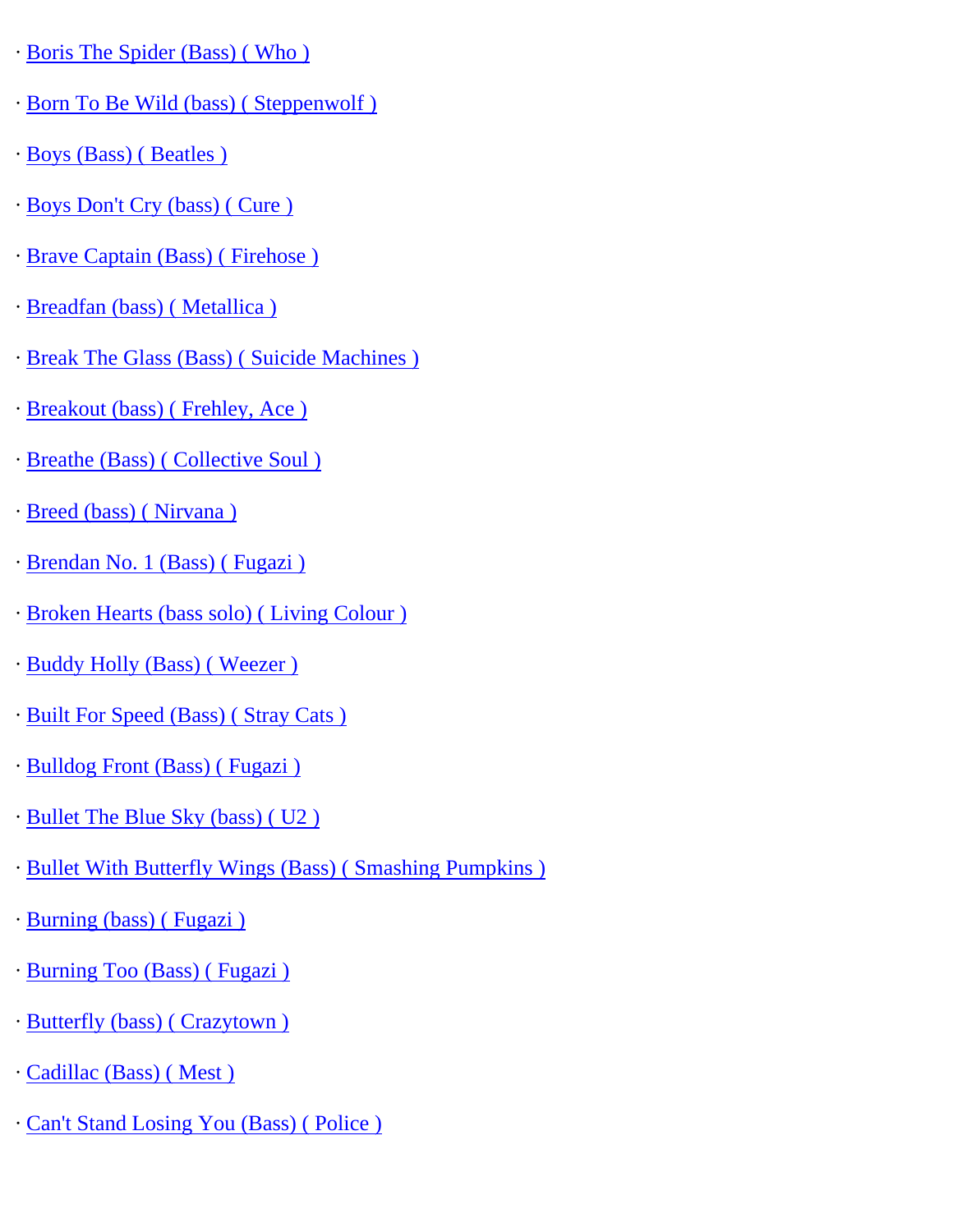- · [Carry On My Wayward Son \(bass\) \( Kansas \)](http://www.guitarrangements.com/ItemPages/CarryOnMyWaywardSon(bass)(Kansas).html)
- · [Castles Made Of Sand \(Bass\) \( Hendrix, Jimi \)](http://www.guitarrangements.com/ItemPages/CastlesMadeOfSand(Bass)(Hendrix,Jimi).html)
- · [Charlotte \(Bass\) \( Kitty \)](http://www.guitarrangements.com/ItemPages/Charlotte(Bass)(Kitty).html)
- · [Chevrolet \(Bass\) \( ZZ Top \)](http://www.guitarrangements.com/ItemPages/Chevrolet(Bass)(ZZTop).html)
- · [China Girl \(bass\) \( Bowie, David \)](http://www.guitarrangements.com/ItemPages/ChinaGirl(bass)(Bowie,David).html)
- · [Chip Away The Stone \(Bass\) \( Aerosmith \)](http://www.guitarrangements.com/ItemPages/ChipAwayTheStone(Bass)(Aerosmith).html)
- · [Chop Suey \(Bass\) \( System Of A Down \)](http://www.guitarrangements.com/ItemPages/ChopSuey(Bass)(SystemOfADown).html)
- · [Cissy Strut \(Bass\) \( Meters \)](http://www.guitarrangements.com/ItemPages/CissyStrut(Bass)(Meters).html)
- · [Civil War \(Bass\) \( Guns N' Roses \)](http://www.guitarrangements.com/ItemPages/CivilWar(Bass)(GunsN)
- · [Close Down \(bass\) \( Cure \)](http://www.guitarrangements.com/ItemPages/CloseDown(bass)(Cure).html)
- · [Cokumo Island \(bass\) \( Watanabe, Kazumi \)](http://www.guitarrangements.com/ItemPages/CokumoIsland(bass)(Watanabe,Kazumi).html)
- · [Cold As Ice \(bass\) \( Foreigner \)](http://www.guitarrangements.com/ItemPages/ColdAsIce(bass)(Foreigner).html)
- · [Cold Sweat \(bass\) \( Brown, James \)](http://www.guitarrangements.com/ItemPages/ColdSweat(bass)(Brown,James).html)
- · [Come Dancing \(bass\) \( Beck, Jeff \)](http://www.guitarrangements.com/ItemPages/ComeDancing(bass)(Beck,Jeff).html)
- · [Come Together \(bass\) \( Beatles \)](http://www.guitarrangements.com/ItemPages/ComeTogether(bass)(Beatles).html)
- · [Confused \(bass\) \( Suicide Machines \)](http://www.guitarrangements.com/ItemPages/Confused(bass)(SuicideMachines).html)
- · [Cowboys From Hell \(bass\) \( Pantera \)](http://www.guitarrangements.com/ItemPages/CowboysFromHell(bass)(Pantera).html)
- · [Crackerman \(bass\) \( Stone Temple Pilots \)](http://www.guitarrangements.com/ItemPages/Crackerman(bass)(StoneTemplePilots).html)
- · [Crash Course In Brain Surgery \(bass\) \( Metallica \)](http://www.guitarrangements.com/ItemPages/CrashCourseInBrainSurgery(bass)(Metallica).html)
- · [Crawling \(bass\) \( Linkin Park \)](http://www.guitarrangements.com/ItemPages/Crawling(bass)(LinkinPark).html)
- · [Crazy Babies \(bass\) \( Osbourne, Ozzy \)](http://www.guitarrangements.com/ItemPages/CrazyBabies(bass)(Osbourne,Ozzy).html)
- · [Crazy Train \(bass\) \( Osbourne, Ozzy \)](http://www.guitarrangements.com/ItemPages/CrazyTrain(bass)(Osbourne,Ozzy).html)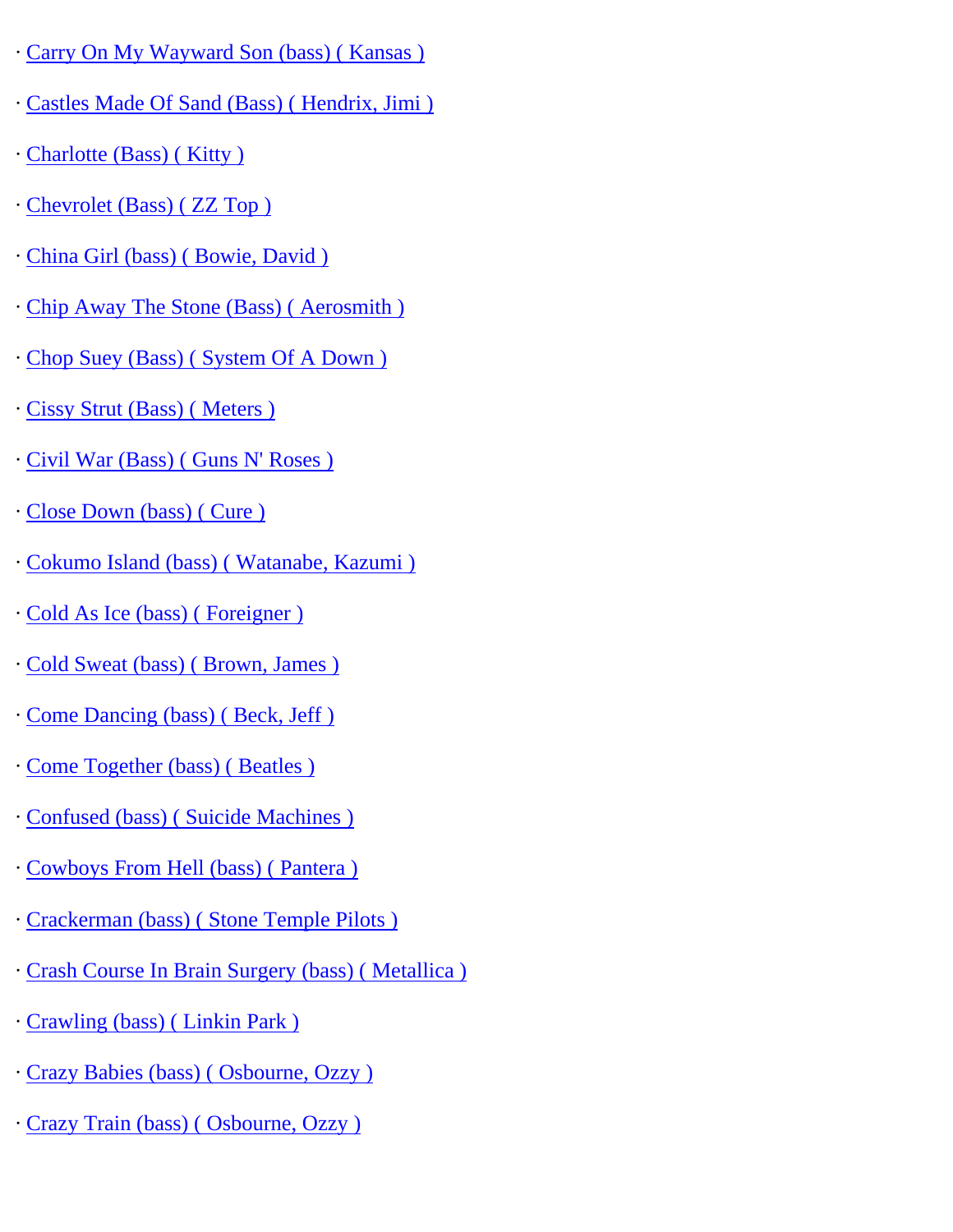- · [Creep \(Bass\) \( Stone Temple Pilots \)](http://www.guitarrangements.com/ItemPages/Creep(Bass)(StoneTemplePilots).html)
- · [Creeping Death \(Bass\) \( Metallica \)](http://www.guitarrangements.com/ItemPages/CreepingDeath(Bass)(Metallica).html)
- · [Criminally Insane \(bass\) \( Slayer \)](http://www.guitarrangements.com/ItemPages/CriminallyInsane(bass)(Slayer).html)
- · [Crooked Beat \(bass\) \( Clash \)](http://www.guitarrangements.com/ItemPages/CrookedBeat(bass)(Clash).html)
- · [Crossfire \(bass\) \( Vaughn, Stevie Ray \)](http://www.guitarrangements.com/ItemPages/Crossfire(bass)(Vaughn,StevieRay).html)
- · [Cry Baby \(bass\) \( Cheap Trick \)](http://www.guitarrangements.com/ItemPages/CryBaby(bass)(CheapTrick).html)
- · [Cry Tough \(bass\) \( Poison \)](http://www.guitarrangements.com/ItemPages/CryTough(bass)(Poison).html)
- · [Crying In The Rain \(bass\) \( Whitesnake \)](http://www.guitarrangements.com/ItemPages/CryingInTheRain(bass)(Whitesnake).html)
- · [Cumbersome \(bass\) \( Seven Mary Three \)](http://www.guitarrangements.com/ItemPages/Cumbersome(bass)(SevenMaryThree).html)
- · [Custard Pie \(bass\) \( Led Zeppelin \)](http://www.guitarrangements.com/ItemPages/CustardPie(bass)(LedZeppelin).html)
- · [Dammit \(Bass\) \( Blink 182 \)](http://www.guitarrangements.com/ItemPages/Dammit(Bass)(Blink182).html)
- · [Dangerous Type \(Bass\) \( Cars \)](http://www.guitarrangements.com/ItemPages/DangerousType(Bass)(Cars).html)
- · [Day I Tried to Live \(Bass\) \( Soundgarden \)](http://www.guitarrangements.com/ItemPages/DayITriedtoLive(Bass)(Soundgarden).html)
- · [Day Tripper \(Bass\) \( Beatles \)](http://www.guitarrangements.com/ItemPages/DayTripper(Bass)(Beatles).html)
- · [Dazed And Confused \(bass\) \( Led Zeppelin \)](http://www.guitarrangements.com/ItemPages/DazedAndConfused(bass)(LedZeppelin).html)
- · [Dead In A Ditch \(bass\) \( DRI \)](http://www.guitarrangements.com/ItemPages/DeadInADitch(bass)(DRI).html)
- · [Della Brown \(bass\) \( Queensrÿche \)](http://www.guitarrangements.com/ItemPages/DellaBrown(bass)(Queensr�che).html)
- · [Demolition Man \(bass\) \( Police \)](http://www.guitarrangements.com/ItemPages/DemolitionMan(bass)(Police).html)
- · [Detroit Rock City \(bass\) \( Kiss \)](http://www.guitarrangements.com/ItemPages/DetroitRockCity(bass)(Kiss).html)
- · [Dissident \(Bass\) \( Pearl Jam \)](http://www.guitarrangements.com/ItemPages/Dissident(Bass)(PearlJam).html)
- · [Distance, The \(bass\) \( Cake \)](http://www.guitarrangements.com/ItemPages/Distance,The(bass)(Cake).html)
- · [Dive \(bass\) \( Nirvana \)](http://www.guitarrangements.com/ItemPages/Dive(bass)(Nirvana).html)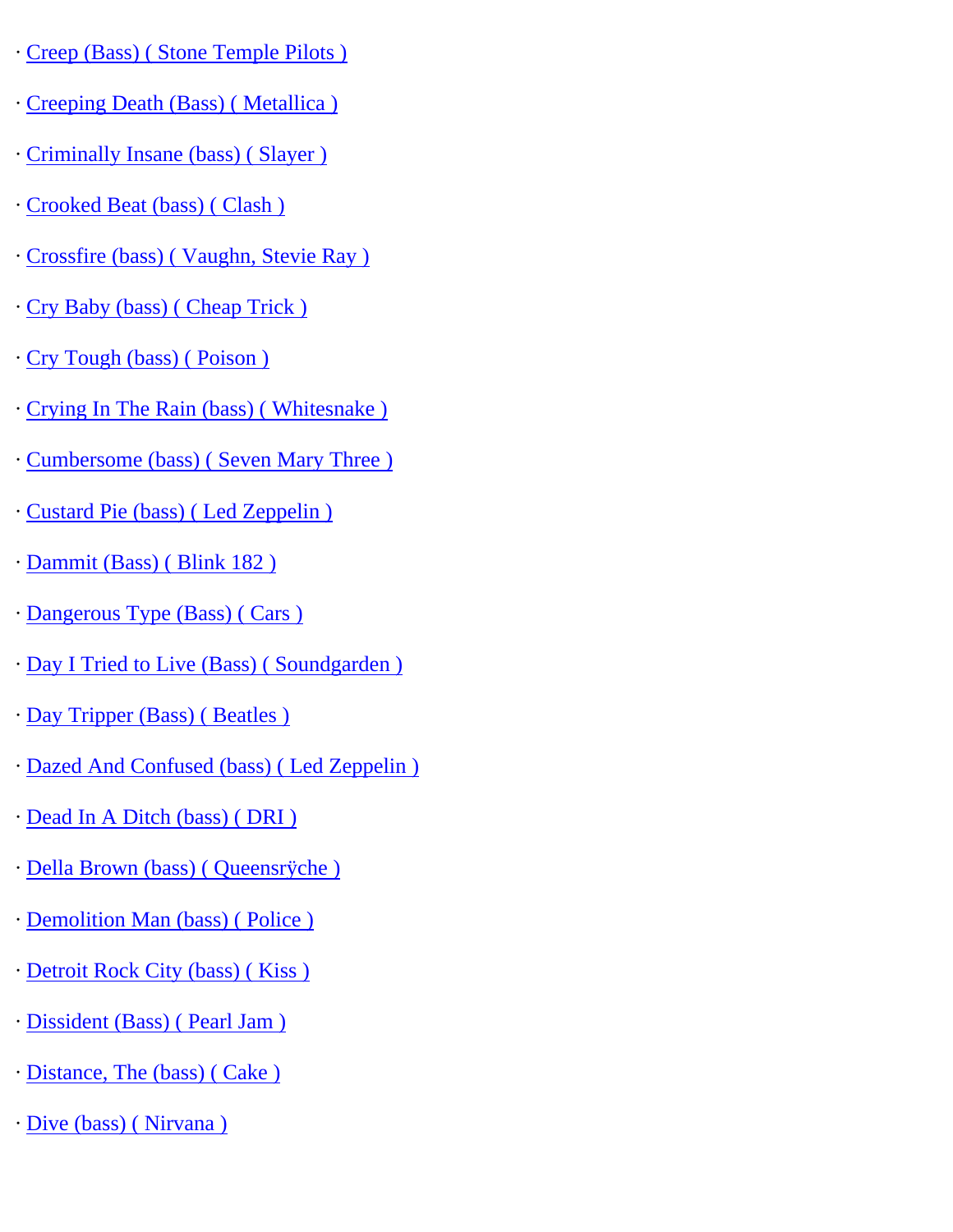- · [Do Ya Think I'm Sexy \(Bass\) \( Stewart, Rod \)](http://www.guitarrangements.com/ItemPages/DoYaThinkI%E2%80%99mSexy(Bass)(Stewart,Rod).html)
- · [Do You Want To Know A Secret \(Bass\) \( Beatles \)](http://www.guitarrangements.com/ItemPages/DoYouWantToKnowASecret(Bass)(Beatles).html)
- · [Doin The Love Thing \(bass\) \( Dan Reed Network \)](http://www.guitarrangements.com/ItemPages/DoinTheLoveThing(bass)(DanReedNetwork).html)
- · [Don't Cry \(bass\) \( Guns N' Roses \)](http://www.guitarrangements.com/ItemPages/Don)
- · [Don't Damn Me \(Bass\) \( Guns N' Roses \)](http://www.guitarrangements.com/ItemPages/Don)
- · [Don't Forget The Chaos \(bass\) \( Exploited \)](http://www.guitarrangements.com/ItemPages/Don)
- · [Don't Go Away Mad \(bass\) \( Mötley Crüe \)](http://www.guitarrangements.com/ItemPages/Don)
- · [Don't Look At My Girl Like That \(Bass\) \( Robillard,Duke \)](http://www.guitarrangements.com/ItemPages/Don)
- · [Don't Panic \(bass\) \( Coldplay \)](http://www.guitarrangements.com/ItemPages/Don)
- · [Double Vision \(Bass\) \( Foreigner \)](http://www.guitarrangements.com/ItemPages/DoubleVision(Bass)(Foreigner).html)
- · [Down In The City \(bass\) \( LA Guns \)](http://www.guitarrangements.com/ItemPages/DownInTheCity(bass)(LAGuns).html)
- · [Down On The Corner \(arr\) \(Bass\) \( Creedence Clearwater Revival \)](http://www.guitarrangements.com/ItemPages/DownOnTheCorner(arr)(Bass)(CreedenceClearwaterRevival).html)
- · [Down South Jukin \(bass\) \( Lynrd Skynrd \)](http://www.guitarrangements.com/ItemPages/DownSouthJukin(bass)(LynrdSkynrd).html)
- · [Dr Feelgood \(bass\) \( Mötley Crüe \)](http://www.guitarrangements.com/ItemPages/DrFeelgood(bass)(M�tleyCr�e).html)
- · [Dream On \(Bass\) \( Aerosmith \)](http://www.guitarrangements.com/ItemPages/DreamOn(Bass)(Aerosmith).html)
- · [Dreams In The Dark \(bass\) \( Badlands \)](http://www.guitarrangements.com/ItemPages/DreamsInTheDark(bass)(Badlands).html)
- · [Dude \(bass\) \( Circle Jerks \)](http://www.guitarrangements.com/ItemPages/Dude(bass)(CircleJerks).html)
- · [Dumpweed \(Bass\) \( Blink 182 \)](http://www.guitarrangements.com/ItemPages/Dumpweed(Bass)(Blink182).html)
- · [E-Pro \(bass\) \( Beck \)](http://www.guitarrangements.com/ItemPages/E-Pro(bass)(Beck).html)
- · [East Coast Anthem \(Bass\) \( Good Charolotte \)](http://www.guitarrangements.com/ItemPages/EastCoastAnthem(Bass)(GoodCharolotte).html)
- · [Ebony Eyes \(bass\) \( Welch, Bob \)](http://www.guitarrangements.com/ItemPages/EbonyEyes(bass)(Welch,Bob).html)
- · [Echo \(bass\) \( Satriani, Joe \)](http://www.guitarrangements.com/ItemPages/Echo(bass)(Satriani,Joe).html)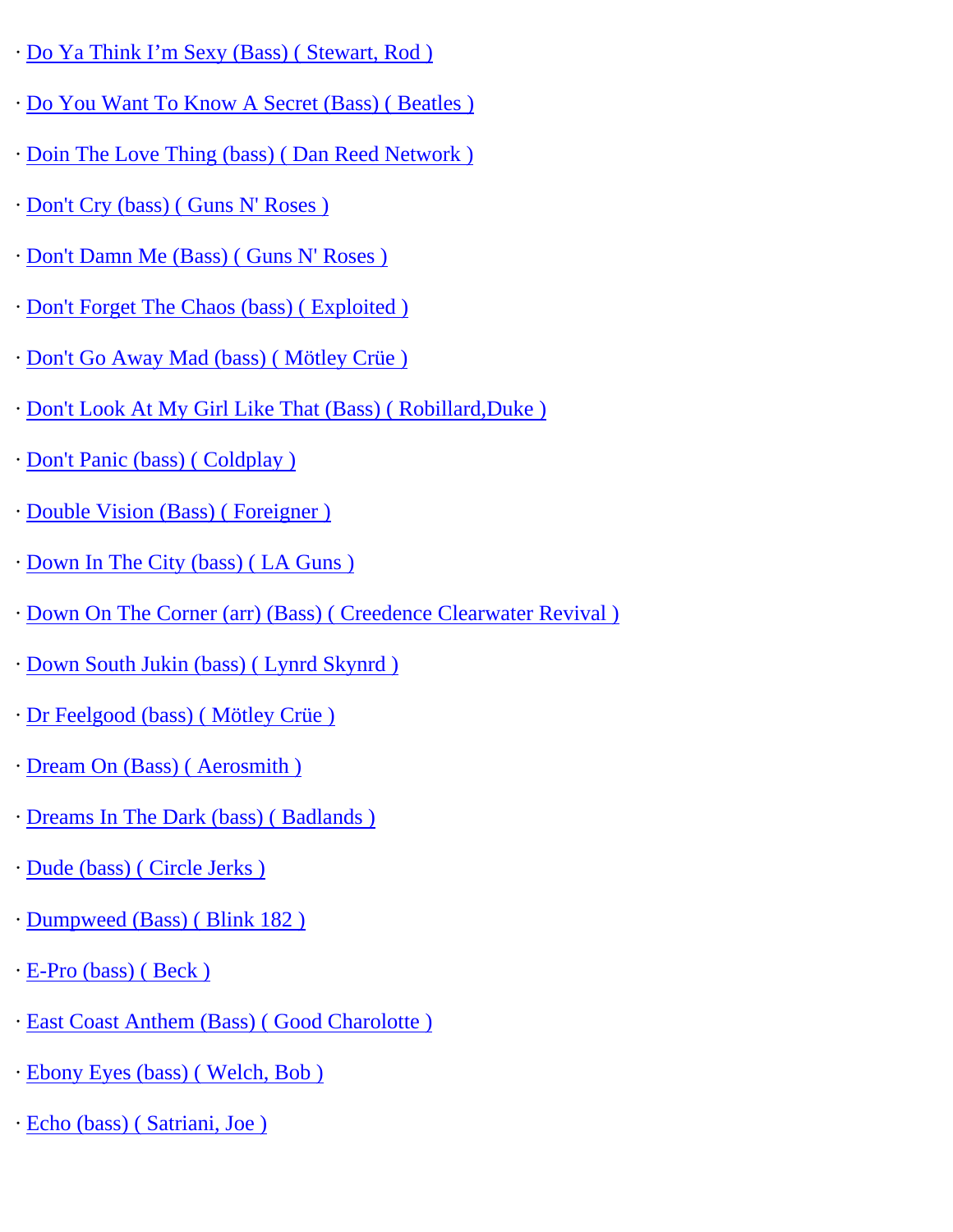- · [El Coo Cool \(bass\) \( Voodoo Glow Skulls \)](http://www.guitarrangements.com/ItemPages/ElCooCool(bass)(VoodooGlowSkulls).html)
- · [Electric Phase \(bass\) \( UFO \)](http://www.guitarrangements.com/ItemPages/ElectricPhase(bass)(UFO).html)
- · [Emerald \(bass\) \( Thin Lizzy \)](http://www.guitarrangements.com/ItemPages/Emerald(bass)(ThinLizzy).html)
- · [Engine No. 9 \(Bass\) \( Deftones \)](http://www.guitarrangements.com/ItemPages/EngineNo.9(Bass)(Deftones).html)
- · [Enjoy The Silence \(bass\) \( Depeche Mode \)](http://www.guitarrangements.com/ItemPages/EnjoyTheSilence(bass)(DepecheMode).html)
- · [Enter Sandman \(bass\) \( Metallica \)](http://www.guitarrangements.com/ItemPages/EnterSandman(bass)(Metallica).html)
- · [Escape \(bass\) \( Metallica \)](http://www.guitarrangements.com/ItemPages/Escape(bass)(Metallica).html)
- · [Even Flow \(bass\) \( Pearl Jam \)](http://www.guitarrangements.com/ItemPages/EvenFlow(bass)(PearlJam).html)
- · [Even The Nights Are Better \(Bass\) \( Air Supply \)](http://www.guitarrangements.com/ItemPages/EvenTheNightsAreBetter(Bass)(AirSupply).html)
- · [Every Breath You Take \(bass\) \( Police \)](http://www.guitarrangements.com/ItemPages/EveryBreathYouTake(bass)(Police).html)
- · [Every Kind Of People \(Bass\) \( Palmer,Robert \)](http://www.guitarrangements.com/ItemPages/EveryKindOfPeople(Bass)(Palmer,Robert).html)
- · [Everything Zen \(bass\) \( Bush \)](http://www.guitarrangements.com/ItemPages/EverythingZen(bass)(Bush).html)
- · [Exit Only \(bass\) \( Fugazi \)](http://www.guitarrangements.com/ItemPages/ExitOnly(bass)(Fugazi).html)
- · [Eye Of The Beholder \(bass\) \( Metallica \)](http://www.guitarrangements.com/ItemPages/EyeOfTheBeholder(bass)(Metallica).html)
- · [Eyes Of A Stranger \(bass\) \( Queensrÿche \)](http://www.guitarrangements.com/ItemPages/EyesOfAStranger(bass)(Queensr�che).html)
- · [Fade To Black \(bass\) \( Metallica \)](http://www.guitarrangements.com/ItemPages/FadeToBlack(bass)(Metallica).html)
- · [Faith \(bass\) \( Limp Bizkit \)](http://www.guitarrangements.com/ItemPages/Faith(bass)(LimpBizkit).html)
- · [Falling To Pieces \(Bass\) \( Faith No More \)](http://www.guitarrangements.com/ItemPages/FallingToPieces(Bass)(FaithNoMore).html)
- · [Famous Jane, The \(bass\) \( Arc Angels \)](http://www.guitarrangements.com/ItemPages/FamousJane,The(bass)(ArcAngels).html)
- · [Fascination Street \(bass\) \( Cure \)](http://www.guitarrangements.com/ItemPages/FascinationStreet(bass)(Cure).html)
- · [Fat Chance \(bass\) \( 311 \)](http://www.guitarrangements.com/ItemPages/FatChance(bass)(311).html)
- · [Faultline \(bass\) \( Silverchair \)](http://www.guitarrangements.com/ItemPages/Faultline(bass)(Silverchair).html)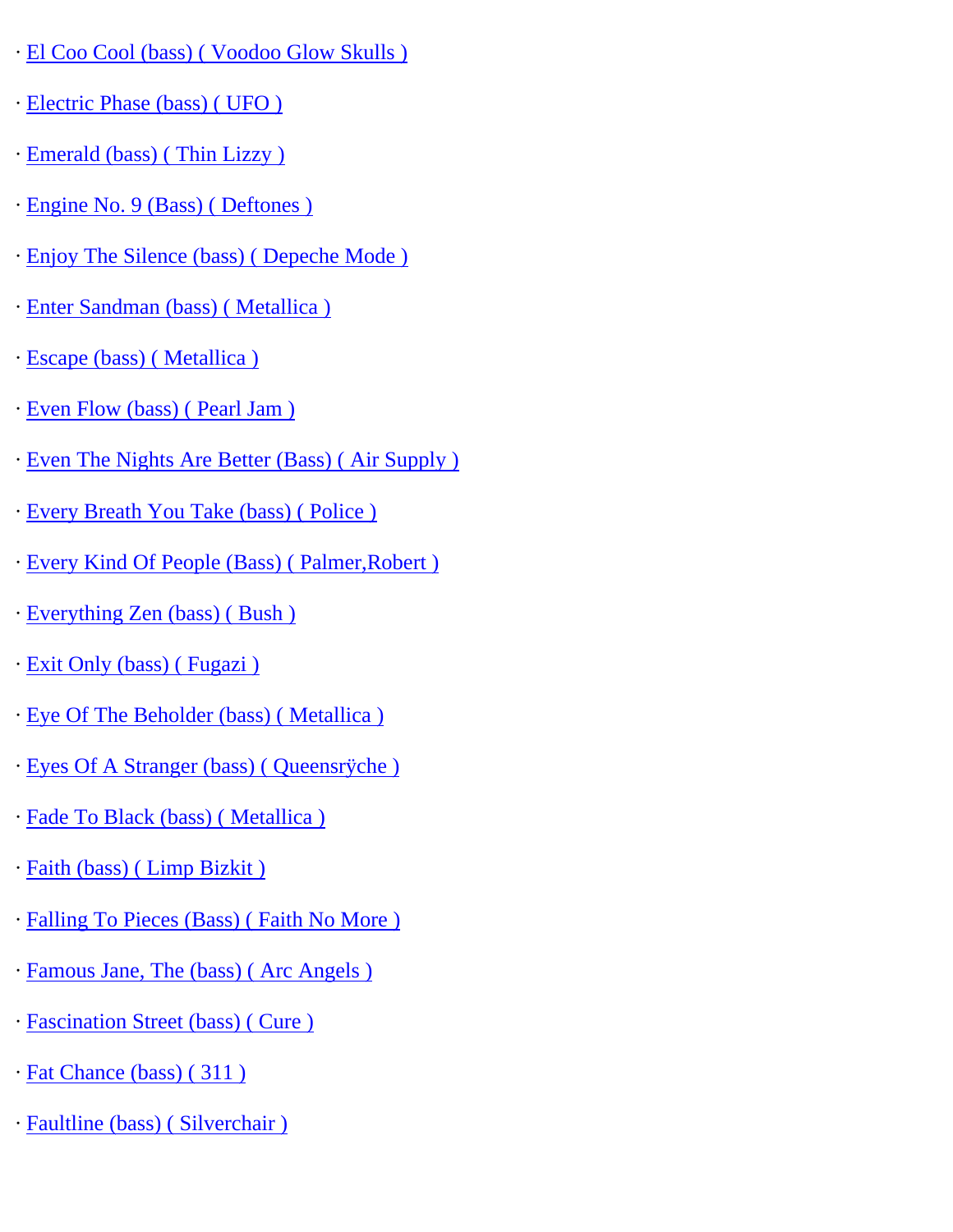· [Fazer \(Bass\) \( Quicksand \)](http://www.guitarrangements.com/ItemPages/Fazer(Bass)(Quicksand).html)

- · [Feel Good Inc. \(bass\) \( Gorillaz \)](http://www.guitarrangements.com/ItemPages/FeelGoodInc.(bass)(Gorillaz).html)
- · [Fell On Black Days \(bass\) \( Soundgarden \)](http://www.guitarrangements.com/ItemPages/FellOnBlackDays(bass)(Soundgarden).html)
- · [Filler \(bass\) \( Minor Threat \)](http://www.guitarrangements.com/ItemPages/Filler(bass)(MinorThreat).html)
- · [Fire \(bass\) \( Hendrix, Jimi \)](http://www.guitarrangements.com/ItemPages/Fire(bass)(Hendrix,Jimi).html)
- · [Fire \(bass\) \( Springsteen, Bruce \)](http://www.guitarrangements.com/ItemPages/Fire(bass)(Springsteen,Bruce).html)
- · [Fire And Rain \(Bass\) \( Taylor,James \)](http://www.guitarrangements.com/ItemPages/FireAndRain(Bass)(Taylor,James).html)
- · [Fire Baugh \(bass\) \( Circle Jerks \)](http://www.guitarrangements.com/ItemPages/FireBaugh(bass)(CircleJerks).html)
- · [Firehouse \(Bass\) \( Kiss \)](http://www.guitarrangements.com/ItemPages/Firehouse(Bass)(Kiss).html)
- · [Fish Below The Ice \(bass\) \( Shriekback \)](http://www.guitarrangements.com/ItemPages/FishBelowTheIce(bass)(Shriekback).html)
- · [Flesh For Fantasy \(bass\) \( Idol, Billy \)](http://www.guitarrangements.com/ItemPages/FleshForFantasy(bass)(Idol,Billy).html)
- · [Fly Away \(Bass\) \( Kravitz, Lenny \)](http://www.guitarrangements.com/ItemPages/FlyAway(Bass)(Kravitz,Lenny).html)
- · [For Whom The Bell Tolls \(bass\) \( Metallica \)](http://www.guitarrangements.com/ItemPages/ForWhomTheBellTolls(bass)(Metallica).html)
- · [For You \(bass\) \( Staind \)](http://www.guitarrangements.com/ItemPages/ForYou(bass)(Staind).html)
- · [Forecast Calls For Pain \(Bass\) \( Cray,Robert \)](http://www.guitarrangements.com/ItemPages/ForecastCallsForPain(Bass)(Cray,Robert).html)
- · [Foxey Lady \(bass\) \( Hendrix, Jimi \)](http://www.guitarrangements.com/ItemPages/FoxeyLady(bass)(Hendrix,Jimi).html)
- · [Freak On A Leash \(Bass\) \( Korn \)](http://www.guitarrangements.com/ItemPages/FreakOnALeash(Bass)(Korn).html)
- · [Freefalling \(Bass\) \( Petty,Tom \)](http://www.guitarrangements.com/ItemPages/Freefalling(Bass)(Petty,Tom).html)
- · [Friday I'm In Love \(Bass\) \( Cure \)](http://www.guitarrangements.com/ItemPages/FridayI)
- · [From Me To You \(Bass\) \( Beatles \)](http://www.guitarrangements.com/ItemPages/FromMeToYou(Bass)(Beatles).html)
- · [Funeral For A Friend \(bass\) \( Elton John \)](http://www.guitarrangements.com/ItemPages/FuneralForAFriend(bass)(EltonJohn).html)
- · [Futterman's Rule \(Bass\) \( Beastie Boys \)](http://www.guitarrangements.com/ItemPages/Futterman)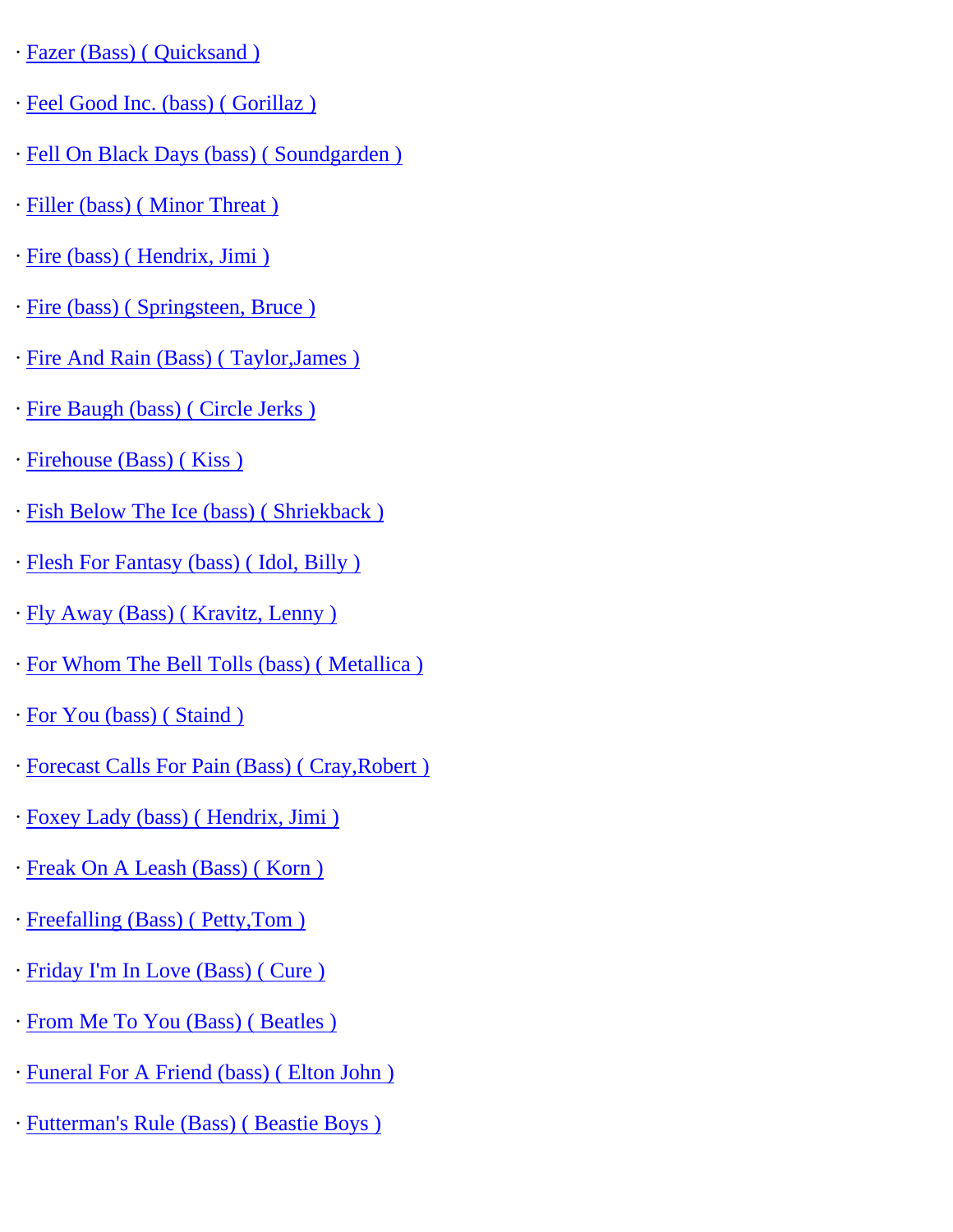- · [Geek Stink Breath \(bass\) \( Green Day \)](http://www.guitarrangements.com/ItemPages/GeekStinkBreath(bass)(GreenDay).html)
- · [Gene & Eddie \(Bass\) \( Stray Cats \)](http://www.guitarrangements.com/ItemPages/Gene&Eddie(Bass)(StrayCats).html)
- · [Get The Lead Out \(Bass\) \( Aerosmith \)](http://www.guitarrangements.com/ItemPages/GetTheLeadOut(Bass)(Aerosmith).html)
- · [Get To You \(bass\) \( Dan Reed Network \)](http://www.guitarrangements.com/ItemPages/GetToYou(bass)(DanReedNetwork).html)
- · [Get Up \(bass\) \( Van Halen \)](http://www.guitarrangements.com/ItemPages/GetUp(bass)(VanHalen).html)
- · [Get Up, Stand Up \(bass\) \( Marley, Bob \)](http://www.guitarrangements.com/ItemPages/GetUp,StandUp(bass)(Marley,Bob).html)
- · [Girl Like You, A \(bass\) \( Smithereens \)](http://www.guitarrangements.com/ItemPages/GirlLikeYou,A(bass)(Smithereens).html)
- · [Girls, Girls, Girls \(bass\) \( Mötley Crüe \)](http://www.guitarrangements.com/ItemPages/Girls,Girls,Girls(bass)(M�tleyCr�e).html)
- · [Give It Away \(bass\) \( Red Hot Chili Peppers \)](http://www.guitarrangements.com/ItemPages/GiveItAway(bass)(RedHotChiliPeppers).html)
- · [Give Me All Your Love \(bass\) \( Whitesnake \)](http://www.guitarrangements.com/ItemPages/GiveMeAllYourLove(bass)(Whitesnake).html)
- · [Give Me The Cure \(bass\) \( Fugazi \)](http://www.guitarrangements.com/ItemPages/GiveMeTheCure(bass)(Fugazi).html)
- · [Glue Man \(Bass\) \( Fugazi \)](http://www.guitarrangements.com/ItemPages/GlueMan(Bass)(Fugazi).html)
- · [Glycerine \(bass\) \( Bush \)](http://www.guitarrangements.com/ItemPages/Glycerine(bass)(Bush).html)
- · [Go \(bass\) \( Pearl Jam \)](http://www.guitarrangements.com/ItemPages/Go(bass)(PearlJam).html)
- · [God \(bass\) \( Smashing Pumpkins \)](http://www.guitarrangements.com/ItemPages/God(bass)(SmashingPumpkins).html)
- · [God Of Thunder \(Bass\) \( Kiss \)](http://www.guitarrangements.com/ItemPages/GodOfThunder(Bass)(Kiss).html)
- · [God Of Thunder \(Bass\) \(Live\) \( Kiss \)](http://www.guitarrangements.com/ItemPages/GodOfThunder(Bass)(Live)(Kiss).html)
- · [God Save The Queen \(bass\) \( Sex Pistols \)](http://www.guitarrangements.com/ItemPages/GodSaveTheQueen(bass)(SexPistols).html)
- · [Godess I Know You \(bass\) \( Spin \)](http://www.guitarrangements.com/ItemPages/GodessIKnowYou(bass)(Spin).html)
- · [Gods Of War \(bass\) \( Def Leppard \)](http://www.guitarrangements.com/ItemPages/GodsOfWar(bass)(DefLeppard).html)
- · [Gold Dust Woman \(Bass\) \( Hole \)](http://www.guitarrangements.com/ItemPages/GoldDustWoman(Bass)(Hole).html)
- · [Gonna Raise Hell \(bass\) \( Cheap Trick \)](http://www.guitarrangements.com/ItemPages/GonnaRaiseHell(bass)(CheapTrick).html)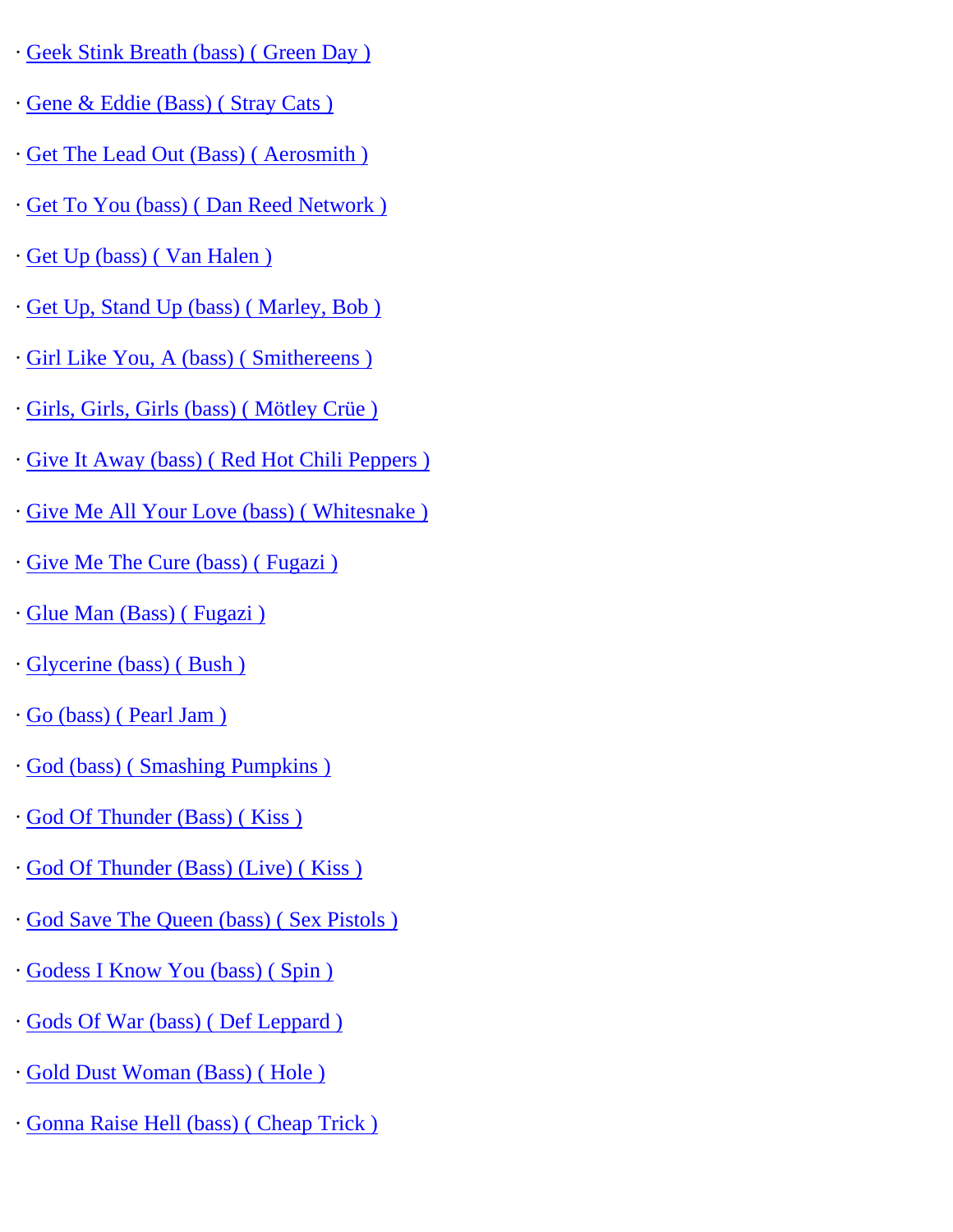- · [Gonna Start A Posse \(bass\) \( Anthrax \)](http://www.guitarrangements.com/ItemPages/GonnaStartAPosse(bass)(Anthrax).html)
- · [Good \(bass\) \( Better Than Ezra \)](http://www.guitarrangements.com/ItemPages/Good(bass)(BetterThanEzra).html)
- · [Good Guys \(bass\) \( Minor Threat \)](http://www.guitarrangements.com/ItemPages/GoodGuys(bass)(MinorThreat).html)
- · [Good Times, Bad Times \(bass\) \( Led Zeppelin \)](http://www.guitarrangements.com/ItemPages/GoodTimes,BadTimes(bass)(LedZeppelin).html)
- · [Gorilla Girl \(bass\) \( Dead Milkmen \)](http://www.guitarrangements.com/ItemPages/GorillaGirl(bass)(DeadMilkmen).html)
- · [Gospel Medley \(bass\) \( Winans, Vickie \)](http://www.guitarrangements.com/ItemPages/GospelMedley(bass)(Winans,Vickie).html)
- · [Got Me Wrong \(Bass\) \( Alice In Chains \)](http://www.guitarrangements.com/ItemPages/GotMeWrong(Bass)(AliceInChains).html)
- · [Got The Time \(bass\) \( Anthrax \)](http://www.guitarrangements.com/ItemPages/GotTheTime(bass)(Anthrax).html)
- · [Got To Choose \(bass\) \( Kiss \)](http://www.guitarrangements.com/ItemPages/GotToChoose(bass)(Kiss).html)
- · [Graduation Day \(Bass\) \( Value Pac \)](http://www.guitarrangements.com/ItemPages/GraduationDay(Bass)(ValuePac).html)
- · [Greater Grace \(Bass\) \( Anaheim Vineyard \)](http://www.guitarrangements.com/ItemPages/GreaterGrace(Bass)(AnaheimVineyard).html)
- · [Green Acres \(bass\) \( TV Theme \)](http://www.guitarrangements.com/ItemPages/GreenAcres(bass)(TVTheme).html)
- · [Green Eyed Lady \(Bass\) \( Sugarloaf \)](http://www.guitarrangements.com/ItemPages/GreenEyedLady(Bass)(Sugarloaf).html)
- · [Greeting Song \(Bass\) \( Red Hot Chili Peppers \)](http://www.guitarrangements.com/ItemPages/GreetingSong(Bass)(RedHotChiliPeppers).html)
- $\cdot$  H (Bass) (Tool)
- · [Hair \(Bass\) \( Cowsills \)](http://www.guitarrangements.com/ItemPages/Hair(Bass)(Cowsills).html)
- · [Halleujah Glory \(Bass\) \( Anaheim Vineyard \)](http://www.guitarrangements.com/ItemPages/HalleujahGlory(Bass)(AnaheimVineyard).html)
- · [Hand That Feeds, The \(bass\) \( Nine Inch Nails \)](http://www.guitarrangements.com/ItemPages/HandThatFeeds,The(bass)(NineInchNails).html)
- · [Hands All Over \(bass\) \( Soundgarden \)](http://www.guitarrangements.com/ItemPages/HandsAllOver(bass)(Soundgarden).html)
- · [Hang On St. Christopher \(Bass\) \(5 string Adapted\) \( Bullet Boys \)](http://www.guitarrangements.com/ItemPages/HangOnSt.Christopher(Bass)(5stringAdapted)(BulletBoys).html)
- · [Hang Tough \(bass\) \( Tesla \)](http://www.guitarrangements.com/ItemPages/HangTough(bass)(Tesla).html)
- · [Hang Wire \(bass\) \( Pixies \)](http://www.guitarrangements.com/ItemPages/HangWire(bass)(Pixies).html)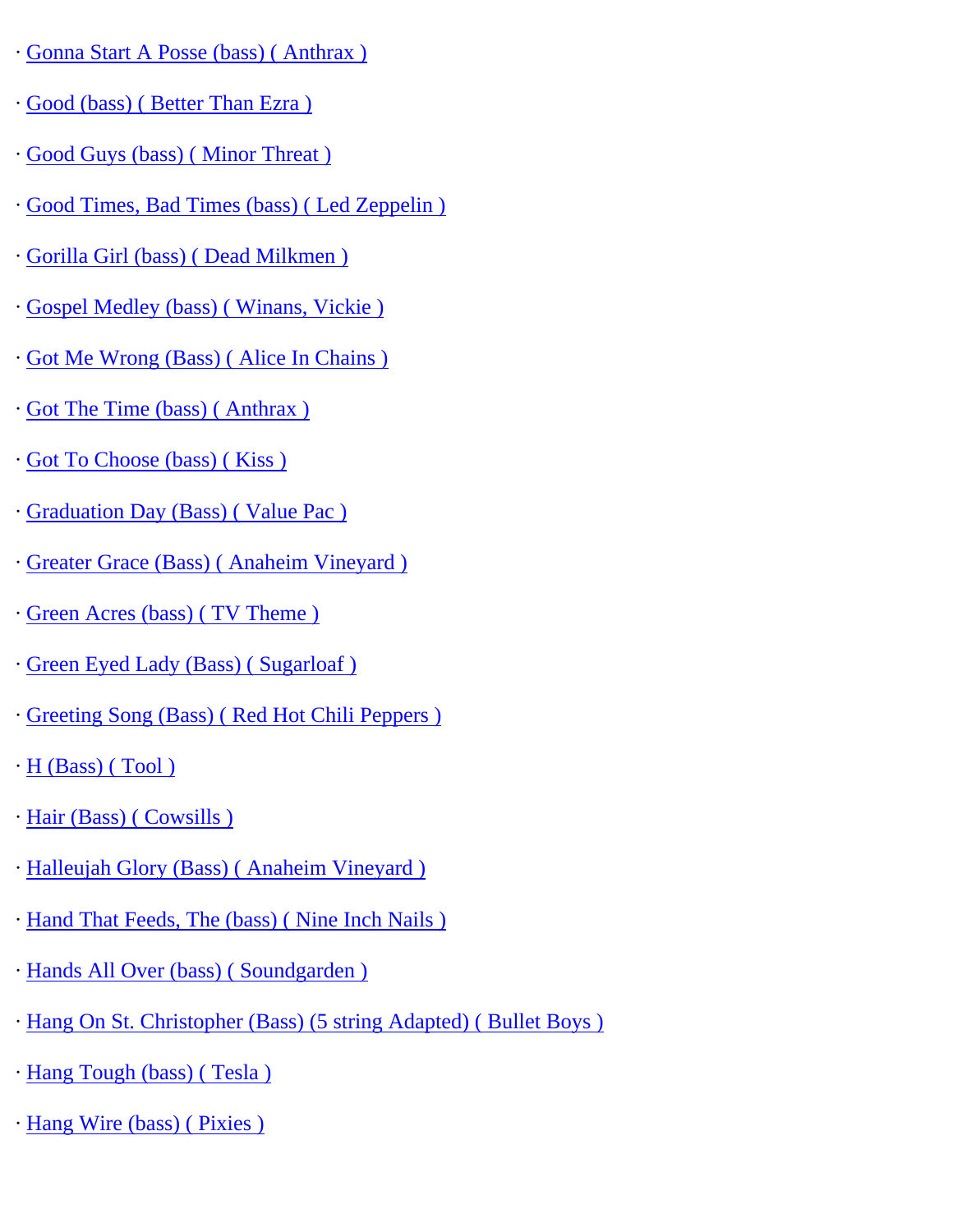- · [Happy Jack \(Bass\) \( Who \)](http://www.guitarrangements.com/ItemPages/HappyJack(Bass)(Who).html)
- · [Hard To Handle \(bass\) \( Black Crowes \)](http://www.guitarrangements.com/ItemPages/HardToHandle(bass)(BlackCrowes).html)
- · [Harvester Of Sorrow \(bass\) \( Metallica \)](http://www.guitarrangements.com/ItemPages/HarvesterOfSorrow(bass)(Metallica).html)
- · [Hash Pipe \(Bass\) \( Weezer \)](http://www.guitarrangements.com/ItemPages/HashPipe(Bass)(Weezer).html)
- · [Have A Drink On Me \(bass\) \( AC-DC \)](http://www.guitarrangements.com/ItemPages/HaveADrinkOnMe(bass)(AC-DC).html)
- · [Head Like A Hole \(bass\) \( Nine Inch Nails \)](http://www.guitarrangements.com/ItemPages/HeadLikeAHole(bass)(NineInchNails).html)
- · [Headed For A Heartbreak \(bass\) \( Winger \)](http://www.guitarrangements.com/ItemPages/HeadedForAHeartbreak(bass)(Winger).html)
- · [Headless Children \(bass\) \( WASP \)](http://www.guitarrangements.com/ItemPages/HeadlessChildren(bass)(WASP).html)
- · [Heart And Soul \(bass\) \( T'Pau \)](http://www.guitarrangements.com/ItemPages/HeartAndSoul(bass)(T)
- · [Heartbreaker \(bass\) \( Led Zeppelin \)](http://www.guitarrangements.com/ItemPages/Heartbreaker(bass)(LedZeppelin).html)
- · [Heartspark Dollar Sign \(bass\) \( Everclear \)](http://www.guitarrangements.com/ItemPages/HeartsparkDollarSign(bass)(Everclear).html)
- · [Heaven Is A Halfpipe \(Bass\) \( OPM \)](http://www.guitarrangements.com/ItemPages/HeavenIsAHalfpipe(Bass)(OPM).html)
- · [Hell \(bass\) \( Squirel Nut Zipper \)](http://www.guitarrangements.com/ItemPages/Hell(bass)(SquirelNutZipper).html)
- · [Her Black Wings \(bass\) \( Danzig \)](http://www.guitarrangements.com/ItemPages/HerBlackWings(bass)(Danzig).html)
- · [Here I Go Again \(bass\) \( Whitesnake \)](http://www.guitarrangements.com/ItemPages/HereIGoAgain(bass)(Whitesnake).html)
- · [Heroes \(Bass\) \(5 string adapted\) \( Alias \)](http://www.guitarrangements.com/ItemPages/Heroes(Bass)(5stringadapted)(Alias).html)
- · [Hey \(bass\) \( Pixies \)](http://www.guitarrangements.com/ItemPages/Hey(bass)(Pixies).html)
- · [Hey \(Bass\) \( Suicide Machines \)](http://www.guitarrangements.com/ItemPages/Hey(Bass)(SuicideMachines).html)
- · [Hey Jealousy \(Bass\) \( Gin Blossoms \)](http://www.guitarrangements.com/ItemPages/HeyJealousy(Bass)(GinBlossoms).html)
- · [Hey Joe \(bass\) \( Hendrix, Jimi \)](http://www.guitarrangements.com/ItemPages/HeyJoe(bass)(Hendrix,Jimi).html)
- · [Hey Man Nice Shot \(bass\) \( Filter \)](http://www.guitarrangements.com/ItemPages/HeyManNiceShot(bass)(Filter).html)
- · [Hey You \(bass\) \( Pink Floyd \)](http://www.guitarrangements.com/ItemPages/HeyYou(bass)(PinkFloyd).html)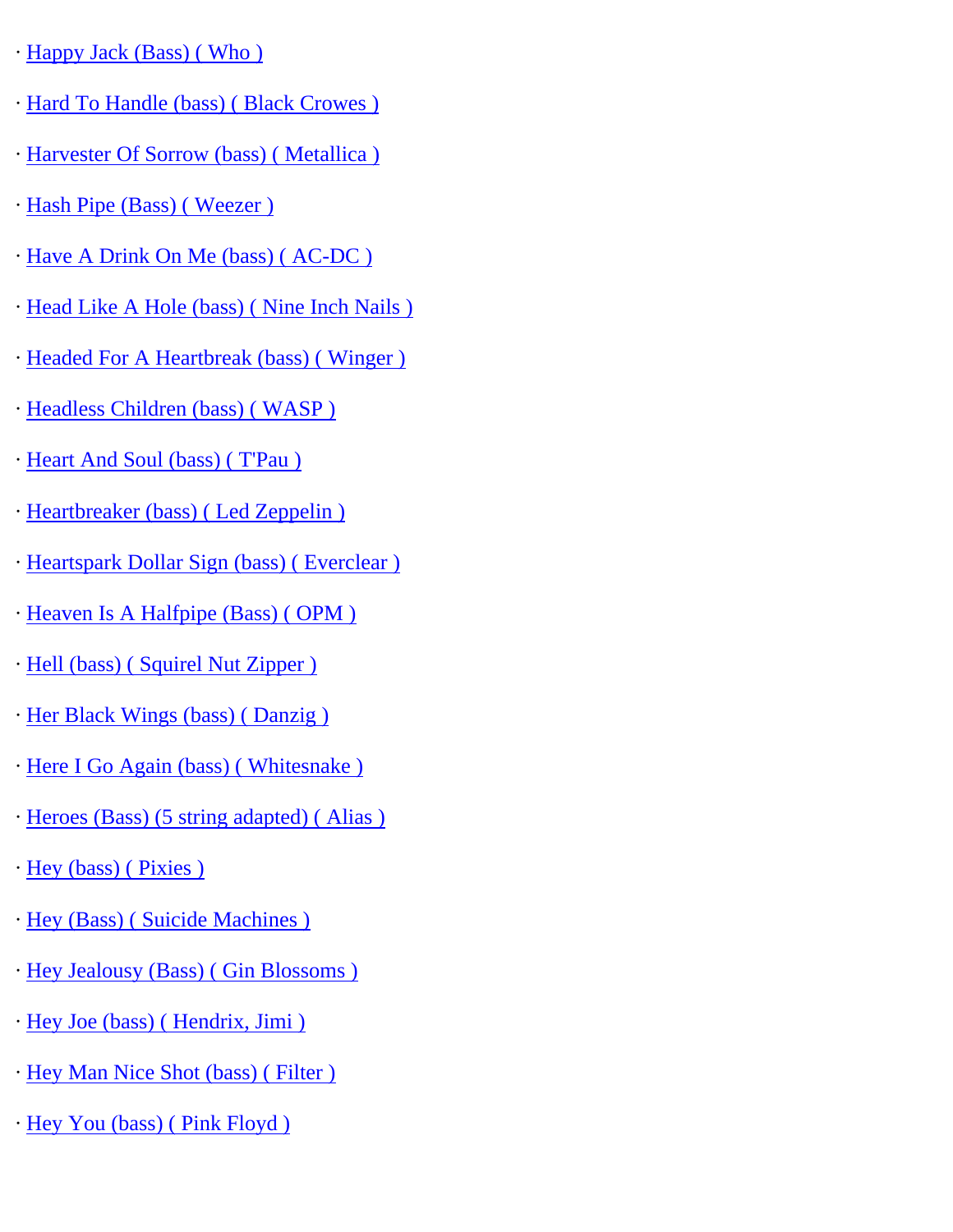- · [High Anxiety \(bass\) \( Sugar Ray \)](http://www.guitarrangements.com/ItemPages/HighAnxiety(bass)(SugarRay).html)
- · [High Enough \(bass\) \( Damn Yankees \)](http://www.guitarrangements.com/ItemPages/HighEnough(bass)(DamnYankees).html)
- · [Higher Ground \(bass\) \( Red Hot Chili Peppers \)](http://www.guitarrangements.com/ItemPages/HigherGround(bass)(RedHotChiliPeppers).html)
- · [Hit Me With Your Best Shot \(bass\) \( Benatar, Pat \)](http://www.guitarrangements.com/ItemPages/HitMeWithYourBestShot(bass)(Benatar,Pat).html)
- · [Hit Or Miss \(Bass\) \( New Found Glory \)](http://www.guitarrangements.com/ItemPages/HitOrMiss(Bass)(NewFoundGlory).html)
- · [Holdin Court \(Bass\) \( Cray,Robert \)](http://www.guitarrangements.com/ItemPages/HoldinCourt(Bass)(Cray,Robert).html)
- · [Hole \(bass\) \( Jimmie's Chicken Shack \)](http://www.guitarrangements.com/ItemPages/Hole(bass)(Jimmie)
- · [Holiday \(bass\) \( Green Day \)](http://www.guitarrangements.com/ItemPages/Holiday(bass)(GreenDay).html)
- · [Holiday In Cambodia \(bass\) \( Dead Kennedys \)](http://www.guitarrangements.com/ItemPages/HolidayInCambodia(bass)(DeadKennedys).html)
- · [Homebrew \(Bass\) \( 311 \)](http://www.guitarrangements.com/ItemPages/Homebrew(Bass)(311).html)
- · [Honestly \(bass\) \( Stryper \)](http://www.guitarrangements.com/ItemPages/Honestly(bass)(Stryper).html)
- · [Hook In Mouth \(bass\) \( Megadeth \)](http://www.guitarrangements.com/ItemPages/HookInMouth(bass)(Megadeth).html)
- · [Horror Epics \(bass\) \( Exploited \)](http://www.guitarrangements.com/ItemPages/HorrorEpics(bass)(Exploited).html)
- · [Hotter Than Hell \(bass\) \( Kiss \)](http://www.guitarrangements.com/ItemPages/HotterThanHell(bass)(Kiss).html)
- · [How Do You Do It \(Bass\) \( Beatles \)](http://www.guitarrangements.com/ItemPages/HowDoYouDoIt(Bass)(Beatles).html)
- · [How You Remind Me \(Bass\) \( Nickleback \)](http://www.guitarrangements.com/ItemPages/HowYouRemindMe(Bass)(Nickleback).html)
- · [Hungry For You \(bass\) \( Police \)](http://www.guitarrangements.com/ItemPages/HungryForYou(bass)(Police).html)
- · [Hush \(bass\) \( Tool \)](http://www.guitarrangements.com/ItemPages/Hush(bass)(Tool).html)
- · [I Don't Know \(Bass\) \( Replacements \)](http://www.guitarrangements.com/ItemPages/IDon)
- · [I Don't Need Society \(bass\) \( DRI \)](http://www.guitarrangements.com/ItemPages/IDon)
- · [I Feel So \(Bass\) \( Box Car Racer \)](http://www.guitarrangements.com/ItemPages/IFeelSo(Bass)(BoxCarRacer).html)
- · [I Fought The Law \(bass\) \( Clash \)](http://www.guitarrangements.com/ItemPages/IFoughtTheLaw(bass)(Clash).html)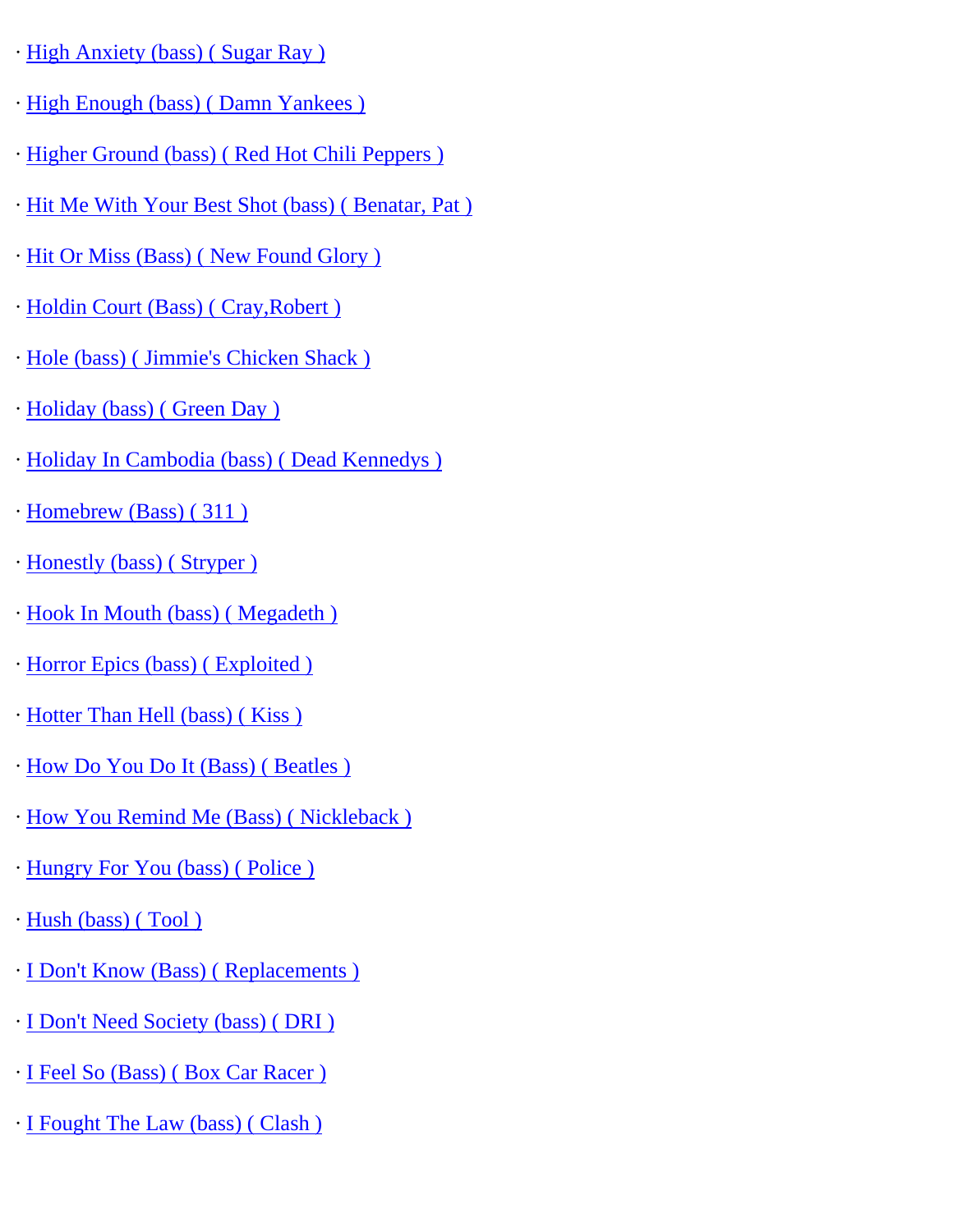- · [I Just Died In Your Arms \(bass\) \( Cutting Crew \)](http://www.guitarrangements.com/ItemPages/IJustDiedInYourArms(bass)(CuttingCrew).html)
- · [I Still Haven't Found What I'm Looking For \(bass\) \( U2 \)](http://www.guitarrangements.com/ItemPages/IStillHaven)
- · [I Wanna Be With You \(bass\) \( King, Bobby Evans, Terry \)](http://www.guitarrangements.com/ItemPages/IWannaBeWithYou(bass)(King,BobbyEvans,Terry).html)
- · [I Wanna Thank You Falettin Me Be Mice Elf Again \(Bass\) \( Sly And The Family Stone \)](http://www.guitarrangements.com/ItemPages/IWannaThankYouFalettinMeBeMiceElfAgain(Bass)(SlyAndTheFamilyStone).html)
- · [I Want A Big Butter & Eggman \(Bass\) \( Armstrong, Louis \)](http://www.guitarrangements.com/ItemPages/IWantABigButter&Eggman(Bass)(Armstrong,Louis).html)
- · [I Want A New Drug \(Bass\) \( Lewis,Huey \)](http://www.guitarrangements.com/ItemPages/IWantANewDrug(Bass)(Lewis,Huey).html)
- · [I Want A Woman \(bass\) \( Ratt \)](http://www.guitarrangements.com/ItemPages/IWantAWoman(bass)(Ratt).html)
- · [I Want Action \(bass\) \( Poison \)](http://www.guitarrangements.com/ItemPages/IWantAction(bass)(Poison).html)
- · [I Want To Be With You \(bass\) \( King, Bobby and Evans, Terry \)](http://www.guitarrangements.com/ItemPages/IWantToBeWithYou(bass)(King,BobbyandEvans,Terry).html)
- · [I Will Survive \(Bass\) \( Cake \)](http://www.guitarrangements.com/ItemPages/IWillSurvive(Bass)(Cake).html)
- · [I Won't Forget You \(Bass\) \( Poison \)](http://www.guitarrangements.com/ItemPages/IWon)
- · [I'd Like To Get To Know You Well \(bass\) \( Jones, Howard \)](http://www.guitarrangements.com/ItemPages/I)
- · [I'll Be There For You \(bass\) \( Rembrandts \)](http://www.guitarrangements.com/ItemPages/I)
- · [I'll Get Even With You \(Bass\) \( Megadeth \)](http://www.guitarrangements.com/ItemPages/I)
- · [I'll See You In My Dreams \(bass\) \( Giant \)](http://www.guitarrangements.com/ItemPages/I)
- · [I'll Take You There \(bass\) \( Staple Singers \)](http://www.guitarrangements.com/ItemPages/I)
- · [I've Been In Love Before \(bass\) \( Cutting Crew \)](http://www.guitarrangements.com/ItemPages/I)
- · [Ice Ice Baby \(bass\) \( Vanilla Ice \)](http://www.guitarrangements.com/ItemPages/IceIceBaby(bass)(VanillaIce).html)
- · [If I Fell \(Bass\) \( Beatles \)](http://www.guitarrangements.com/ItemPages/IfIFell(Bass)(Beatles).html)
- · [Immigrant Song \(bass\) \( Led Zeppelin \)](http://www.guitarrangements.com/ItemPages/ImmigrantSong(bass)(LedZeppelin).html)
- · [In And Out Of Love \(bass\) \( Bon Jovi \)](http://www.guitarrangements.com/ItemPages/InAndOutOfLove(bass)(BonJovi).html)
- · [In Bloom \(bass\) \( Nirvana \)](http://www.guitarrangements.com/ItemPages/InBloom(bass)(Nirvana).html)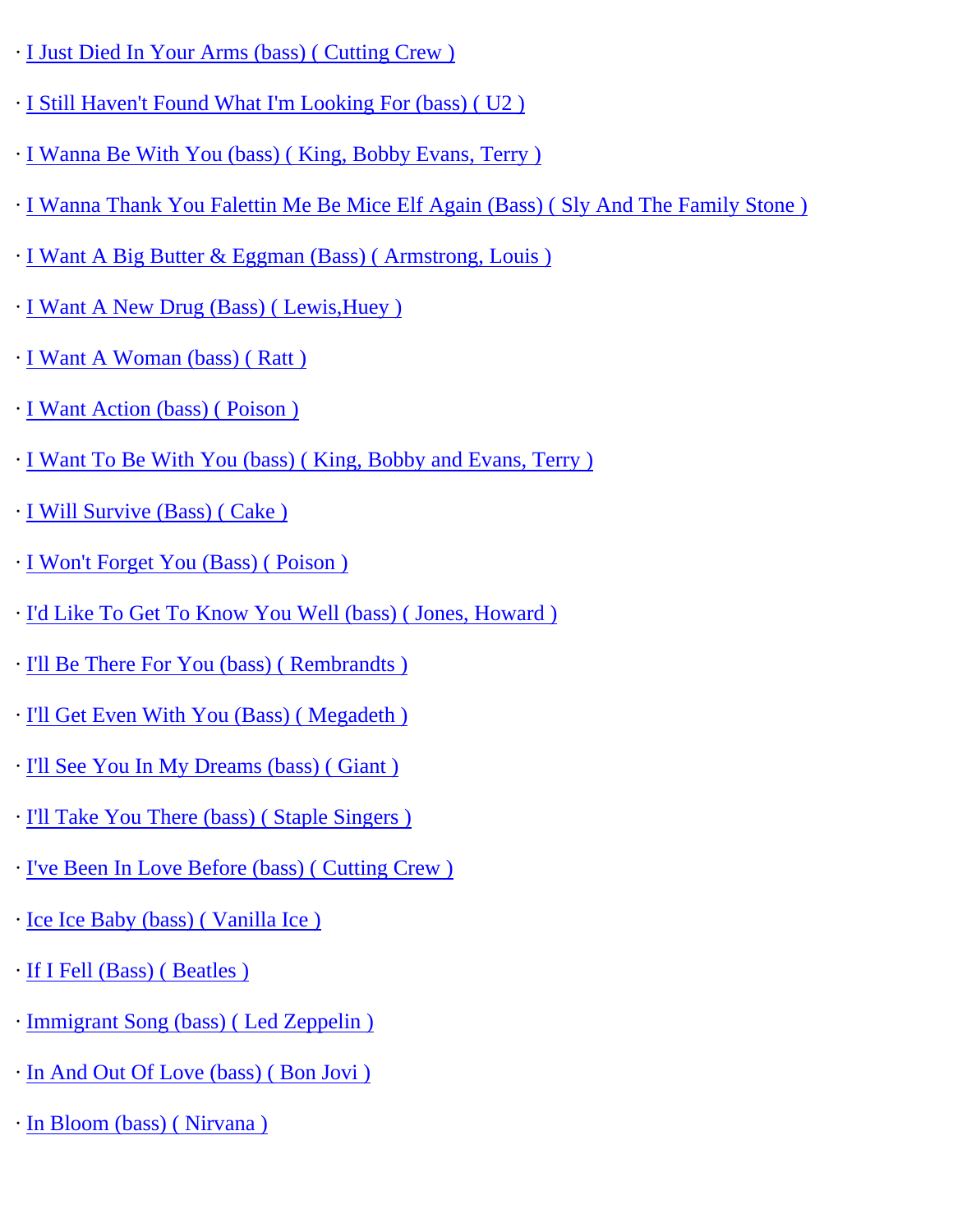- · [In My Dreams \(bass\) \( Dokken \)](http://www.guitarrangements.com/ItemPages/InMyDreams(bass)(Dokken).html)
- · [Into The Mystic \(Bass\) EZ Version \( Morrisson,Van \)](http://www.guitarrangements.com/ItemPages/IntoTheMystic(Bass)EZVersion(Morrisson,Van).html)
- · [Invisible Sun \(bass\) \( Police \)](http://www.guitarrangements.com/ItemPages/InvisibleSun(bass)(Police).html)
- · [Iron Man \(bass\) \( Black Sabbath \)](http://www.guitarrangements.com/ItemPages/IronMan(bass)(BlackSabbath).html)
- · [Is This Love \(bass\) \( Whitesnake \)](http://www.guitarrangements.com/ItemPages/IsThisLove(bass)(Whitesnake).html)
- · [Israels Son \(bass\) \( Silverchair \)](http://www.guitarrangements.com/ItemPages/IsraelsSon(bass)(Silverchair).html)
- · [It Won't Be Long \(bass\) \( Beatles \)](http://www.guitarrangements.com/ItemPages/ItWon)
- · [It's My Job To Keep Punk Rock Elite \(Bass\) \( No FX \)](http://www.guitarrangements.com/ItemPages/It)
- · [Jane, Jane \(bass\) \( Golden Earring \)](http://www.guitarrangements.com/ItemPages/Jane,Jane(bass)(GoldenEarring).html)
- · [Jenny Says \(Bass\) \( Cowboy Mouth \)](http://www.guitarrangements.com/ItemPages/JennySays(Bass)(CowboyMouth).html)
- · [Jerry Was A Race Car Driver \(Bass\) \( Primus \)](http://www.guitarrangements.com/ItemPages/JerryWasARaceCarDriver(Bass)(Primus).html)
- · [Jesus Built My Hotrod \(Bass\) \( Ministry \)](http://www.guitarrangements.com/ItemPages/JesusBuiltMyHotrod(Bass)(Ministry).html)
- · [Juke Box Hero \(bass\) \( Foreigner \)](http://www.guitarrangements.com/ItemPages/JukeBoxHero(bass)(Foreigner).html)
- · [Jump Right In \(Bass\) \( Urge \)](http://www.guitarrangements.com/ItemPages/JumpRightIn(Bass)(Urge).html)
- · [Jumping Someone Else's Train \(bass\) \( Cure \)](http://www.guitarrangements.com/ItemPages/JumpingSomeoneElse)
- · [Just What I Needed \(Bass\) \( Cars \)](http://www.guitarrangements.com/ItemPages/JustWhatINeeded(Bass)(Cars).html)
- · [Kat Food \(bass solo\) \( Dregs \)](http://www.guitarrangements.com/ItemPages/KatFood(basssolo)(Dregs).html)
- · [Kick Start My Heart \(bass\) \( Mötley Crüe \)](http://www.guitarrangements.com/ItemPages/KickStartMyHeart(bass)(M�tleyCr�e).html)
- · [Killing In The Name \(bass\) \( Rage Against The Machine \)](http://www.guitarrangements.com/ItemPages/KillingInTheName(bass)(RageAgainstTheMachine).html)
- · [Kiss of Death \(bass\) \( Dokken \)](http://www.guitarrangements.com/ItemPages/KissofDeath(bass)(Dokken).html)
- · [Kitty O \(bass\) \( Paladins \)](http://www.guitarrangements.com/ItemPages/KittyO(bass)(Paladins).html)
- · [Knock Me Down \(bass\) \( Red Hot Chili Peppers \)](http://www.guitarrangements.com/ItemPages/KnockMeDown(bass)(RedHotChiliPeppers).html)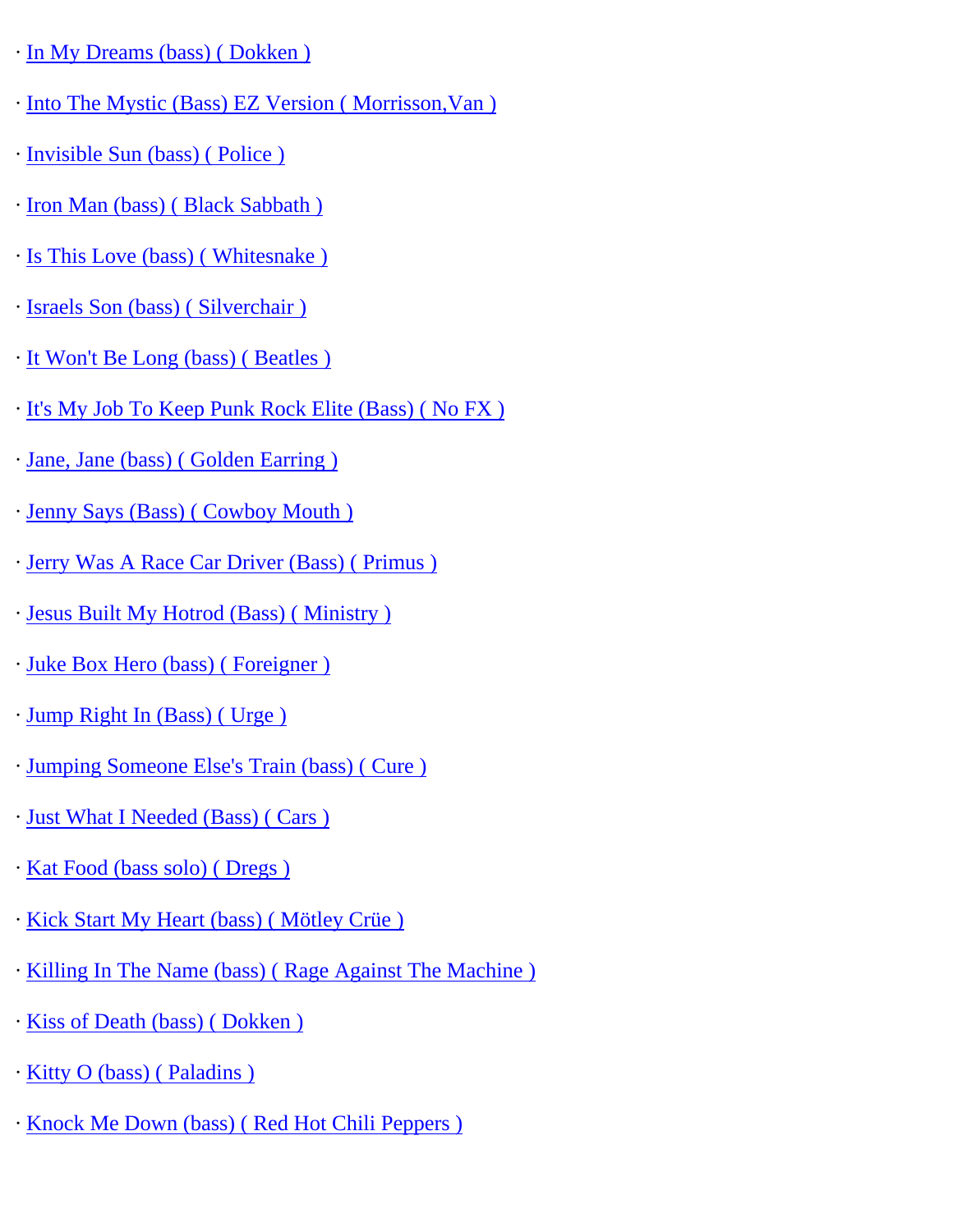- · [Know Your Enemy \(bass\) \( Rage Against The Machine \)](http://www.guitarrangements.com/ItemPages/KnowYourEnemy(bass)(RageAgainstTheMachine).html)
- · [Knowledge \(Bass\) \( Operation Ivy \)](http://www.guitarrangements.com/ItemPages/Knowledge(Bass)(OperationIvy).html)
- · [Kryptonite \(bass\) \( Three Doors Down \)](http://www.guitarrangements.com/ItemPages/Kryptonite(bass)(ThreeDoorsDown).html)
- · [KYEO \(bass\) \( Fugazi \)](http://www.guitarrangements.com/ItemPages/KYEO(bass)(Fugazi).html)
- · [La Bamba \(bass\) \( Los Lobos \)](http://www.guitarrangements.com/ItemPages/LaBamba(bass)(LosLobos).html)
- · [La Villa Strangiato \(bass\) \( Rush \)](http://www.guitarrangements.com/ItemPages/LaVillaStrangiato(bass)(Rush).html)
- · [Ladies Night In Buffalo \(bass\) \( Roth, David Lee \)](http://www.guitarrangements.com/ItemPages/LadiesNightInBuffalo(bass)(Roth,DavidLee).html)
- · [Lady \(bass\) \( Kravitz, Lenny \)](http://www.guitarrangements.com/ItemPages/Lady(bass)(Kravitz,Lenny).html)
- · [Laguna Sunrise \(lead & accomp\) \(Bass\) \( Black Sabbath \)](http://www.guitarrangements.com/ItemPages/LagunaSunrise(lead&accomp)(Bass)(BlackSabbath).html)
- · [Laid \(bass\) \( James \)](http://www.guitarrangements.com/ItemPages/Laid(bass)(James).html)
- · [Last Resort \(Bass\) \( Papa Roach \)](http://www.guitarrangements.com/ItemPages/LastResort(Bass)(PapaRoach).html)
- · [Law And Order \(bass\) \( Exploited \)](http://www.guitarrangements.com/ItemPages/LawAndOrder(bass)(Exploited).html)
- · [Leave That Thing Alone \(Bass\) \( Rush \)](http://www.guitarrangements.com/ItemPages/LeaveThatThingAlone(Bass)(Rush).html)
- · [Let It Play \(Bass\) \( Poison \)](http://www.guitarrangements.com/ItemPages/LetItPlay(Bass)(Poison).html)
- · [Let's Buzz \(bass\) \( Paladins \)](http://www.guitarrangements.com/ItemPages/Let)
- · [Let's Get It Up \(bass\) \( AC-DC \)](http://www.guitarrangements.com/ItemPages/Let)
- · [Lie Detector \(bass\) \( Dead Kennedys \)](http://www.guitarrangements.com/ItemPages/LieDetector(bass)(DeadKennedys).html)
- · [Lightning Crashes \(bass\) \( Live \)](http://www.guitarrangements.com/ItemPages/LightningCrashes(bass)(Live).html)
- · [Like Dreamers Do \(Bass\) \( Beatles \)](http://www.guitarrangements.com/ItemPages/LikeDreamersDo(Bass)(Beatles).html)
- · [Limelight \(bass\) \( Rush \)](http://www.guitarrangements.com/ItemPages/Limelight(bass)(Rush).html)
- · [Lithium \(bass\) \( Nirvana \)](http://www.guitarrangements.com/ItemPages/Lithium(bass)(Nirvana).html)
- · [Little Black Back Pack \(Bass\) \( Stroke 9 \)](http://www.guitarrangements.com/ItemPages/LittleBlackBackPack(Bass)(Stroke9).html)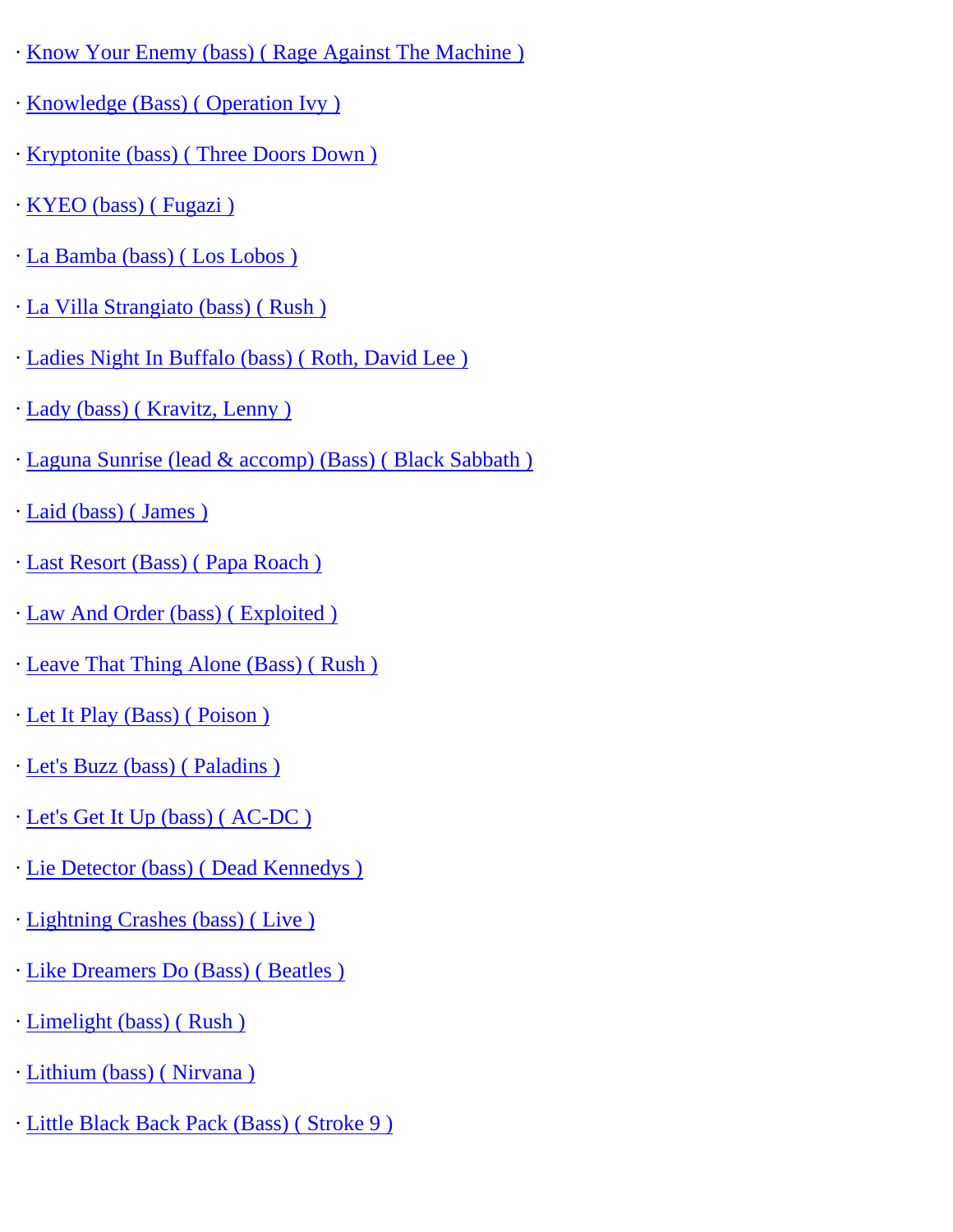- · [Little By Little \(bass\) \( Plant, Robert \)](http://www.guitarrangements.com/ItemPages/LittleByLittle(bass)(Plant,Robert).html)
- · [Living In A Dream \(Bass\) \( ARC Angels \)](http://www.guitarrangements.com/ItemPages/LivingInADream(Bass)(ARCAngels).html)
- · [Living In The Past \(bass\) \( Jethro Tull \)](http://www.guitarrangements.com/ItemPages/LivingInThePast(bass)(JethroTull).html)
- · [Living On A Prayer \(bass\) \( Bon Jovi \)](http://www.guitarrangements.com/ItemPages/LivingOnAPrayer(bass)(BonJovi).html)
- · [Lockdown \(Bass\) \( Fugazi \)](http://www.guitarrangements.com/ItemPages/Lockdown(Bass)(Fugazi).html)
- · [Long Distance Runaround \(bass\) \( Yes \)](http://www.guitarrangements.com/ItemPages/LongDistanceRunaround(bass)(Yes).html)
- · [Long Way To Go \(Bass\) \( Cooper, Alice \)](http://www.guitarrangements.com/ItemPages/LongWayToGo(Bass)(Cooper,Alice).html)
- · [Longview \(bass\) \( Green Day \)](http://www.guitarrangements.com/ItemPages/Longview(bass)(GreenDay).html)
- · [Look Sharp \(Bass\) \( Jackson,Joe \)](http://www.guitarrangements.com/ItemPages/LookSharp(Bass)(Jackson,Joe).html)
- · [Looks That Kill \(bass\) \( Mötley Crüe \)](http://www.guitarrangements.com/ItemPages/LooksThatKill(bass)(M�tleyCr�e).html)
- · [Loud Love \(bass\) \( Soundgarden \)](http://www.guitarrangements.com/ItemPages/LoudLove(bass)(Soundgarden).html)
- · [Lounge Act \(bass\) \( Nirvana \)](http://www.guitarrangements.com/ItemPages/LoungeAct(bass)(Nirvana).html)
- · [Love Hurts \(bass\) \( Nazareth \)](http://www.guitarrangements.com/ItemPages/LoveHurts(bass)(Nazareth).html)
- · [Love Lies Bleeding \(bass\) \( Elton John \)](http://www.guitarrangements.com/ItemPages/LoveLiesBleeding(bass)(EltonJohn).html)
- · [Love Me Do \(Bass\) \( Beatles \)](http://www.guitarrangements.com/ItemPages/LoveMeDo(Bass)(Beatles).html)
- · [Love Or Confusion \(bass\) \( Hendrix, Jimi \)](http://www.guitarrangements.com/ItemPages/LoveOrConfusion(bass)(Hendrix,Jimi).html)
- · [Love Removal Machine \(bass\) \( Cult \)](http://www.guitarrangements.com/ItemPages/LoveRemovalMachine(bass)(Cult).html)
- · [Love Song \(bass\) \( Cure \)](http://www.guitarrangements.com/ItemPages/LoveSong(bass)(Cure).html)
- · [Love Song \(bass\) \( Tesla \)](http://www.guitarrangements.com/ItemPages/LoveSong(bass)(Tesla).html)
- · [Lovefool \(Bass\) \( Cardigans \)](http://www.guitarrangements.com/ItemPages/Lovefool(Bass)(Cardigans).html)
- · [Man Overboard \(Bass\) \( Blink 182 \)](http://www.guitarrangements.com/ItemPages/ManOverboard(Bass)(Blink182).html)
- · [Manic Depression \(bass\) \( Hendrix, Jimi \)](http://www.guitarrangements.com/ItemPages/ManicDepression(bass)(Hendrix,Jimi).html)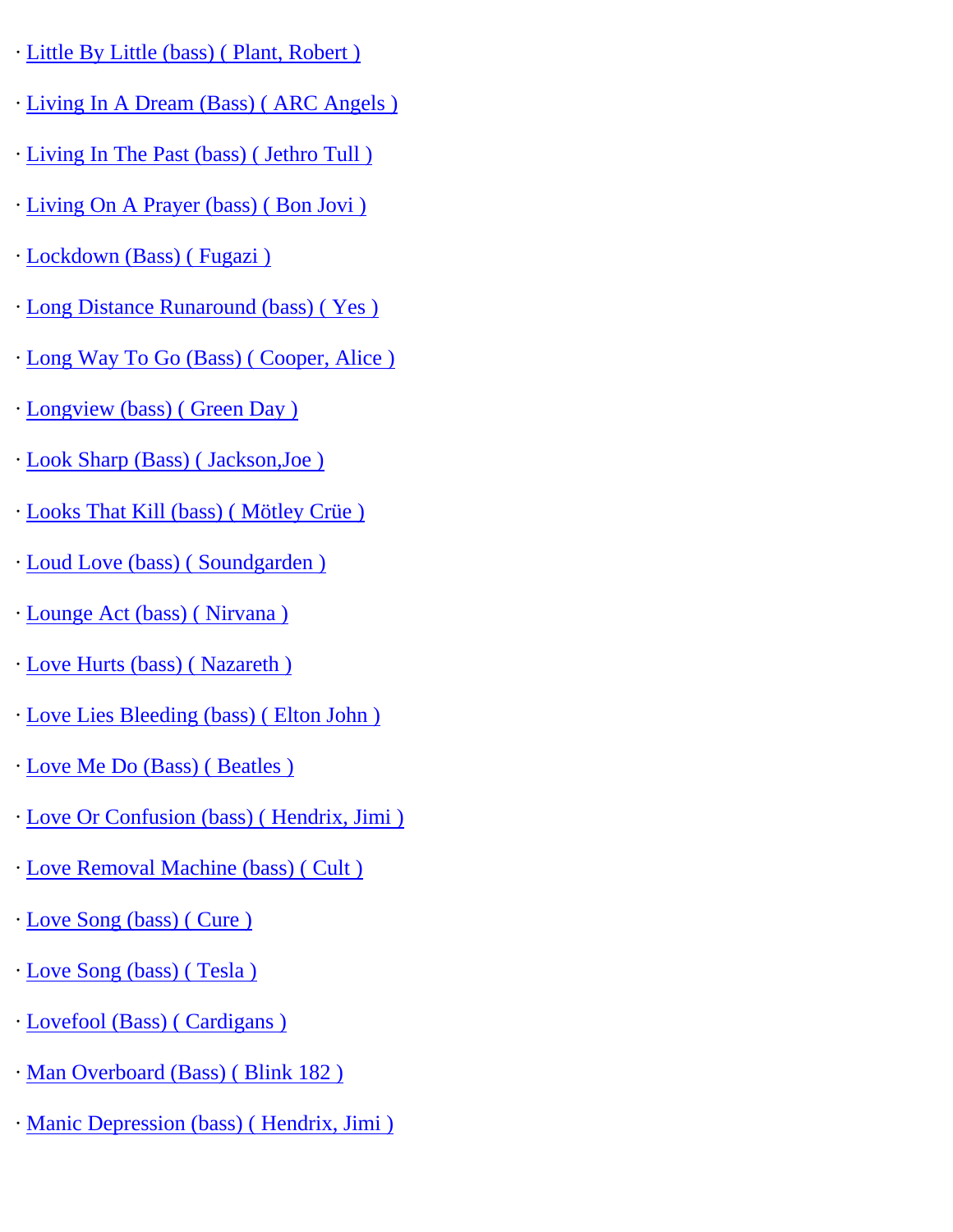- · [March Of The Pigs \(bass\) \( Nine Inch Nails \)](http://www.guitarrangements.com/ItemPages/MarchOfThePigs(bass)(NineInchNails).html)
- · [March Of The S.O.D. \(bass\) \( S.O.D. \)](http://www.guitarrangements.com/ItemPages/MarchOfTheS.O.D.(bass)(S.O.D.).html)
- · [Margin Walker \(Bass\) \( Fugazi \)](http://www.guitarrangements.com/ItemPages/MarginWalker(Bass)(Fugazi).html)
- · [Master Of Puppets \(bass\) \( Metallica \)](http://www.guitarrangements.com/ItemPages/MasterOfPuppets(bass)(Metallica).html)
- · [Matchbox \(bass\) \( Perkins, Carl \)](http://www.guitarrangements.com/ItemPages/Matchbox(bass)(Perkins,Carl).html)
- · [Meet The Creeper \(bass\) \( Zombie, Rob \)](http://www.guitarrangements.com/ItemPages/MeetTheCreeper(bass)(Zombie,Rob).html)
- · [Message In A Bottle \(bass\) \( Police \)](http://www.guitarrangements.com/ItemPages/MessageInABottle(bass)(Police).html)
- · [Mexican Hairless \(Bass\) \( Toadies \)](http://www.guitarrangements.com/ItemPages/MexicanHairless(Bass)(Toadies).html)
- · [Middle, The \(Bass\) \( Jimmy Eat World \)](http://www.guitarrangements.com/ItemPages/Middle,The(Bass)(JimmyEatWorld).html)
- · [Midnight Hour \(bass\) \( Pickett, Wilson \)](http://www.guitarrangements.com/ItemPages/MidnightHour(bass)(Pickett,Wilson).html)
- · [Midnight Rendezvous \(Bass\) \( Babys \)](http://www.guitarrangements.com/ItemPages/MidnightRendezvous(Bass)(Babys).html)
- · [Midnight Stroll \(bass\) \( Cray, Robert \)](http://www.guitarrangements.com/ItemPages/MidnightStroll(bass)(Cray,Robert).html)
- · [Milano Mosh \(bass\) \( SOD \)](http://www.guitarrangements.com/ItemPages/MilanoMosh(bass)(SOD).html)
- · [Minor Threat \(bass\) \( Minor Threat \)](http://www.guitarrangements.com/ItemPages/MinorThreat(bass)(MinorThreat).html)
- · [Minority \(bass\) \( Green Day \)](http://www.guitarrangements.com/ItemPages/Minority(bass)(GreenDay).html)
- · [Mint Car \(bass\) \( Cure \)](http://www.guitarrangements.com/ItemPages/MintCar(bass)(Cure).html)
- · [Mirror, Mirror \(Bass\) \( Def Leppard \)](http://www.guitarrangements.com/ItemPages/Mirror,Mirror(Bass)(DefLeppard).html)
- · [Misery Loves Company \(bass\) \( Lillian Axe \)](http://www.guitarrangements.com/ItemPages/MiseryLovesCompany(bass)(LillianAxe).html)
- · [Missionary Man \(bass\) \( Eurythmics \)](http://www.guitarrangements.com/ItemPages/MissionaryMan(bass)(Eurythmics).html)
- · [Modern Day Cowboy \(bass\) \( Tesla \)](http://www.guitarrangements.com/ItemPages/ModernDayCowboy(bass)(Tesla).html)
- · [Money \(bass\) \( Beatles \)](http://www.guitarrangements.com/ItemPages/Money(bass)(Beatles).html)
- · [Money \(bass\) \( Pink Floyd \)](http://www.guitarrangements.com/ItemPages/Money(bass)(PinkFloyd).html)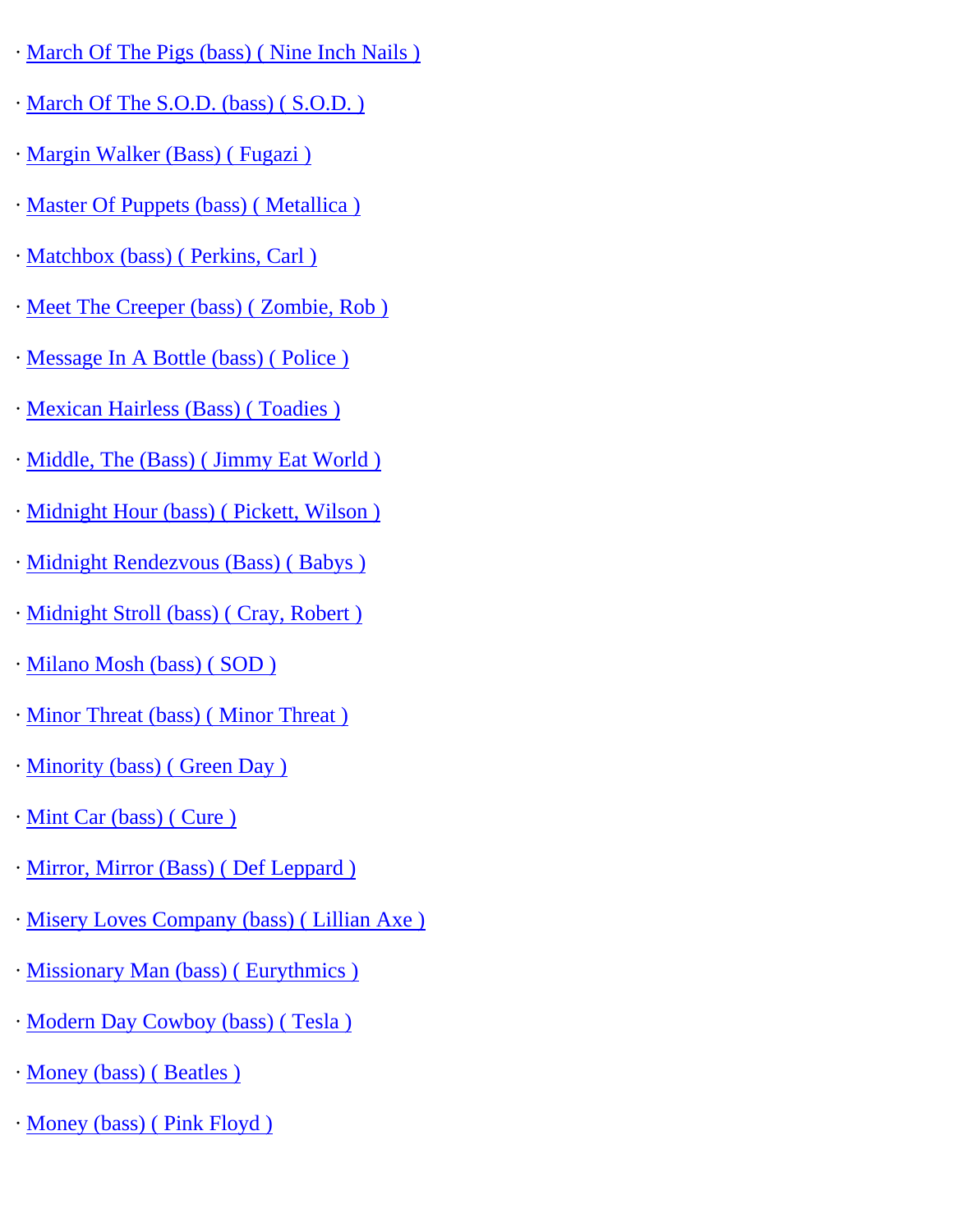- · [Monosyllabic Girl \(Bass\) \( No FX \)](http://www.guitarrangements.com/ItemPages/MonosyllabicGirl(Bass)(NoFX).html)
- · [Moral Majority \(bass\) \( Dead Kennedys \)](http://www.guitarrangements.com/ItemPages/MoralMajority(bass)(DeadKennedys).html)
- · [More Than Ever \(Bass\) \( Nelson \)](http://www.guitarrangements.com/ItemPages/MoreThanEver(Bass)(Nelson).html)
- · [Mudshovel \(Bass\) \( Staind \)](http://www.guitarrangements.com/ItemPages/Mudshovel(Bass)(Staind).html)
- · [Murder The Government \(Bass\) \( No FX \)](http://www.guitarrangements.com/ItemPages/MurderTheGovernment(Bass)(NoFX).html)
- · [Must Be Love \(Bass\) \( James Gang \)](http://www.guitarrangements.com/ItemPages/MustBeLove(Bass)(JamesGang).html)
- · [My City Was Gone \(Bass\) \( Pretenders \)](http://www.guitarrangements.com/ItemPages/MyCityWasGone(Bass)(Pretenders).html)
- · [My Friend Of Misery \(bass\) \( Metallica \)](http://www.guitarrangements.com/ItemPages/MyFriendOfMisery(bass)(Metallica).html)
- · [My Friends Over You \(Bass\) \( New Found Glory \)](http://www.guitarrangements.com/ItemPages/MyFriendsOverYou(Bass)(NewFoundGlory).html)
- · [My Way \(bass\) \( Limp Bizkit \)](http://www.guitarrangements.com/ItemPages/MyWay(bass)(LimpBizkit).html)
- · [Mysterious Ways \(Bass\) \( U2 \)](http://www.guitarrangements.com/ItemPages/MysteriousWays(Bass)(U2).html)
- · [Mystical Potato Head Groove Thing \(bass\) \( Satriani, Joe \)](http://www.guitarrangements.com/ItemPages/MysticalPotatoHeadGrooveThing(bass)(Satriani,Joe).html)
- · [Naked \(bass\) \( Goo Goo Dolls \)](http://www.guitarrangements.com/ItemPages/Naked(bass)(GooGooDolls).html)
- · [Naked In The Rain \(bass\) \( Red Hot Chili Peppers \)](http://www.guitarrangements.com/ItemPages/NakedInTheRain(bass)(RedHotChiliPeppers).html)
- · [Name \(bass\) \( Goo Goo Dolls \)](http://www.guitarrangements.com/ItemPages/Name(bass)(GooGooDolls).html)
- · [Nasty Dogs And Funky Kings \(bass\) \( ZZ Top \)](http://www.guitarrangements.com/ItemPages/NastyDogsAndFunkyKings(bass)(ZZTop).html)
- · [Needle Lies, The \(bass\) \( Queensrÿche \)](http://www.guitarrangements.com/ItemPages/NeedleLies,The(bass)(Queensr�che).html)
- · [Never There \(Bass\) \( Cake \)](http://www.guitarrangements.com/ItemPages/NeverThere(Bass)(Cake).html)
- · [New Jerusalem \(bass\) \( Gilstrap, Bob \)](http://www.guitarrangements.com/ItemPages/NewJerusalem(bass)(Gilstrap,Bob).html)
- · [New Rose \(Bass\) \( Guns N' Roses \)](http://www.guitarrangements.com/ItemPages/NewRose(Bass)(GunsN)
- · [New Sensation \(Bass\) \( INXS \)](http://www.guitarrangements.com/ItemPages/NewSensation(Bass)(INXS).html)
- · [New Years Day \(bass\) \( U2 \)](http://www.guitarrangements.com/ItemPages/NewYearsDay(bass)(U2).html)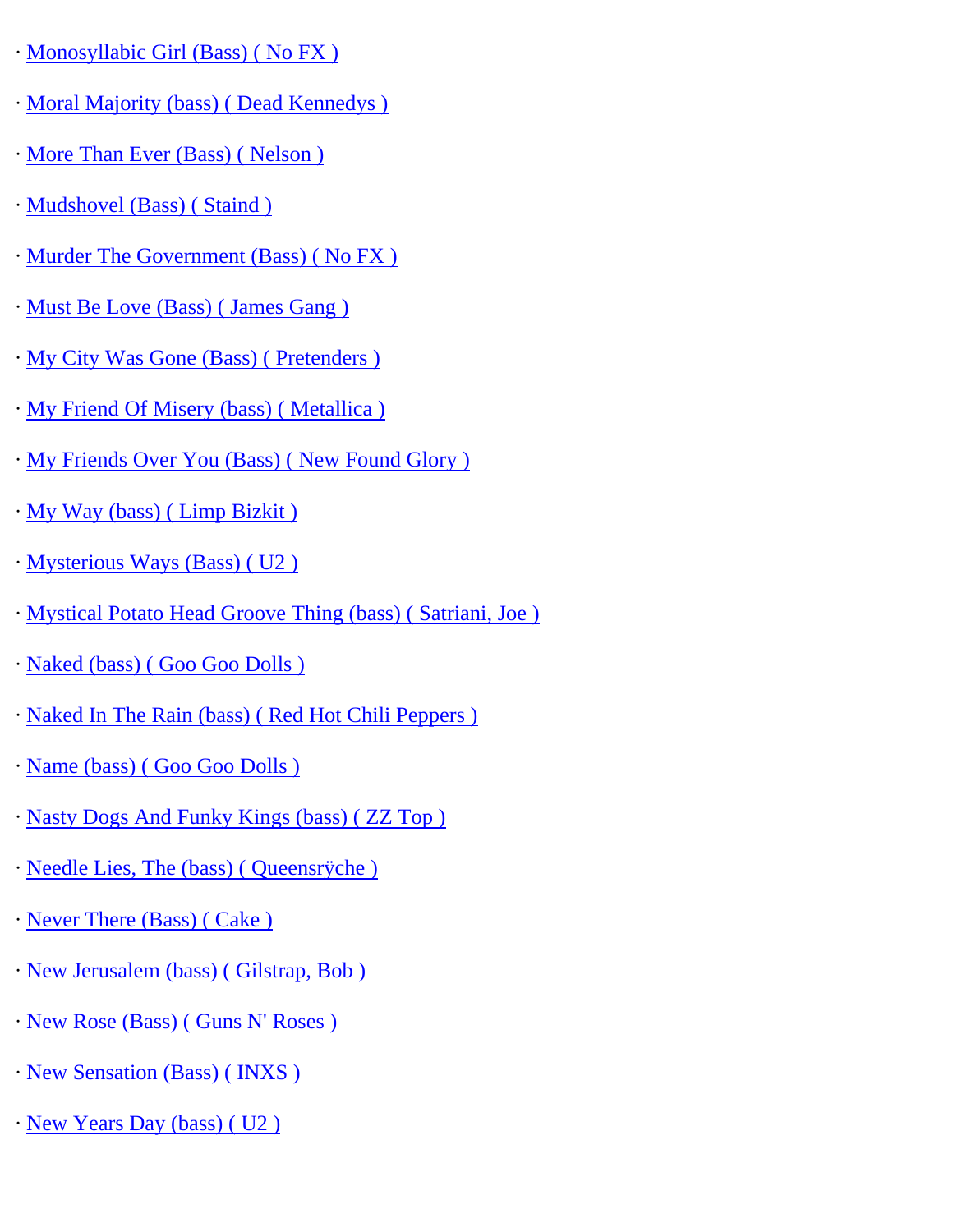- · [Nice To Know You \(Bass\) \( Incubus \)](http://www.guitarrangements.com/ItemPages/NiceToKnowYou(Bass)(Incubus).html)
- · [Nine Lives \(bass\) \( Stray Cats \)](http://www.guitarrangements.com/ItemPages/NineLives(bass)(StrayCats).html)
- · [No More Tears \(bass\) \( Osbourne, Ozzy \)](http://www.guitarrangements.com/ItemPages/NoMoreTears(bass)(Osbourne,Ozzy).html)
- · [No Reason \(bass\) \( Minor Threat \)](http://www.guitarrangements.com/ItemPages/NoReason(bass)(MinorThreat).html)
- · [No Way Out \(bass\) \(adapted from 5 string\) \( Giant \)](http://www.guitarrangements.com/ItemPages/NoWayOut(bass)(adaptedfrom5string)(Giant).html)
- · [No. 13 Baby \(bass\) \( Pixies \)](http://www.guitarrangements.com/ItemPages/No.13Baby(bass)(Pixies).html)
- · [Nobody's Fault But Mine \(bass\) \( Led Zeppelin \)](http://www.guitarrangements.com/ItemPages/Nobody)
- · [Nookie \(Bass\) \( Limp Bizkit \)](http://www.guitarrangements.com/ItemPages/Nookie(Bass)(LimpBizkit).html)
- · [Noting But A Good Time \(bass\) \( Poison \)](http://www.guitarrangements.com/ItemPages/NotingButAGoodTime(bass)(Poison).html)
- · [Numbers \(Bass\) \( Suicide Machine \)](http://www.guitarrangements.com/ItemPages/Numbers(Bass)(SuicideMachine).html)
- · [Ocean, The \(bass\) \( Led Zeppelin \)](http://www.guitarrangements.com/ItemPages/Ocean,The(bass)(LedZeppelin).html)
- · [Oh Yeah \(Bass\) \( Yello \)](http://www.guitarrangements.com/ItemPages/OhYeah(Bass)(Yello).html)
- · [Oh! Darling \(bass\) \( Beatles \)](http://www.guitarrangements.com/ItemPages/Oh!Darling(bass)(Beatles).html)
- · [Old Friend \(Bass\) \( Rancid \)](http://www.guitarrangements.com/ItemPages/OldFriend(Bass)(Rancid).html)
- · [Omega Man \(bass\) \( Police \)](http://www.guitarrangements.com/ItemPages/OmegaMan(bass)(Police).html)
- · [Once \(bass\) \( Pearl Jam \)](http://www.guitarrangements.com/ItemPages/Once(bass)(PearlJam).html)
- · [Once Bitten,Twice Shy \(Bass\) \( Great White \)](http://www.guitarrangements.com/ItemPages/OnceBitten,TwiceShy(Bass)(GreatWhite).html)
- · [One \(bass\) \( Metallica \)](http://www.guitarrangements.com/ItemPages/One(bass)(Metallica).html)
- · [One \(bass\) \( U2 \)](http://www.guitarrangements.com/ItemPages/One(bass)(U2).html)
- · [One After 909 \(Bass\) \( Beatles \)](http://www.guitarrangements.com/ItemPages/OneAfter909(Bass)(Beatles).html)
- · [One For The Mockingbird \(bass\) \( Cutting Crew \)](http://www.guitarrangements.com/ItemPages/OneForTheMockingbird(bass)(CuttingCrew).html)
- · [One I Love, The \(bass\) \( REM \)](http://www.guitarrangements.com/ItemPages/OneILove,The(bass)(REM).html)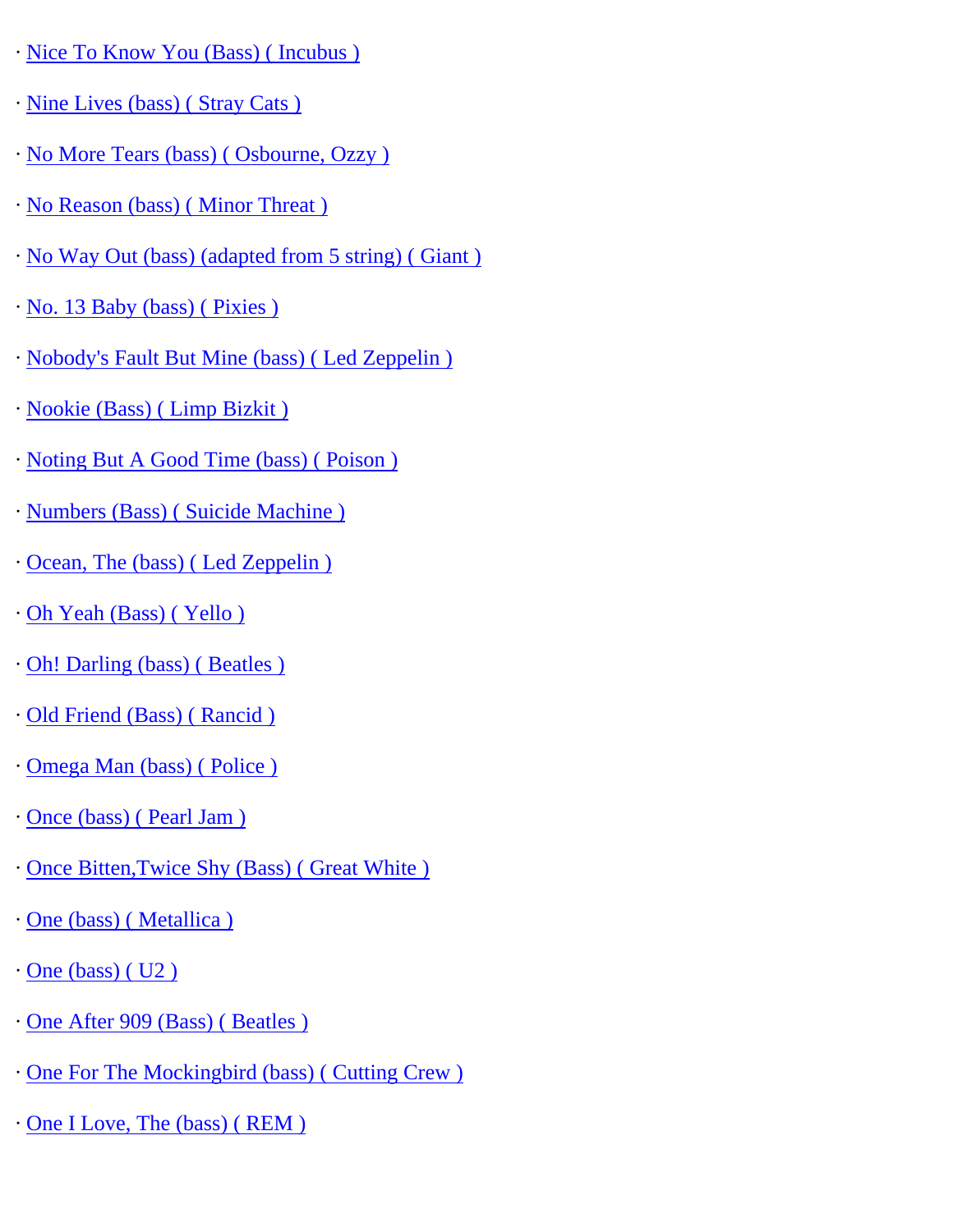- · [One Step Closer \(Bass\) \( Linkin Park \)](http://www.guitarrangements.com/ItemPages/OneStepCloser(Bass)(LinkinPark).html)
- · [One Weak \(bass\) \( Deftones \)](http://www.guitarrangements.com/ItemPages/OneWeak(bass)(Deftones).html)
- · [One World \(bass\) \( Police \)](http://www.guitarrangements.com/ItemPages/OneWorld(bass)(Police).html)
- · [Only Happy When It Rains \(bass\) \( Garbage \)](http://www.guitarrangements.com/ItemPages/OnlyHappyWhenItRains(bass)(Garbage).html)
- · [Open Letter To A Landlord \(bass\) \( Living Colour \)](http://www.guitarrangements.com/ItemPages/OpenLetterToALandlord(bass)(LivingColour).html)
- · [Opiate \(bass\) \( Tool \)](http://www.guitarrangements.com/ItemPages/Opiate(bass)(Tool).html)
- · [Original Prankster \(Bass\) \( Offspring \)](http://www.guitarrangements.com/ItemPages/OriginalPrankster(Bass)(Offspring).html)
- · [Over My Head \(bass\) \( King's X \)](http://www.guitarrangements.com/ItemPages/OverMyHead(bass)(King)
- · [Over The Hills And Far Away \(bass\) \( Led Zeppelin \)](http://www.guitarrangements.com/ItemPages/OverTheHillsAndFarAway(bass)(LedZeppelin).html)
- · [Oye Como Va \(Bass\) \( Santana \)](http://www.guitarrangements.com/ItemPages/OyeComoVa(Bass)(Santana).html)
- · [P.S. I Love You \(bass\) \( Beatles \)](http://www.guitarrangements.com/ItemPages/P.S.ILoveYou(bass)(Beatles).html)
- · [Paint It Black \(bass\) \( Rolling Stones \)](http://www.guitarrangements.com/ItemPages/PaintItBlack(bass)(RollingStones).html)
- · [Pamela \(bass\) \( Toto \)](http://www.guitarrangements.com/ItemPages/Pamela(bass)(Toto).html)
- · [Paradise \(Bass\) \( Insydirz \)](http://www.guitarrangements.com/ItemPages/Paradise(Bass)(Insydirz).html)
- · [Paranoid \(bass\) \( Black Sabbath \)](http://www.guitarrangements.com/ItemPages/Paranoid(bass)(BlackSabbath).html)
- · [Party Next Door \(bass\) \( Black Uhuru \)](http://www.guitarrangements.com/ItemPages/PartyNextDoor(bass)(BlackUhuru).html)
- · [Patient, The \(bass\) \( Tool \)](http://www.guitarrangements.com/ItemPages/Patient,The(bass)(Tool).html)
- · [Peace Sells \(bass\) \( Megadeth \)](http://www.guitarrangements.com/ItemPages/PeaceSells(bass)(Megadeth).html)
- · [Peanuts Theme \(bass\) \( Hamm, Stuart \)](http://www.guitarrangements.com/ItemPages/PeanutsTheme(bass)(Hamm,Stuart).html)
- · [Perilous Nation \(bass\) \( Testament \)](http://www.guitarrangements.com/ItemPages/PerilousNation(bass)(Testament).html)
- · [Photograph \(Bass\) \( Def Leppard \)](http://www.guitarrangements.com/ItemPages/Photograph(Bass)(DefLeppard).html)
- · [Photograph \(bass\) \( Verve Pipe \)](http://www.guitarrangements.com/ItemPages/Photograph(bass)(VervePipe).html)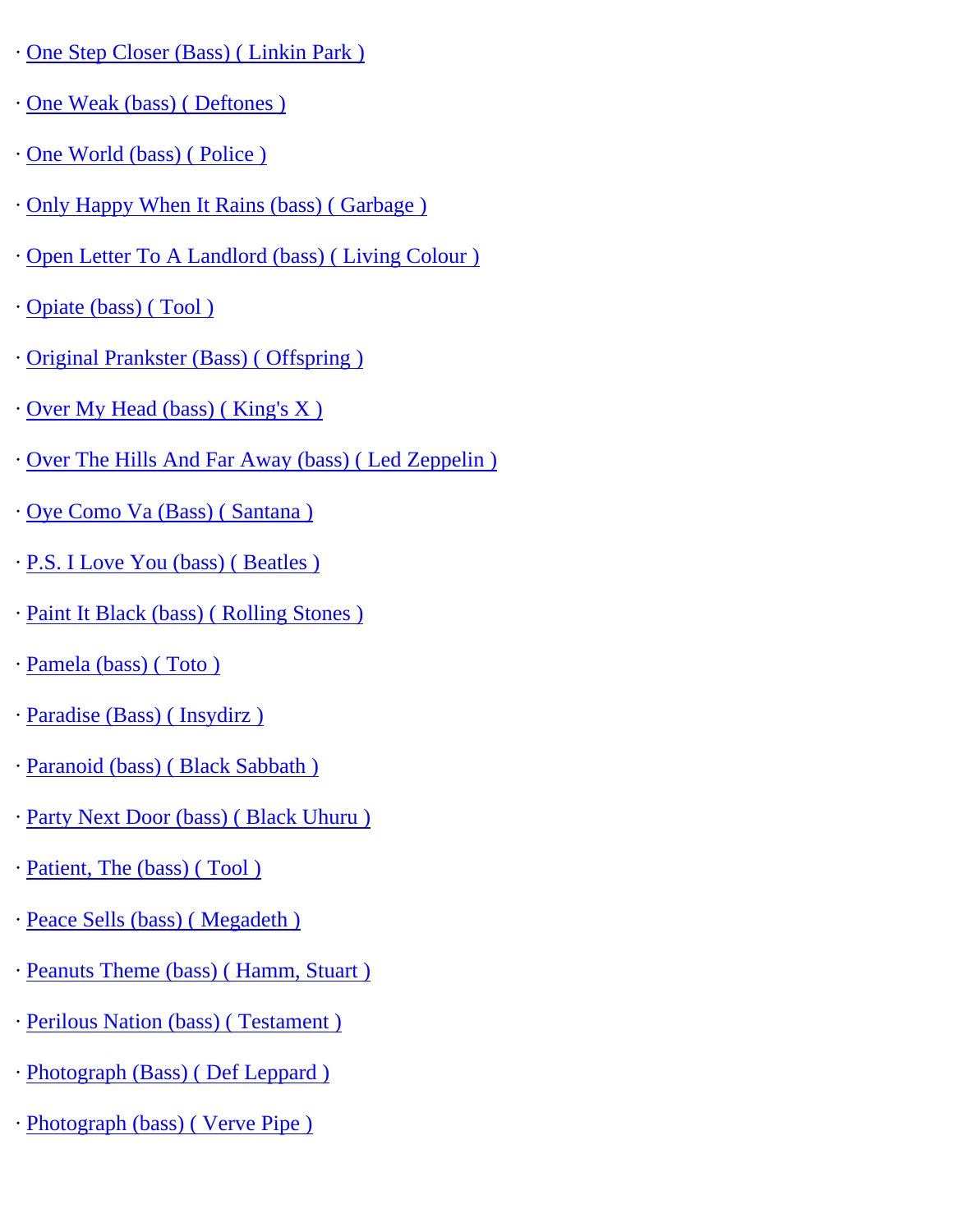- · [Piece Of Me \(bass\) \( Skid Row \)](http://www.guitarrangements.com/ItemPages/PieceOfMe(bass)(SkidRow).html)
- · [Piece Of Pie \(Bass\) \( Stone Temple Pilots \)](http://www.guitarrangements.com/ItemPages/PieceOfPie(Bass)(StoneTemplePilots).html)
- · [Pins And Needles \(Bass\) \( GBH \)](http://www.guitarrangements.com/ItemPages/PinsAndNeedles(Bass)(GBH).html)
- · [Plain \(Bass\) \( 311 \)](http://www.guitarrangements.com/ItemPages/Plain(Bass)(311).html)
- · [Please Do Not Go \(bass\) \( Violent Femmes \)](http://www.guitarrangements.com/ItemPages/PleaseDoNotGo(bass)(ViolentFemmes).html)
- · [Please, Please Me \(bass\) \( Beatles \)](http://www.guitarrangements.com/ItemPages/Please,PleaseMe(bass)(Beatles).html)
- · [Plush \(bass\) \( Stone Temple Pilots \)](http://www.guitarrangements.com/ItemPages/Plush(bass)(StoneTemplePilots).html)
- · [Point Of View \(Bass\) \( Blink 182 \)](http://www.guitarrangements.com/ItemPages/PointOfView(Bass)(Blink182).html)
- · [Polish \(Bass\) \( Fugazi \)](http://www.guitarrangements.com/ItemPages/Polish(Bass)(Fugazi).html)
- · [Porch \(bass\) \( Pearl Jam \)](http://www.guitarrangements.com/ItemPages/Porch(bass)(PearlJam).html)
- · [Porno Creep \(bass\) \( Korn \)](http://www.guitarrangements.com/ItemPages/PornoCreep(bass)(Korn).html)
- · [Possum Kingdom \(bass\) \( Toadies \)](http://www.guitarrangements.com/ItemPages/PossumKingdom(bass)(Toadies).html)
- · [Pour Some Sugar On Me \(bass\) \( Def Leppard \)](http://www.guitarrangements.com/ItemPages/PourSomeSugarOnMe(bass)(DefLeppard).html)
- · [Pretty Fly \(For A White Guy\) \(Bass\) \( Offspring \)](http://www.guitarrangements.com/ItemPages/PrettyFly(ForAWhiteGuy)(Bass)(Offspring).html)
- · [Pretty Little Ditty \(bass\) \( Red Hot Chili Peppers \)](http://www.guitarrangements.com/ItemPages/PrettyLittleDitty(bass)(RedHotChiliPeppers).html)
- · [Pretty Woman \(arr for solo bass\) \(Bass\) \( Orbison, Roy \)](http://www.guitarrangements.com/ItemPages/PrettyWoman(arrforsolobass)(Bass)(Orbison,Roy).html)
- · [Pride \(Bass\) \( U2 \)](http://www.guitarrangements.com/ItemPages/Pride(Bass)(U2).html)
- · [Promises \(Bass\) \( Fugazi \)](http://www.guitarrangements.com/ItemPages/Promises(Bass)(Fugazi).html)
- · [Provisional \(Bass\) \( Fugazi \)](http://www.guitarrangements.com/ItemPages/Provisional(Bass)(Fugazi).html)
- · [Punk Rawk Show \(Bass\) \( MXPX \)](http://www.guitarrangements.com/ItemPages/PunkRawkShow(Bass)(MXPX).html)
- · [Purple Haze \(bass\) \( Hendrix, Jimi \)](http://www.guitarrangements.com/ItemPages/PurpleHaze(bass)(Hendrix,Jimi).html)
- · [Pushin' Hard \(bass\) \( Kingdom Come \)](http://www.guitarrangements.com/ItemPages/Pushin)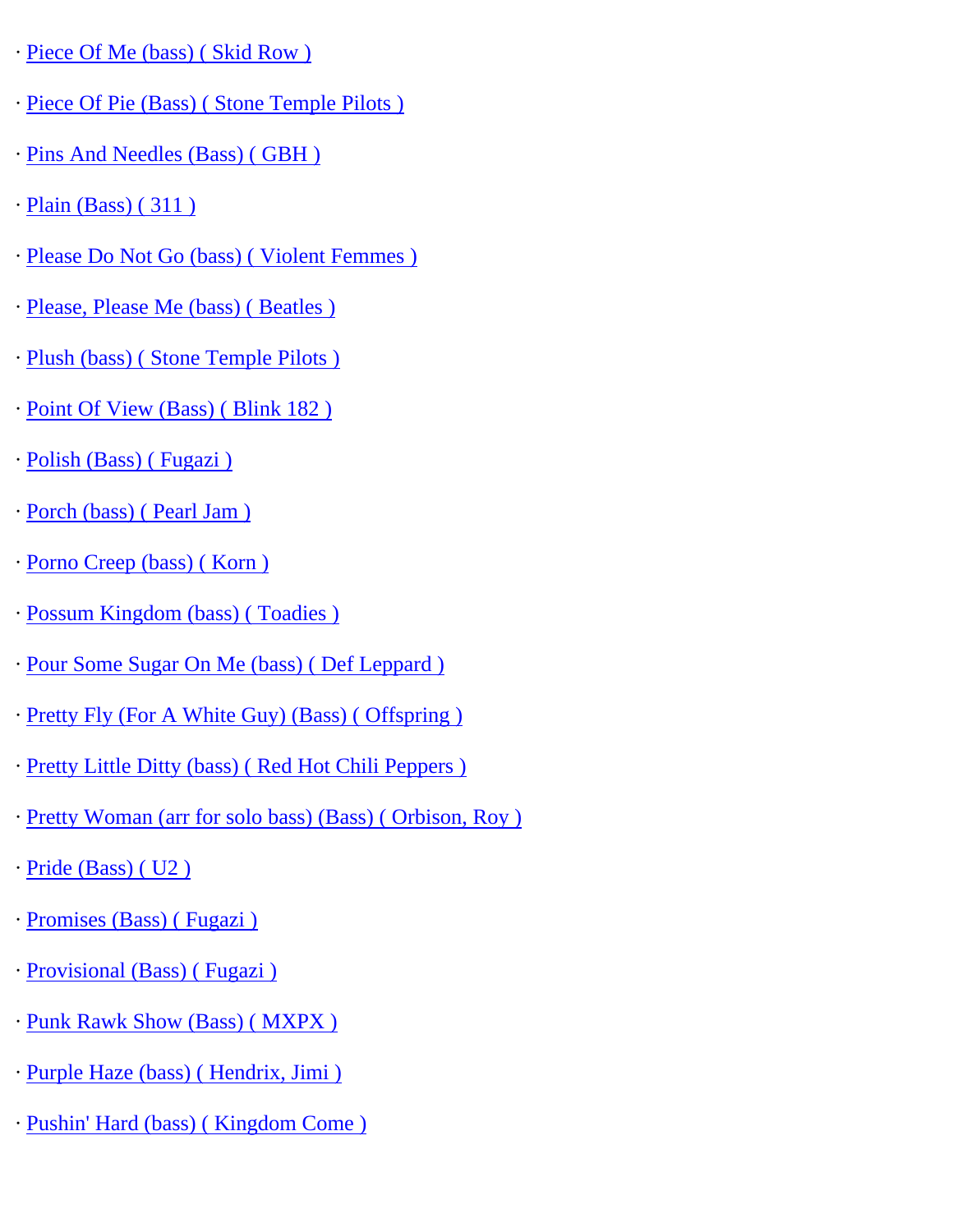- · [Put Down That Weapon \(bass\) \( Midnight Oil \)](http://www.guitarrangements.com/ItemPages/PutDownThatWeapon(bass)(MidnightOil).html)
- · [Ramble On \(bass\) \( Led Zeppelin \)](http://www.guitarrangements.com/ItemPages/RambleOn(bass)(LedZeppelin).html)
- · [Rappers Delight \(Bass\) \( Sugarhill Gang \)](http://www.guitarrangements.com/ItemPages/RappersDelight(Bass)(SugarhillGang).html)
- · [Real Fine Love \(Bass\) \( Hiatt,John \)](http://www.guitarrangements.com/ItemPages/RealFineLove(Bass)(Hiatt,John).html)
- · [Reclamation \(bass\) \( Fugazi \)](http://www.guitarrangements.com/ItemPages/Reclamation(bass)(Fugazi).html)
- · [Red Lenses \(bass\) \( Rush \)](http://www.guitarrangements.com/ItemPages/RedLenses(bass)(Rush).html)
- · [Red Skies \(bass\) \( Fixx \)](http://www.guitarrangements.com/ItemPages/RedSkies(bass)(Fixx).html)
- · [Red, Red Wine \(Bass\) \( Replacements \)](http://www.guitarrangements.com/ItemPages/Red,RedWine(Bass)(Replacements).html)
- · [Refrigerator Car \(bass\) \( Spin Doctors \)](http://www.guitarrangements.com/ItemPages/RefrigeratorCar(bass)(SpinDoctors).html)
- · [Remedy \(Bass\) \( Black Crowes \)](http://www.guitarrangements.com/ItemPages/Remedy(Bass)(BlackCrowes).html)
- · [Responsibility \(Bass\) \( MXPX \)](http://www.guitarrangements.com/ItemPages/Responsibility(Bass)(MXPX).html)
- · [Ride The Cliche \(Bass\) \( Stone Temple Pilots \)](http://www.guitarrangements.com/ItemPages/RideTheCliche(Bass)(StoneTemplePilots).html)
- · [Right Now \(bass\) \( SR71 \)](http://www.guitarrangements.com/ItemPages/RightNow(bass)(SR71).html)
- · [Rio \(bass\) \( Duran Duran \)](http://www.guitarrangements.com/ItemPages/Rio(bass)(DuranDuran).html)
- · [Roadhouse Blues \(Bass\) \( Doors \)](http://www.guitarrangements.com/ItemPages/RoadhouseBlues(Bass)(Doors).html)
- · [Rock And Roll All Nite \(Bass\) \( Kiss \)](http://www.guitarrangements.com/ItemPages/RockAndRollAllNite(Bass)(Kiss).html)
- · [Rock And Roll Fantasy \(bass\) \( Bad Company \)](http://www.guitarrangements.com/ItemPages/RockAndRollFantasy(bass)(BadCompany).html)
- · [Rock And Roll Hoochie Koo \(Bass\) \( Derringer, Rick \)](http://www.guitarrangements.com/ItemPages/RockAndRollHoochieKoo(Bass)(Derringer,Rick).html)
- · [Rock And Roll Junkie \(bass\) \( Mötley Crüe \)](http://www.guitarrangements.com/ItemPages/RockAndRollJunkie(bass)(M�tleyCr�e).html)
- · [Rock And Roll Part 2 \(Bass\) \( Glitter, Gary \)](http://www.guitarrangements.com/ItemPages/RockAndRollPart2(Bass)(Glitter,Gary).html)
- · [Rock Me \(bass\) \( Great White \)](http://www.guitarrangements.com/ItemPages/RockMe(bass)(GreatWhite).html)
- · [Rock Soldiers \(bass\) \( Frehley, Ace \)](http://www.guitarrangements.com/ItemPages/RockSoldiers(bass)(Frehley,Ace).html)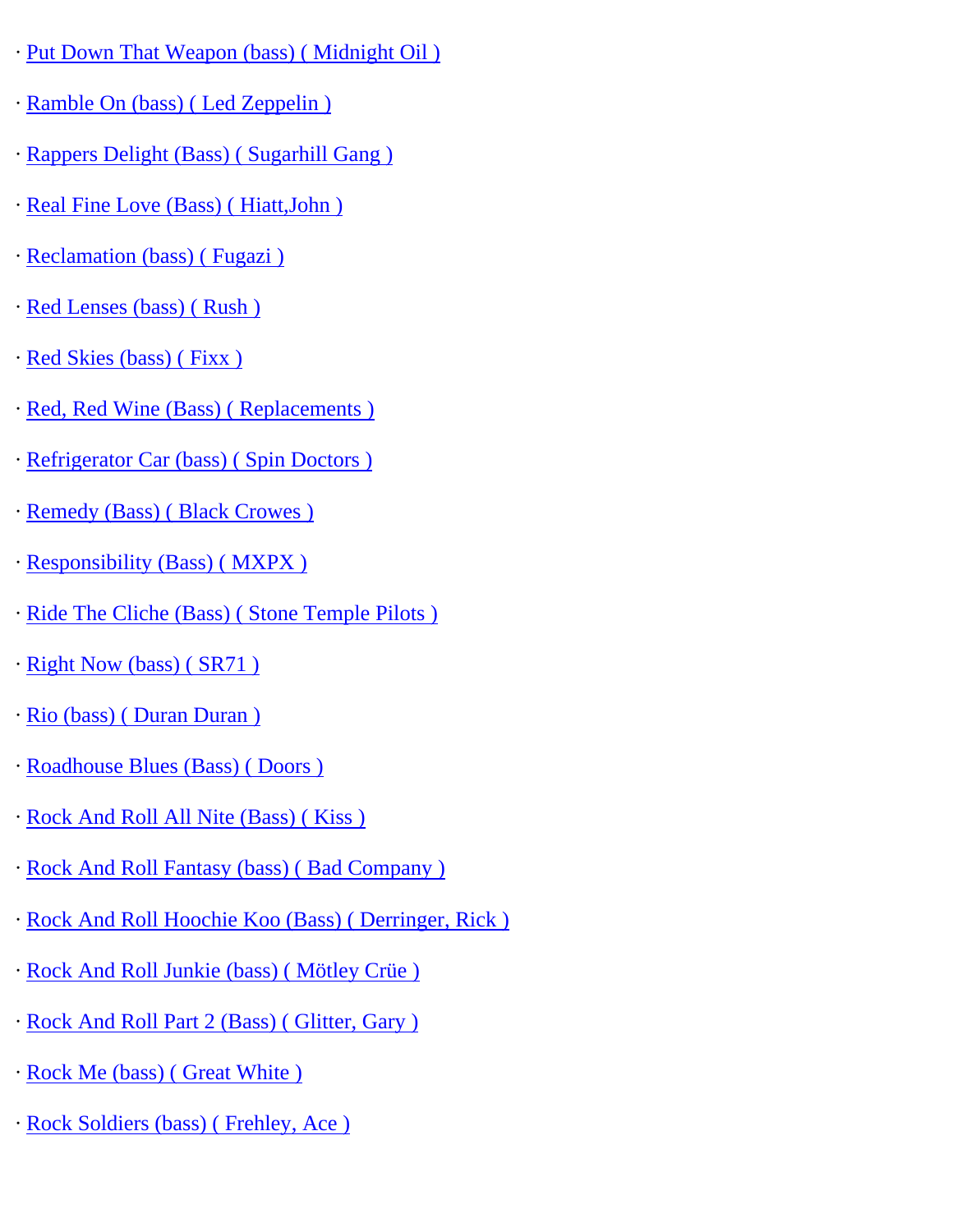- · [Rocker, The \(bass\) \( Thin Lizzy \)](http://www.guitarrangements.com/ItemPages/Rocker,The(bass)(ThinLizzy).html)
- · [Ruby Soho \(bass\) \( Rancid \)](http://www.guitarrangements.com/ItemPages/RubySoho(bass)(Rancid).html)
- · [Runaway Return \(bass\) \( Fugazi \)](http://www.guitarrangements.com/ItemPages/RunawayReturn(bass)(Fugazi).html)
- · [Running Free \(bass\) \( Iron Maiden \)](http://www.guitarrangements.com/ItemPages/RunningFree(bass)(IronMaiden).html)
- · [Salad Days \(Bass\) \( Minor Threat \)](http://www.guitarrangements.com/ItemPages/SaladDays(Bass)(MinorThreat).html)
- · [Sanctified \(bass\) \( Nine Inch Nails \)](http://www.guitarrangements.com/ItemPages/Sanctified(bass)(NineInchNails).html)
- · [Santa Monica \(Bass\) \( Everclear \)](http://www.guitarrangements.com/ItemPages/SantaMonica(Bass)(Everclear).html)
- · [Say It Ain't So \(bass\) \( Weezer \)](http://www.guitarrangements.com/ItemPages/SayItAin)
- · [Say It Isn't So \(Bass\) \( Outfield \)](http://www.guitarrangements.com/ItemPages/SayItIsn)
- · [Say What I Wanna Say \(Bass\) \( Alias \)](http://www.guitarrangements.com/ItemPages/SayWhatIWannaSay(Bass)(Alias).html)
- · [Schism \(bass\) \( Tool \)](http://www.guitarrangements.com/ItemPages/Schism(bass)(Tool).html)
- · [Seargent D Of The S.O.D. \(bass\) \( S.O.D. \)](http://www.guitarrangements.com/ItemPages/SeargentDOfTheS.O.D.(bass)(S.O.D.).html)
- · [Seek and Destroy \(bass\) \( Metallica \)](http://www.guitarrangements.com/ItemPages/SeekandDestroy(bass)(Metallica).html)
- · [Self Esteem \(bass\) \( Offspring \)](http://www.guitarrangements.com/ItemPages/SelfEsteem(bass)(Offspring).html)
- · [Semi Charmed Life \(Bass\) \( Third Eye Blind \)](http://www.guitarrangements.com/ItemPages/SemiCharmedLife(Bass)(ThirdEyeBlind).html)
- · [Sensitive Kind \(bass\) \( Santana \)](http://www.guitarrangements.com/ItemPages/SensitiveKind(bass)(Santana).html)
- · [Serrated Edge \(bass\) \( Dead Milkmen \)](http://www.guitarrangements.com/ItemPages/SerratedEdge(bass)(DeadMilkmen).html)
- · [Settle For Nothing \(bass\) \( Rage Against The Machine \)](http://www.guitarrangements.com/ItemPages/SettleForNothing(bass)(RageAgainstTheMachine).html)
- · [Seven Nation Army \(Bass\) \( White Strpes \)](http://www.guitarrangements.com/ItemPages/SevenNationArmy(Bass)(WhiteStrpes).html)
- · [Seven Words \(bass\) \( Deftones \)](http://www.guitarrangements.com/ItemPages/SevenWords(bass)(Deftones).html)
- · [Sha Ba Da Du Ma Ma Ma \(solo\) \(Bass Solo\) \( Miller, Steve \)](http://www.guitarrangements.com/ItemPages/ShaBaDaDuMaMaMa(solo)(BassSolo)(Miller,Steve).html)
- · [Shake Me \(bass\) \( Cinderella \)](http://www.guitarrangements.com/ItemPages/ShakeMe(bass)(Cinderella).html)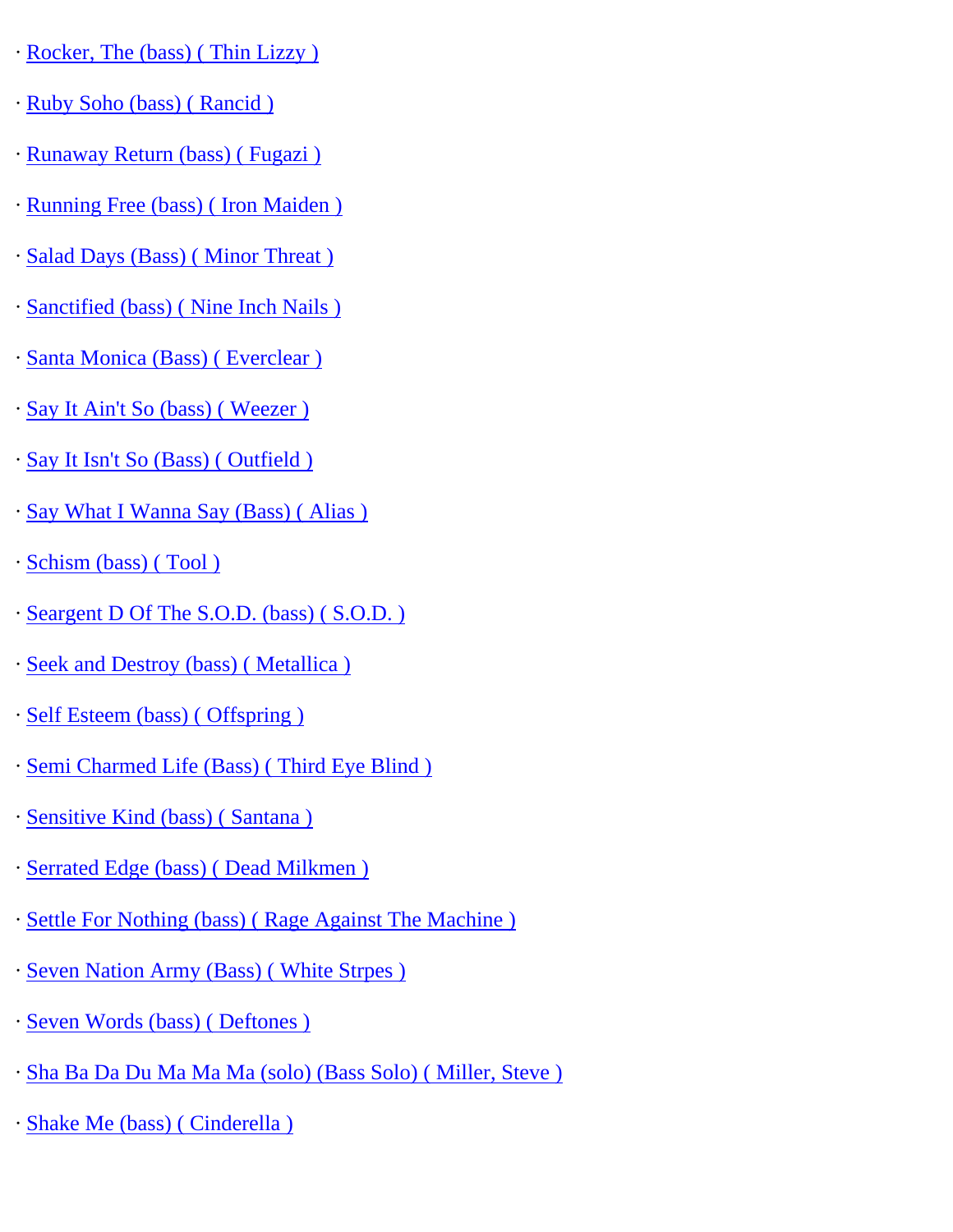- · [Shame \(Bass\) \( Stabbing Westward \)](http://www.guitarrangements.com/ItemPages/Shame(Bass)(StabbingWestward).html)
- · [She \(Bass\) \( Green Day \)](http://www.guitarrangements.com/ItemPages/She(Bass)(GreenDay).html)
- · [She Loves You \(bass\) \( Beatles \)](http://www.guitarrangements.com/ItemPages/SheLovesYou(bass)(Beatles).html)
- · [She Sells Sanctuary \(Bass\) \( Cult \)](http://www.guitarrangements.com/ItemPages/SheSellsSanctuary(Bass)(Cult).html)
- · [Sheik \(Bass\) \( ZZ Top \)](http://www.guitarrangements.com/ItemPages/Sheik(Bass)(ZZTop).html)
- · [Shoot \(Bass\) \( House Of Lords \)](http://www.guitarrangements.com/ItemPages/Shoot(Bass)(HouseOfLords).html)
- · [Shortest Straw \(bass\) \( Metallica \)](http://www.guitarrangements.com/ItemPages/ShortestStraw(bass)(Metallica).html)
- · [Should I Stay \(bass\) \( Clash, The \)](http://www.guitarrangements.com/ItemPages/ShouldIStay(bass)(Clash,The).html)
- · [Shout At The Devil \(bass\) \( Mötley Crüe \)](http://www.guitarrangements.com/ItemPages/ShoutAtTheDevil(bass)(M�tleyCr�e).html)
- · [Shu Ba Da Du Ma Ma Ma Ma \(bass solo\) \( Miller, Steve \)](http://www.guitarrangements.com/ItemPages/ShuBaDaDuMaMaMaMa(basssolo)(Miller,Steve).html)
- · [Shut The Door \(Bass\) \( Fugazi \)](http://www.guitarrangements.com/ItemPages/ShutTheDoor(Bass)(Fugazi).html)
- · [Sick Of Myself \(Bass\) \( Sweet, Matthew \)](http://www.guitarrangements.com/ItemPages/SickOfMyself(Bass)(Sweet,Matthew).html)
- · [Sisters \(bass\) \( Vai, Steve \)](http://www.guitarrangements.com/ItemPages/Sisters(bass)(Vai,Steve).html)
- · [Slide It In \(bass\) \( Whitesnake \)](http://www.guitarrangements.com/ItemPages/SlideItIn(bass)(Whitesnake).html)
- · [Slip It In \(bass\) \( Black Flag \)](http://www.guitarrangements.com/ItemPages/SlipItIn(bass)(BlackFlag).html)
- · [Slip Of The Tongue \(bass\) \( House Of Lords \)](http://www.guitarrangements.com/ItemPages/SlipOfTheTongue(bass)(HouseOfLords).html)
- · [Smells Like Teen Spirit \(bass\) \( Nirvana \)](http://www.guitarrangements.com/ItemPages/SmellsLikeTeenSpirit(bass)(Nirvana).html)
- · [So Far Away \(bass\) \( Dire Straits \)](http://www.guitarrangements.com/ItemPages/SoFarAway(bass)(DireStraits).html)
- · [Sober \(bass\) \( Tool \)](http://www.guitarrangements.com/ItemPages/Sober(bass)(Tool).html)
- · [Some Kind Of Wonderful \(Bass\) \( Grand Funk \)](http://www.guitarrangements.com/ItemPages/SomeKindOfWonderful(Bass)(GrandFunk).html)
- · [Somewhere Tonight \(bass\) \( Toto \)](http://www.guitarrangements.com/ItemPages/SomewhereTonight(bass)(Toto).html)
- · [Soul To Squeeze \(Bass\) \( Red Hot Chili Peppers \)](http://www.guitarrangements.com/ItemPages/SoulToSqueeze(Bass)(RedHotChiliPeppers).html)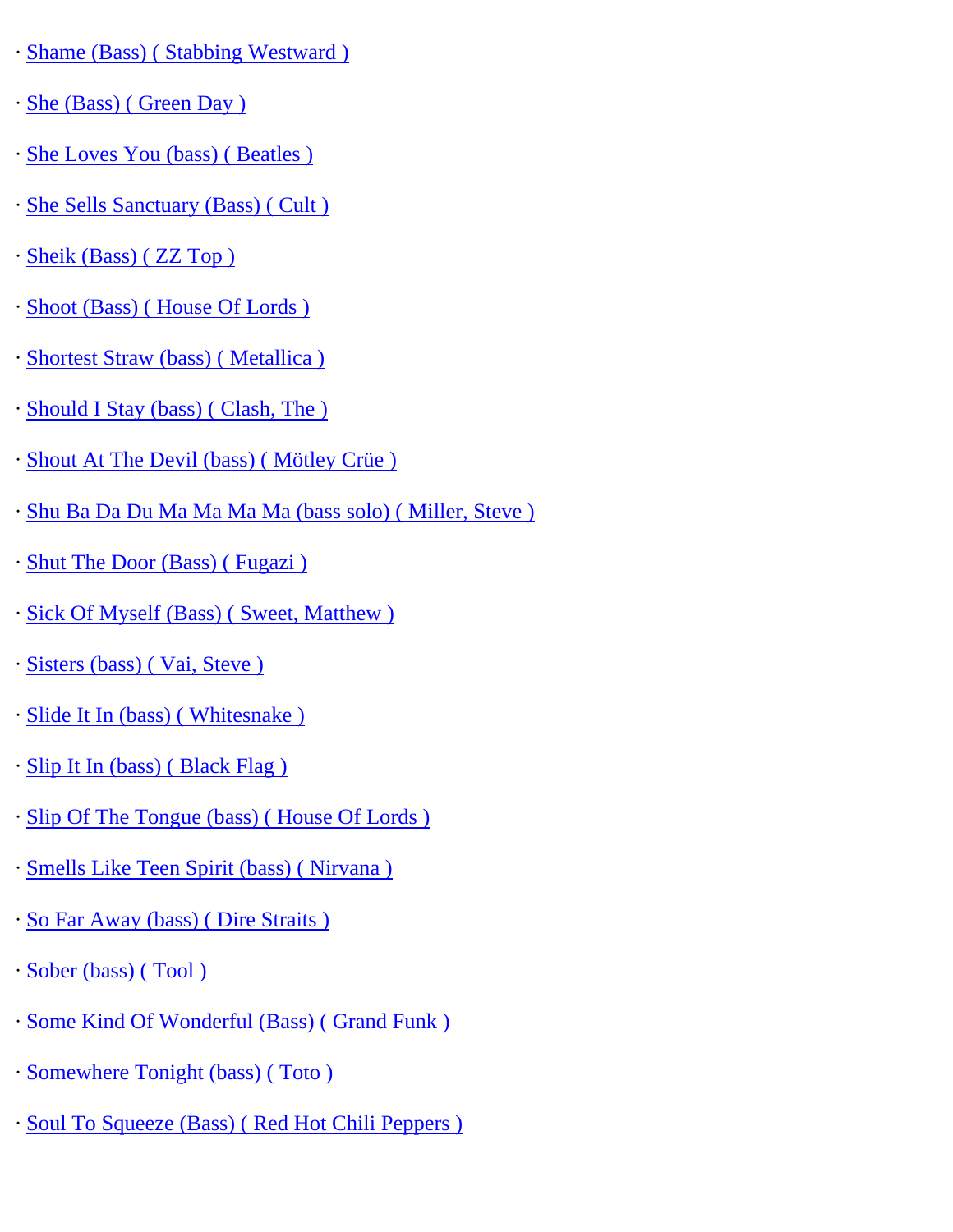- · [South Of Heaven \(bass\) \( Slayer \)](http://www.guitarrangements.com/ItemPages/SouthOfHeaven(bass)(Slayer).html)
- · [Southtown \(Bass\) \( P.O.D. \)](http://www.guitarrangements.com/ItemPages/Southtown(Bass)(P.O.D.).html)
- · [Speak English Or Die \(bass\) \( S.O.D. \)](http://www.guitarrangements.com/ItemPages/SpeakEnglishOrDie(bass)(S.O.D.).html)
- · [Spies Like Us \(bass\) \( McCartney, Paul \)](http://www.guitarrangements.com/ItemPages/SpiesLikeUs(bass)(McCartney,Paul).html)
- · [Spirits In The Material World \(Bass\) \( Police \)](http://www.guitarrangements.com/ItemPages/SpiritsInTheMaterialWorld(Bass)(Police).html)
- · [Spiritual Walkers \(Bass\) \( Wonder, Stevie \)](http://www.guitarrangements.com/ItemPages/SpiritualWalkers(Bass)(Wonder,Stevie).html)
- · [Spoonman \(bass\) \( Soundgarden \)](http://www.guitarrangements.com/ItemPages/Spoonman(bass)(Soundgarden).html)
- · [Stand And Deliver \(bass\) \( Mr Mister \)](http://www.guitarrangements.com/ItemPages/StandAndDeliver(bass)(MrMister).html)
- · [Stand Up \(bass\) \( Roth, David Lee \)](http://www.guitarrangements.com/ItemPages/StandUp(bass)(Roth,DavidLee).html)
- · [Star Spangled Banner \(bass\) \( Key, Francis Scott \)](http://www.guitarrangements.com/ItemPages/StarSpangledBanner(bass)(Key,FrancisScott).html)
- · [Stars And Stripes Of Corruption \(bass\) \( Dead Kennedys \)](http://www.guitarrangements.com/ItemPages/StarsAndStripesOfCorruption(bass)(DeadKennedys).html)
- · [State Of Love And Trust \(Bass\) \( Pearl Jam \)](http://www.guitarrangements.com/ItemPages/StateOfLoveAndTrust(Bass)(PearlJam).html)
- · [Station Man \(Bass\) \( Fleetwood Mac \)](http://www.guitarrangements.com/ItemPages/StationMan(Bass)(FleetwoodMac).html)
- · [Stay Away \(bass\) \( Nirvana \)](http://www.guitarrangements.com/ItemPages/StayAway(bass)(Nirvana).html)
- · [Stick To Your Guns \(Bass\) \( Bon Jovi \)](http://www.guitarrangements.com/ItemPages/StickToYourGuns(Bass)(BonJovi).html)
- · [Still Of The Night \(bass\) \( Whitesnake \)](http://www.guitarrangements.com/ItemPages/StillOfTheNight(bass)(Whitesnake).html)
- · [Still Remains \(Bass\) \( Stone Temple Pilots \)](http://www.guitarrangements.com/ItemPages/StillRemains(Bass)(StoneTemplePilots).html)
- · [Story In Your Eyes \(Bass\) \( Moody Blues \)](http://www.guitarrangements.com/ItemPages/StoryInYourEyes(Bass)(MoodyBlues).html)
- · [Stranglehold \(bass\) \( Nugent, Ted \)](http://www.guitarrangements.com/ItemPages/Stranglehold(bass)(Nugent,Ted).html)
- · [Stronger Than Hate \(bass solo\) \( Sepultura \)](http://www.guitarrangements.com/ItemPages/StrongerThanHate(basssolo)(Sepultura).html)
- · [Stupid \(bass\) \( Oleander \)](http://www.guitarrangements.com/ItemPages/Stupid(bass)(Oleander).html)
- · [Subway To Venus \(bass\) \( Red Hot Chili Peppers \)](http://www.guitarrangements.com/ItemPages/SubwayToVenus(bass)(RedHotChiliPeppers).html)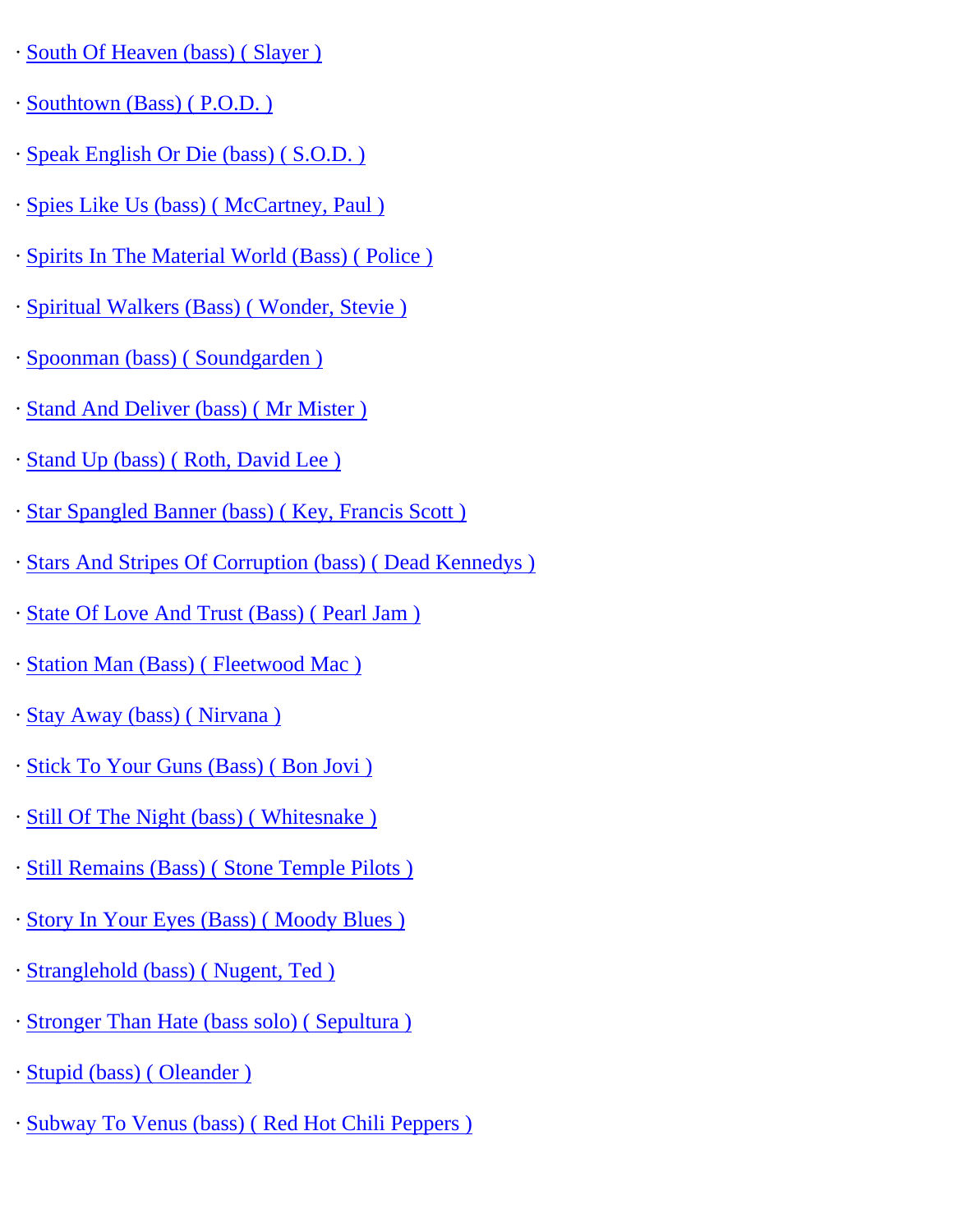- · [Suck My Kiss \(Bass\) \( Red Hot Chili Peppers \)](http://www.guitarrangements.com/ItemPages/SuckMyKiss(Bass)(RedHotChiliPeppers).html)
- · [Sucker Punch \(Bass\) \( Bowling For Soup \)](http://www.guitarrangements.com/ItemPages/SuckerPunch(Bass)(BowlingForSoup).html)
- · [Suggestion \(bass\) \( Fugazi \)](http://www.guitarrangements.com/ItemPages/Suggestion(bass)(Fugazi).html)
- · [Summer Nights \(bass\) \( Van Halen \)](http://www.guitarrangements.com/ItemPages/SummerNights(bass)(VanHalen).html)
- · [Summertime Blues \(Bass\) \( Setzer,Brian \)](http://www.guitarrangements.com/ItemPages/SummertimeBlues(Bass)(Setzer,Brian).html)
- · [Sunshine Of Your Love \(bass\) \( Cream \)](http://www.guitarrangements.com/ItemPages/SunshineOfYourLove(bass)(Cream).html)
- · [Supercharger Heaven \(Bass\) \( White Zombie \)](http://www.guitarrangements.com/ItemPages/SuperchargerHeaven(Bass)(WhiteZombie).html)
- · [Sure Know Something \(Bass\) \( Kiss \)](http://www.guitarrangements.com/ItemPages/SureKnowSomething(Bass)(Kiss).html)
- · [Surf Wax America \(Bass\) \( Weezer \)](http://www.guitarrangements.com/ItemPages/SurfWaxAmerica(Bass)(Weezer).html)
- · [Surrender \(bass\) \( Cheap Trick \)](http://www.guitarrangements.com/ItemPages/Surrender(bass)(CheapTrick).html)
- · [Sweat \(Bass\) \( Tool \)](http://www.guitarrangements.com/ItemPages/Sweat(Bass)(Tool).html)
- · [Sweet Emotion \(bass\) \( Aerosmith \)](http://www.guitarrangements.com/ItemPages/SweetEmotion(bass)(Aerosmith).html)
- · [Sweet Home California \(bass\) \( Sugar Ray \)](http://www.guitarrangements.com/ItemPages/SweetHomeCalifornia(bass)(SugarRay).html)
- · [Sweet Little Loving \(bass\) \( White Lion \)](http://www.guitarrangements.com/ItemPages/SweetLittleLoving(bass)(WhiteLion).html)
- · [Symptom Of The Universe \(Bass\) \( Black Sabbath \)](http://www.guitarrangements.com/ItemPages/SymptomOfTheUniverse(Bass)(BlackSabbath).html)
- · [T And P Combo \(bass\) \( 311 \)](http://www.guitarrangements.com/ItemPages/TAndPCombo(bass)(311).html)
- · [Take A Look Around \(bass\) \( Limp Bizkit \)](http://www.guitarrangements.com/ItemPages/TakeALookAround(bass)(LimpBizkit).html)
- · [Take The Power Back \(bass\) \( Rage Against The Machine \)](http://www.guitarrangements.com/ItemPages/TakeThePowerBack(bass)(RageAgainstTheMachine).html)
- · [Tales Of Kilimanjaro \(bass\) \( Santana \)](http://www.guitarrangements.com/ItemPages/TalesOfKilimanjaro(bass)(Santana).html)
- · [Talk Dirty To Me \(Bass\) \( Poison \)](http://www.guitarrangements.com/ItemPages/TalkDirtyToMe(Bass)(Poison).html)
- · [Tangerine Speedo \(Bass\) \( Caviar \)](http://www.guitarrangements.com/ItemPages/TangerineSpeedo(Bass)(Caviar).html)
- · [Taste Of Honey, A \(bass\) \( Beatles \)](http://www.guitarrangements.com/ItemPages/TasteOfHoney,A(bass)(Beatles).html)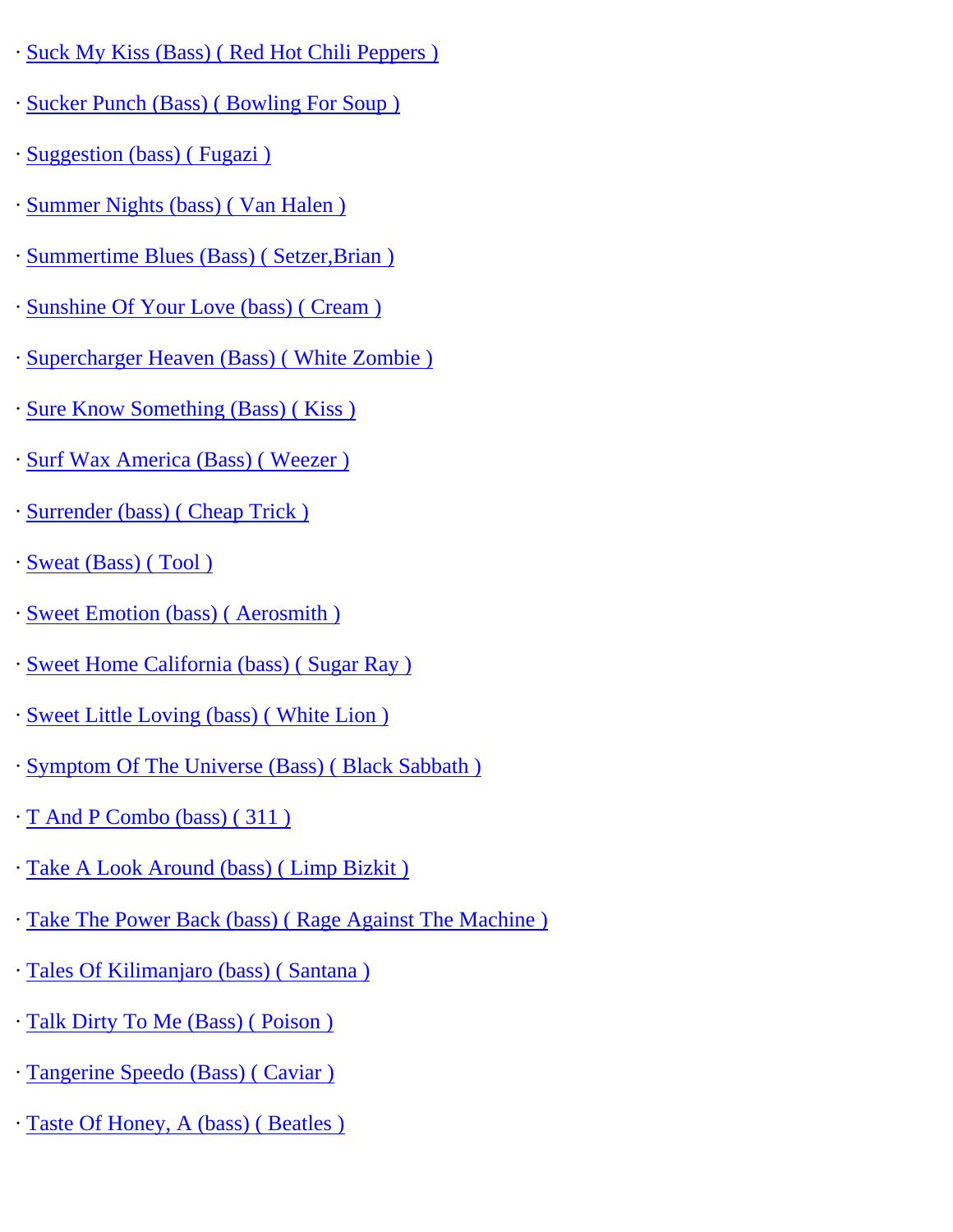- · [Tax Man \(bass\) \( Beatles \)](http://www.guitarrangements.com/ItemPages/TaxMan(bass)(Beatles).html)
- · [Tear Jerky \(Bass\) \( Buck O Nine \)](http://www.guitarrangements.com/ItemPages/TearJerky(Bass)(BuckONine).html)
- · [Teaser \(Bass\) \( Bolin,Tommy \)](http://www.guitarrangements.com/ItemPages/Teaser(Bass)(Bolin,Tommy).html)
- · [Teen Town \(bass\) \( Weather Report \)](http://www.guitarrangements.com/ItemPages/TeenTown(bass)(WeatherReport).html)
- · [Tell Me Why \(bass\) \( Circle Jerks \)](http://www.guitarrangements.com/ItemPages/TellMeWhy(bass)(CircleJerks).html)
- · [Temples Of Syrinx \(bass\) \( Rush \)](http://www.guitarrangements.com/ItemPages/TemplesOfSyrinx(bass)(Rush).html)
- · [Temptation \(Bass\) \( Costello,Elvis \)](http://www.guitarrangements.com/ItemPages/Temptation(Bass)(Costello,Elvis).html)
- · [Territorial Pissings \(bass\) \( Nirvana \)](http://www.guitarrangements.com/ItemPages/TerritorialPissings(bass)(Nirvana).html)
- · [Thank You Girl \(Bass\) \( Beatles \)](http://www.guitarrangements.com/ItemPages/ThankYouGirl(Bass)(Beatles).html)
- · [There's A Place \(bass\) \( Beatles \)](http://www.guitarrangements.com/ItemPages/There)
- · [These Things \(Bass\) \( Cray, Robert \)](http://www.guitarrangements.com/ItemPages/TheseThings(Bass)(Cray,Robert).html)
- · [Things That Make You Go Hmm \(bass\) \( CNC Music Factory \)](http://www.guitarrangements.com/ItemPages/ThingsThatMakeYouGoHmm(bass)(CNCMusicFactory).html)
- · [Think Again \(bass\) \( Minor Threat \)](http://www.guitarrangements.com/ItemPages/ThinkAgain(bass)(MinorThreat).html)
- · [This Is How We Do It \(Bass\) \( Jordan, Montell \)](http://www.guitarrangements.com/ItemPages/ThisIsHowWeDoIt(Bass)(Jordan,Montell).html)
- · [This Love \(Bass\) \( Pantera \)](http://www.guitarrangements.com/ItemPages/ThisLove(Bass)(Pantera).html)
- · [Thrashard \(bass\) \( DRI \)](http://www.guitarrangements.com/ItemPages/Thrashard(bass)(DRI).html)
- · [Thrills In The Night \(Bass\) \( Kiss \)](http://www.guitarrangements.com/ItemPages/ThrillsInTheNight(Bass)(Kiss).html)
- · [Thunder Kiss 65 \(bass\) \( White Zombie \)](http://www.guitarrangements.com/ItemPages/ThunderKiss65(bass)(WhiteZombie).html)
- · [Time For Livin \(Bass\) \( Beastie Boys \)](http://www.guitarrangements.com/ItemPages/TimeForLivin(Bass)(BeastieBoys).html)
- · [Times Like These \(Bass\) \( Foo Fighters \)](http://www.guitarrangements.com/ItemPages/TimesLikeThese(Bass)(FooFighters).html)
- · [Tiny Rubber Band \(Bass\) \( Butthole Surfers and Moby \)](http://www.guitarrangements.com/ItemPages/TinyRubberBand(Bass)(ButtholeSurfersandMoby).html)
- · [To Be With You \(Bass\) \( Mr Big \)](http://www.guitarrangements.com/ItemPages/ToBeWithYou(Bass)(MrBig).html)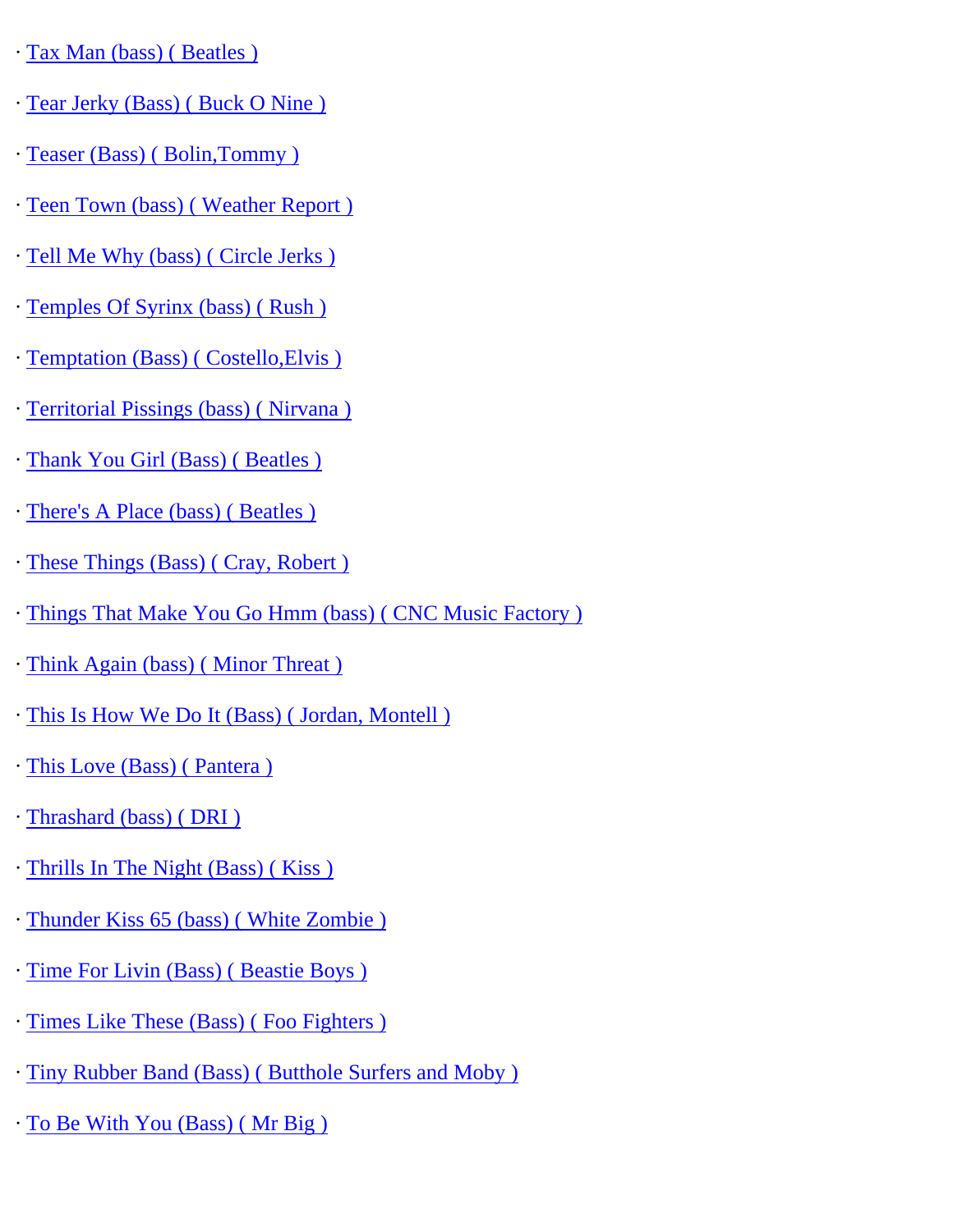- · [To Tame A Land \(bass\) \( Iron Maiden \)](http://www.guitarrangements.com/ItemPages/ToTameALand(bass)(IronMaiden).html)
- · [Tocatta And Fugue In Dm \(for Bass\) \( Bach, Johann Sebastian \(J.S.\) \)](http://www.guitarrangements.com/ItemPages/TocattaAndFugueInDm(forBass)(Bach,JohannSebastian(J.S.)).html)
- · [Today \(Bass\) \( Smashing Pumpkins \)](http://www.guitarrangements.com/ItemPages/Today(Bass)(SmashingPumpkins).html)
- · [Tom Sawyer \(bass\) \( Rush \)](http://www.guitarrangements.com/ItemPages/TomSawyer(bass)(Rush).html)
- · [Tomorrow \(bass\) \( Silverchair \)](http://www.guitarrangements.com/ItemPages/Tomorrow(bass)(Silverchair).html)
- · [Too Much Information \(bass\) \( Police \)](http://www.guitarrangements.com/ItemPages/TooMuchInformation(bass)(Police).html)
- · [Too Young To Fall In Love \(Bass\) \( Mötley Crüe \)](http://www.guitarrangements.com/ItemPages/TooYoungToFallInLove(Bass)(M�tleyCr�e).html)
- · [Toxicity \(Bass\) \( System Of A Down \)](http://www.guitarrangements.com/ItemPages/Toxicity(Bass)(SystemOfADown).html)
- · [Trust \(Bass\) \( Megadeth \)](http://www.guitarrangements.com/ItemPages/Trust(Bass)(Megadeth).html)
- · [Turn Me Loose \(bass\) \( Loverboy \)](http://www.guitarrangements.com/ItemPages/TurnMeLoose(bass)(Loverboy).html)
- · [Tush \(bass\) \( ZZ Top \)](http://www.guitarrangements.com/ItemPages/Tush(bass)(ZZTop).html)
- · [Twiggs Approved \(bass\) \( Dixie Dregs \)](http://www.guitarrangements.com/ItemPages/TwiggsApproved(bass)(DixieDregs).html)
- · [Twist And Shout \(Bass\) \( Beatles \)](http://www.guitarrangements.com/ItemPages/TwistAndShout(Bass)(Beatles).html)
- · [Twist Of Cain \(bass\) \( Danzig \)](http://www.guitarrangements.com/ItemPages/TwistOfCain(bass)(Danzig).html)
- · [Two Fools A Minute \(bass\) \( Roth, David Lee \)](http://www.guitarrangements.com/ItemPages/TwoFoolsAMinute(bass)(Roth,DavidLee).html)
- · [Two Princes \(Bass\) \( Spin Doctors \)](http://www.guitarrangements.com/ItemPages/TwoPrinces(Bass)(SpinDoctors).html)
- · [Tyler \(bass\) \( Toadies \)](http://www.guitarrangements.com/ItemPages/Tyler(bass)(Toadies).html)
- · [Unbelieveable \(Bass\) \( EMF \)](http://www.guitarrangements.com/ItemPages/Unbelieveable(Bass)(EMF).html)
- · [Unchained \(Bass\) \( Van Halen \)](http://www.guitarrangements.com/ItemPages/Unchained(Bass)(VanHalen).html)
- · [Under One Condition \(Bass\) \(adapted from 5 string\) \( Winger \)](http://www.guitarrangements.com/ItemPages/UnderOneCondition(Bass)(adaptedfrom5string)(Winger).html)
- · [Under The Bridge \(bass\) \( Red Hot Chili Peppers \)](http://www.guitarrangements.com/ItemPages/UnderTheBridge(bass)(RedHotChiliPeppers).html)
- · [Underststement \(Bass\) \( New Found Glory \)](http://www.guitarrangements.com/ItemPages/Underststement(Bass)(NewFoundGlory).html)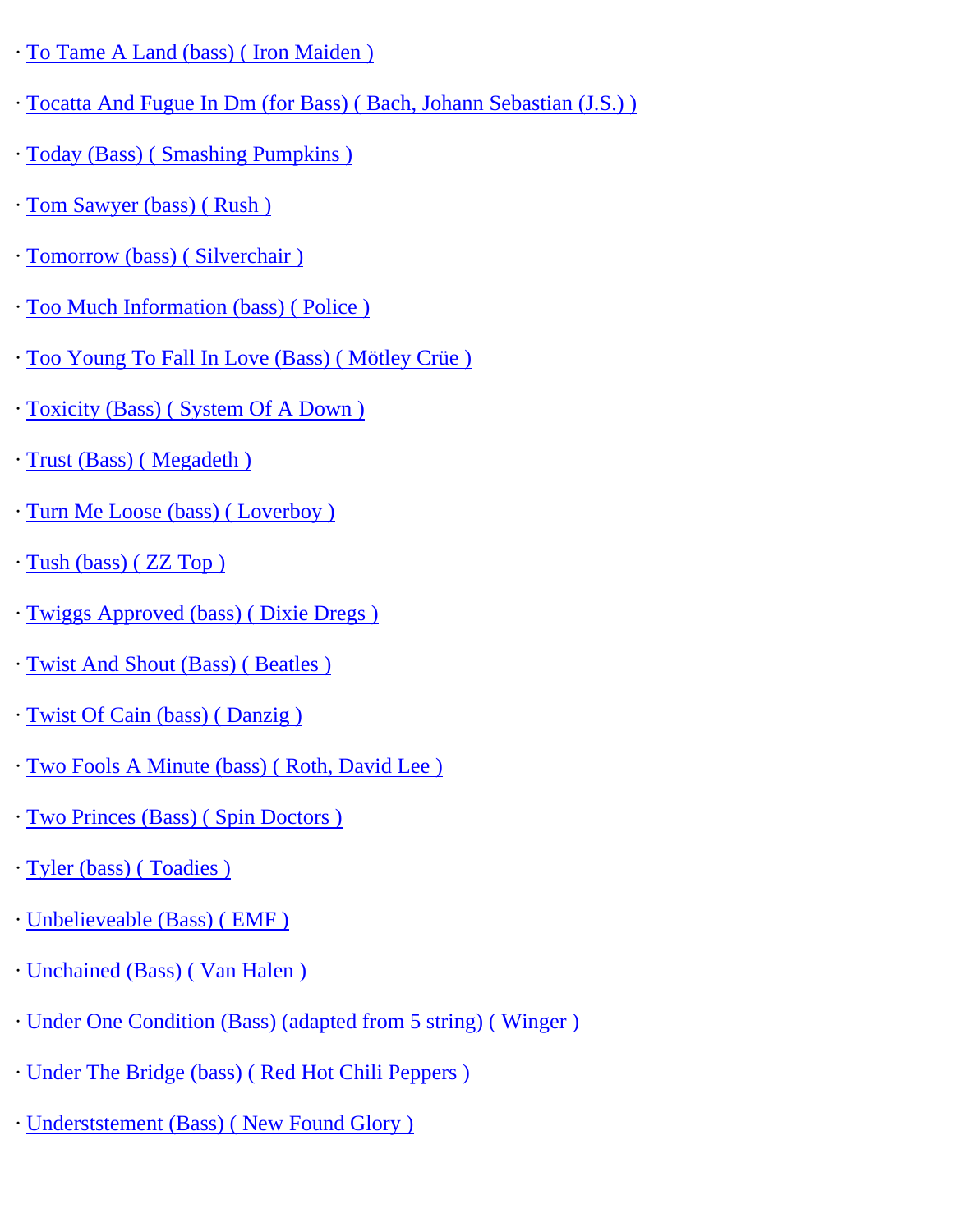- · [Undertow \(Bass\) \( Tool \)](http://www.guitarrangements.com/ItemPages/Undertow(Bass)(Tool).html)
- · [Undone \( The Sweater Song\) \(bass\) \( Weezer \)](http://www.guitarrangements.com/ItemPages/Undone(TheSweaterSong)(bass)(Weezer).html)
- · [Unskinny Bop \(bass\) \( Poison \)](http://www.guitarrangements.com/ItemPages/UnskinnyBop(bass)(Poison).html)
- · [Until It Sleeps \(Bass\) \( Metallica \)](http://www.guitarrangements.com/ItemPages/UntilItSleeps(Bass)(Metallica).html)
- · [Until The End Of The World \(Bass\) \( U2 \)](http://www.guitarrangements.com/ItemPages/UntilTheEndOfTheWorld(Bass)(U2).html)
- · [Up & Go \(Bass\) \( Starting Line \)](http://www.guitarrangements.com/ItemPages/Up&Go(Bass)(StartingLine).html)
- · [Up Above My Head \(Bass\) \( Franklin, Kirk \)](http://www.guitarrangements.com/ItemPages/UpAboveMyHead(Bass)(Franklin,Kirk).html)
- · [Viv Woman \(bass\) \( Vai, Steve \)](http://www.guitarrangements.com/ItemPages/VivWoman(bass)(Vai,Steve).html)
- · [Waiting Room \(bass\) \( Fugazi \)](http://www.guitarrangements.com/ItemPages/WaitingRoom(bass)(Fugazi).html)
- · [Wake Up Dead \(bass\) \( Megadeth \)](http://www.guitarrangements.com/ItemPages/WakeUpDead(bass)(Megadeth).html)
- · [Walk Away \(bass\) \( James Gang \)](http://www.guitarrangements.com/ItemPages/WalkAway(bass)(JamesGang).html)
- · [Walk This Way \(bass\) \( Aerosmith \)](http://www.guitarrangements.com/ItemPages/WalkThisWay(bass)(Aerosmith).html)
- · [Walking On The Sun \(bass\) \( Smash Mouth \)](http://www.guitarrangements.com/ItemPages/WalkingOnTheSun(bass)(SmashMouth).html)
- · [Water's Edge \(Bass\) \( Seven Mary Three \)](http://www.guitarrangements.com/ItemPages/Water)
- · [Waterfall \(bass\) \( Wendy And Lisa \)](http://www.guitarrangements.com/ItemPages/Waterfall(bass)(WendyAndLisa).html)
- · [Way Cool Jr \(bass\) \( Ratt \)](http://www.guitarrangements.com/ItemPages/WayCoolJr(bass)(Ratt).html)
- · [We're Not Gonna Take It \(Bass\) \( Twisted Sister \)](http://www.guitarrangements.com/ItemPages/We)
- · [Welcome Home \(bass\) \( Metallica \)](http://www.guitarrangements.com/ItemPages/WelcomeHome(bass)(Metallica).html)
- · [Welcome To Paradise \(bass\) \( Green Day \)](http://www.guitarrangements.com/ItemPages/WelcomeToParadise(bass)(GreenDay).html)
- · [Welcome To The Jungle \(bass\) \( Guns N' Roses \)](http://www.guitarrangements.com/ItemPages/WelcomeToTheJungle(bass)(GunsN)
- · [What I Got \(Bass\) \( Sublime \)](http://www.guitarrangements.com/ItemPages/WhatIGot(Bass)(Sublime).html)
- · [What It Is \(bass\) \( Red Hot Chili Peppers \)](http://www.guitarrangements.com/ItemPages/WhatItIs(bass)(RedHotChiliPeppers).html)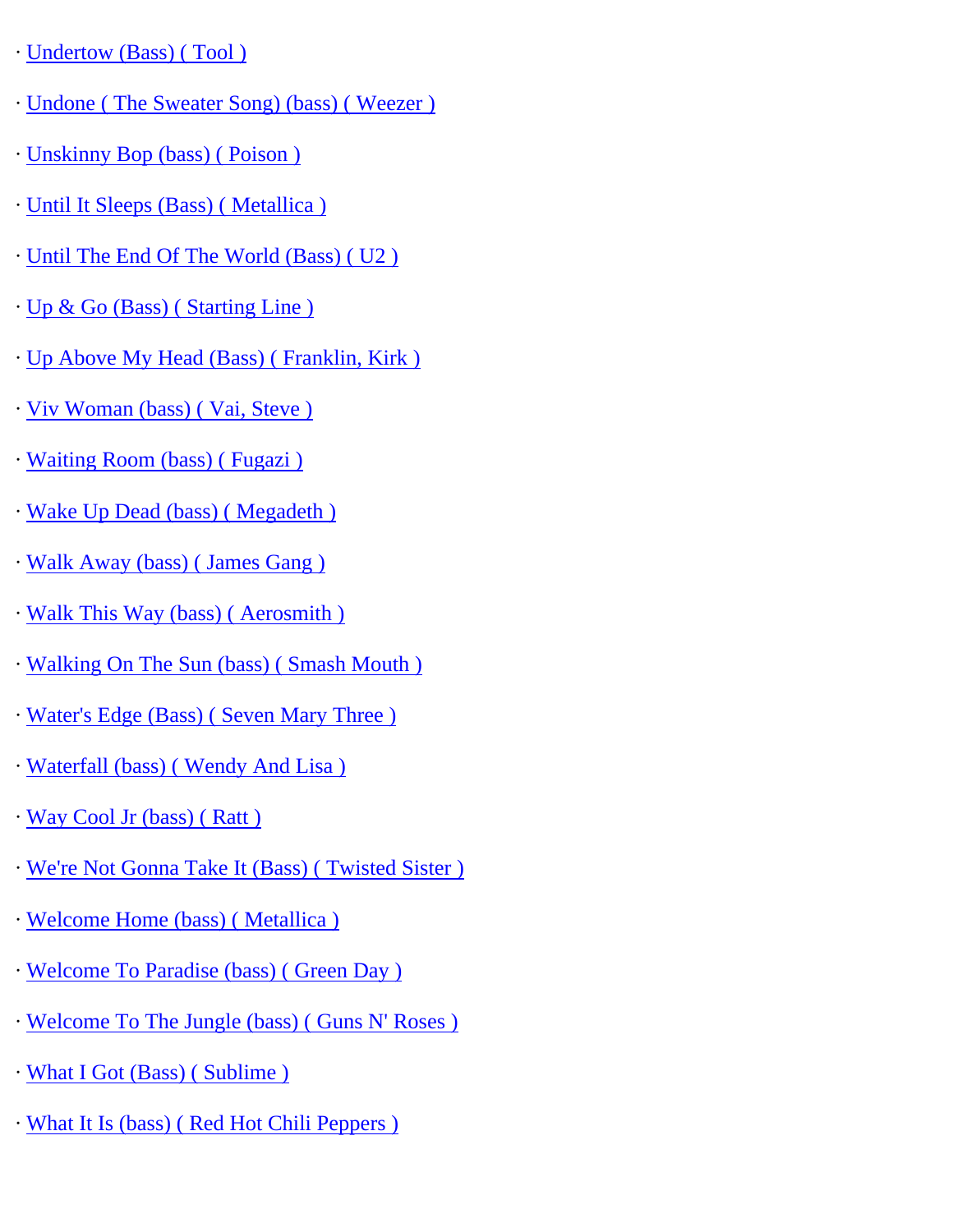- · [What's My Age Again \(Bass\) \( Blink 182 \)](http://www.guitarrangements.com/ItemPages/What%E2%80%99sMyAgeAgain(Bass)(Blink182).html)
- · [When I Come Around \(bass\) \( Green Day \)](http://www.guitarrangements.com/ItemPages/WhenIComeAround(bass)(GreenDay).html)
- · [When I See You Smile \(bass\) \( Bad English \)](http://www.guitarrangements.com/ItemPages/WhenISeeYouSmile(bass)(BadEnglish).html)
- · [When It's Love \(bass\) \( Van Halen \)](http://www.guitarrangements.com/ItemPages/WhenIt)
- · [Whiplash \(Bass\) \( Metallica \)](http://www.guitarrangements.com/ItemPages/Whiplash(Bass)(Metallica).html)
- · [Whisperin And Hollerin \(bass\) \( Firehose \)](http://www.guitarrangements.com/ItemPages/WhisperinAndHollerin(bass)(Firehose).html)
- · [Who Do You Love \(bass\) \( Diddley, Bo \)](http://www.guitarrangements.com/ItemPages/WhoDoYouLove(bass)(Diddley,Bo).html)
- · [Wild World \(bass\) \( Stevens, Cat \)](http://www.guitarrangements.com/ItemPages/WildWorld(bass)(Stevens,Cat).html)
- · [Wind Below \(bass\) \( Rage Against The Machine \)](http://www.guitarrangements.com/ItemPages/WindBelow(bass)(RageAgainstTheMachine).html)
- · [Wish You Were Here \(bass\) \( Incubus \)](http://www.guitarrangements.com/ItemPages/WishYouWereHere(bass)(Incubus).html)
- · [With A Little Help From My Friends \(bass\) \( Beatles \)](http://www.guitarrangements.com/ItemPages/WithALittleHelpFromMyFriends(bass)(Beatles).html)
- · [Without You \(bass\) \( Mötley Crüe \)](http://www.guitarrangements.com/ItemPages/WithoutYou(bass)(M�tleyCr�e).html)
- · [Wonderful \(bass\) \( Circle Jerks \)](http://www.guitarrangements.com/ItemPages/Wonderful(bass)(CircleJerks).html)
- · [Wonderful \(bass\) \( Everclear \)](http://www.guitarrangements.com/ItemPages/Wonderful(bass)(Everclear).html)
- · [Would \(bass\) \( Alice In Chains \)](http://www.guitarrangements.com/ItemPages/Would(bass)(AliceInChains).html)
- · [Yong Crazed Peeling, The \(bass\) \( Distillers, The \)](http://www.guitarrangements.com/ItemPages/YongCrazedPeeling,The(bass)(Distillers,The).html)
- · [You Can Call Me Al \(Bass\) \( Simon, Paul \)](http://www.guitarrangements.com/ItemPages/YouCanCallMeAl(Bass)(Simon,Paul).html)
- · [You Can't Hurry Love \(bass\) \( Collins, Phil \)](http://www.guitarrangements.com/ItemPages/YouCan)
- · [You Make Me Feel Like A Whore \(bass\) \( Everclear \)](http://www.guitarrangements.com/ItemPages/YouMakeMeFeelLikeAWhore(bass)(Everclear).html)
- · [You're No Good \(bass\) \( Van Halen \)](http://www.guitarrangements.com/ItemPages/You)
- · [Zap \(bass solo\) \( Johnson, Eric \)](http://www.guitarrangements.com/ItemPages/Zap(basssolo)(Johnson,Eric).html)
- · [Zap \(bass\) \( Johnson, Eric \)](http://www.guitarrangements.com/ItemPages/Zap(bass)(Johnson,Eric).html)